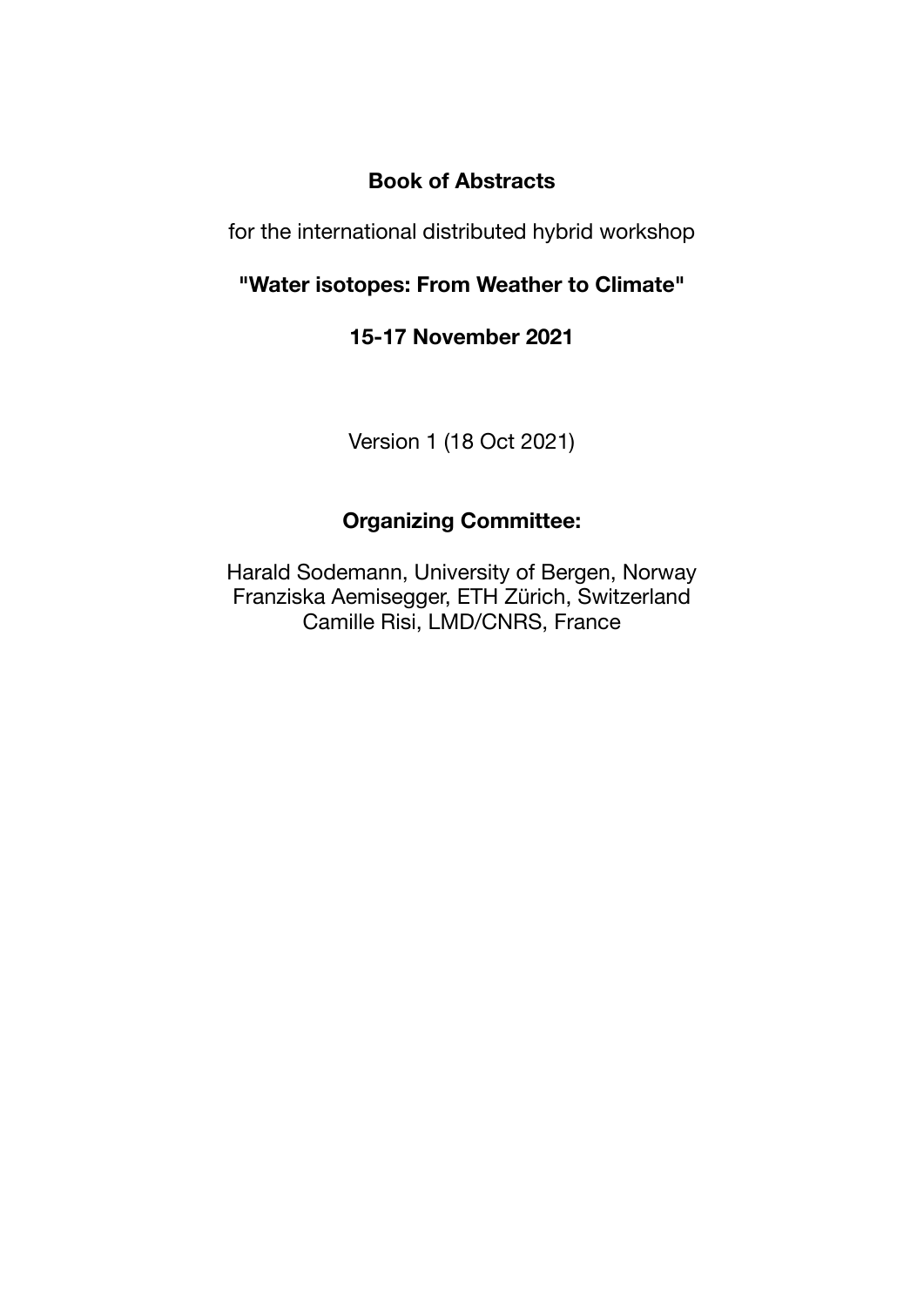# **3D distribution of atmospheric vapor isotopes in China, with a focus on tropospheric profiles in monsoon season**

*Di Wang1,2,3, Lide Tian1, 3*∗*, Camille Risi2*∗

*1 Institute of International Rivers and Eco-security, Yunnan University, Kunming, Yunnan 650500, China* 

*2 Laboratoire de Météorologie Dynamique, IPSL, CNRS, Sorbonne Université, Paris 75006, France 3 Yunnan Key Laboratory of International Rivers and Transboundary Eco–security, Kunming 650500, China* 

*Corresponding author at Laboratoire de Météorologie Dynamique, IPSL, CNRS, Sorbonne Université, Paris 75006, France, E-mail: camille.risi@lmd.ipsl.fr; and Institute of International Rivers and Eco-Security, Yunnan University, Kunming 650500, China, E-mail: ldtian@ynu.edu.cn.*

Stable isotopic signals preserved in natural precipitation archives, such as ice cores, provide information on past climatic changes. When measured in the water vapor, water isotopes bear information on large-scale transport, convective and cloud processes.

We present two snapshots of vehicle-based spatially-continuous near-surface water vapor isotopes across a large part of China during the pre-monsoon and monsoon periods. The data documents the spatial and seasonal variability of vapor isotopes and its relationship with largescale transport and convective activity associated with the monsoon. Seasonal variations in vapor δ18O show the influence of precipitation in the region affected by the summer monsoon, and the influence of temperature in the Northern part. Rayleigh distillation explains spatial variations during the pre-monsoon period, while different moisture source and corresponding atmospheric circulation processes on the pathways are necessary to explain the spatial patterns during the monsoon period. The vapor isotope signals also show that in the pre-monsoon season, the westerlies still controlled the atmospheric circulation in northern China, while the Indian monsoon had already begun in southwest China.

We also made in-situ observation of the vertical profiles of atmosphere vapor isotopes up to the upper troposphere (from the ground surface at 3856m up to 11000m a.s.l.) by implementing specially-designed unmanned-aerial-vehicle system during pre-monsoon, monsoon and postmonsoon periods in the southeastern Tibetan Plateau. We obtained the vertical profiles of vapor isotopes for 77 days totally, including 30 days for which profiles reach 10000m a.s.l or beyond. We aim at better understanding the physical processes controlling the vertical distribution of vapor isotopes, including large-scale transport, microphysical processes, convective mixing and detrainment. We observed the decrease in vapor δ18O and increase in d-excess with the altitude up to 8-10km, followed by an increase in vapor δ18O that could be attributed to ice detrainment. We observe seasonal and intra-seasonal variations that are vertically coherent, with more depleted values during the monsoon season and in October.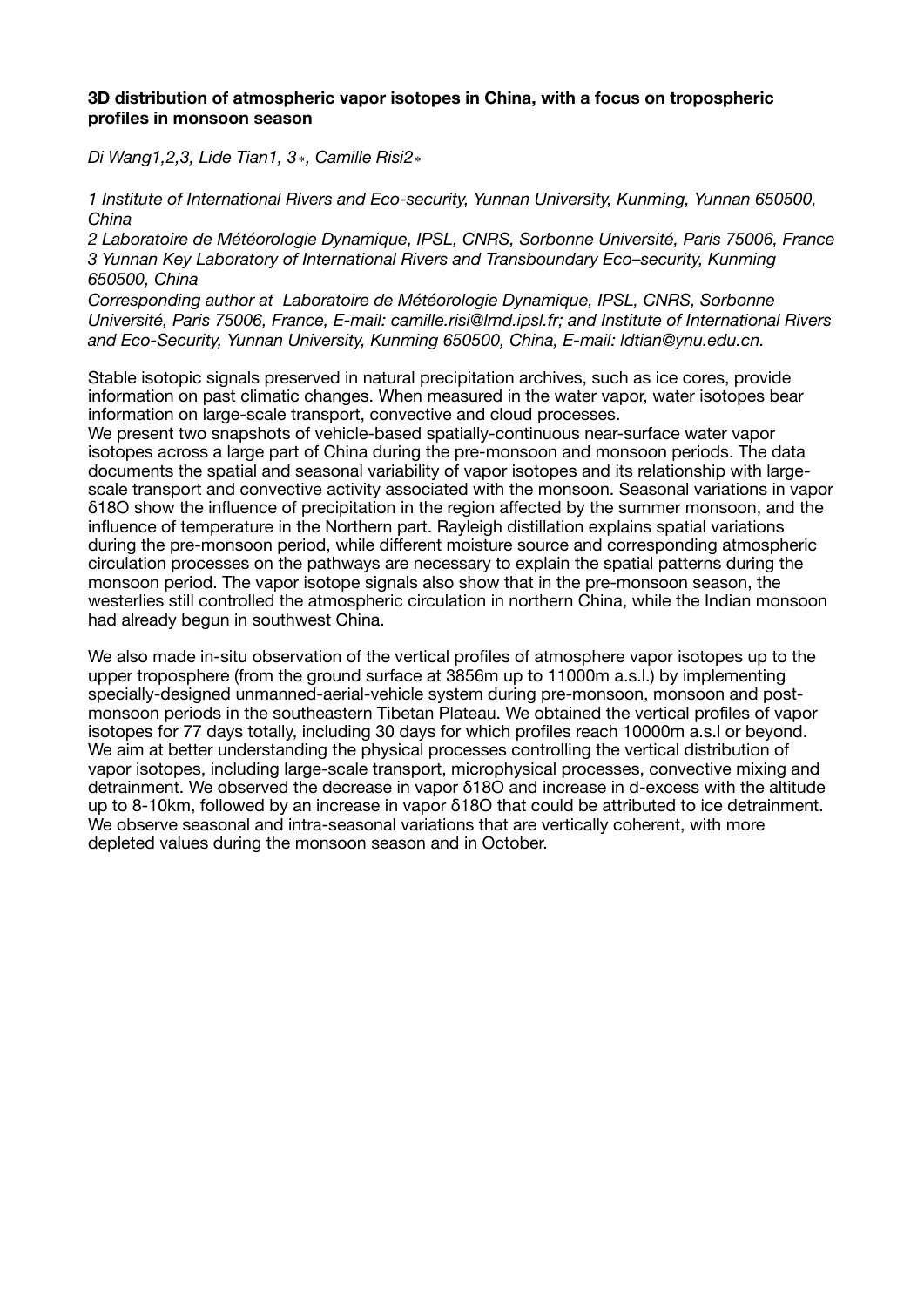# **A fully coupled isotope-enabled Earth system model ensemble dataset under historical and future forcing**

*Kyle B. Heyblom, University of Victoria, School of Earth and Ocean Sciences, Victoria, BC, Canada Hansi A. Singh, University of Victoria, School of Earth and Ocean Sciences, Victoria, BC, Canada Adriana Bailey, National Center for Atmospheric Research, Boulder, CO, USA*

Water isotope ratios are an integrated signal of how water moves through the atmosphere, from evaporation, through transport and phase changes, to its final point of precipitation. Isotopeenabled Earth system models allow for the direct simulation of water isotopologues within the Earth system, and are a valuable tool for improving our understanding of the past and present global water cycle. However, to date, isotope-enabled simulations have been primarily used to study past climates, or employed in atmosphere-only or low complexity models. Understanding how water isotope ratios will respond in future climates within a fully coupled system could give critical insight into how the global water cycle is changing. Here, we present a new ensemble dataset from the fully coupled isotope-enabled version of the Community Earth System Model version 1.2 (iCESM1.2), run with historical and RCP8.5 forcing. The dataset includes outputs of water isotope ratios in the atmosphere, land, and ocean. We also trace the movement of water through the atmosphere using numerical water tracers, a direct measure connecting evaporative sources to precipitation sinks. Combining isotope ratios with numerical water tracers will build a better understanding of how relationships between evaporative sources, moisture transport, and isotope ratios are expected to manifest in the real world. Additionally, isotope ratios may provide a more coherent signal than more conventional metrics like precipitation, thereby enabling earlier detection of atmospheric water cycle change. We present our model configuration, available outputs, and preliminary results. Our early findings suggest that large-scale changes in atmospheric water isotope ratios occur as the world warms, and that these changes are consistent with expected changes in moisture transport. This dataset will help us better understand the dynamics of the shifting global water cycle under present-day climate change. Our aim is to make this dataset available to the general scientific community to aid future water isotope research and further our understanding of how the global water cycle is projected to change.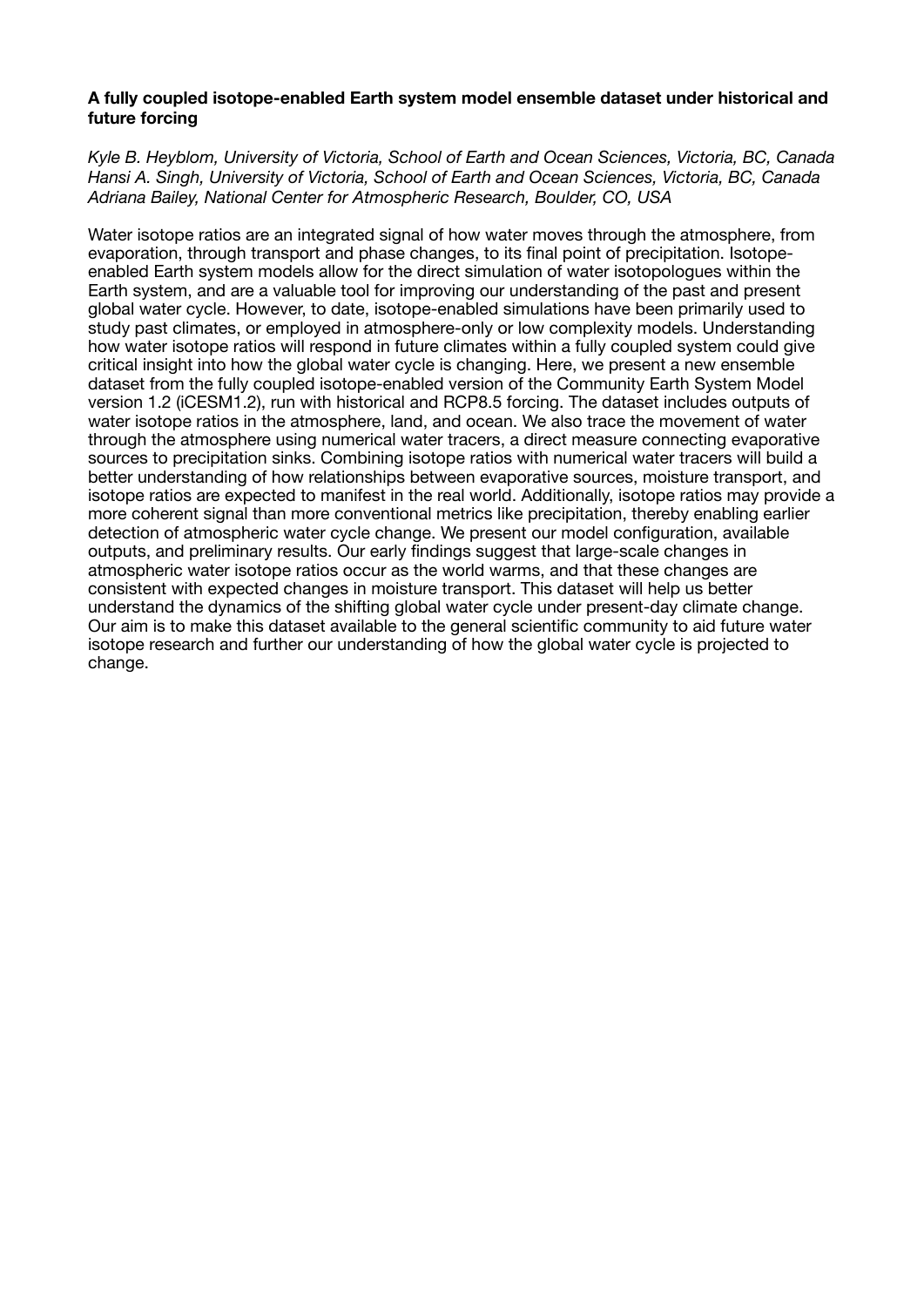# **A new theoretical framework for parameterizing nonequilibrium fractionation during evaporation from the ocean**

*Marina Dütsch University of Vienna, Vienna, Austria Peter N. Blossey University of Washington, Seattle, WA, United States Christopher W. Fairall National Oceanic and Atmospheric Administration, Boulder, CO, United States*

The evaporation isotope model proposed by Craig and Gordon (1965) is used in most atmospheric isotope models for the parameterization of fractionation during evaporation from the ocean. It describes the isotope ratios in the evaporation flux as a function of the isotope ratios in liquid water and the atmosphere, relative humidity, the equilibrium fractionation factor, and the nonequilibrium fractionation factor (k iso). Of these parameters, k iso is the most uncertain. Many isotope models use the formulation of Merlivat and Jouzel (1979), which parameterizes k\_iso as a function of wind speed and distinguishes between a smooth and a rough regime to account for the fact that waves act as roughness elements, inducing perturbations that significantly influence gas transfer rates. The resulting discontinuity in k iso and therefore isotope ratios, which usually occurs at around 7m/s wind speed, has been disputed by several empirical studies, based on measurements of deuterium excess and 17O-excess in the near-surface boundary layer (e.g., Pfahl and Wernli, 2009; Uemura et al., 2010; Bonne et al., 2019). However, a theoretical framework, which would be in line with the measurements, is still lacking. Here, we present a new approach to parameterizing k iso by explicitly accounting for the influence of wave drag on the momentum flux near the surface. Following recent work by Cifuentes-Lorenzen et al. (2018), we add a third wave-induced component to the total momentum flux, in addition to the viscous and turbulent components, and extend the definition of the eddy viscosity to account for the loss of friction velocity due to waves and the fall-off of turbulence close to the surface. The new scheme predicts a slight decrease of k\_iso with wind speed, similar to the values from Merlivat and Jouzel (1979) if the smooth-regime parameterization were used at all wind speeds. This new parameterization will be incorporated into the isotope-enabled Community Earth System Model to test its fidelity.

# **References**

Bonne, J. L., Behrens, M., Meyer, H., Kipfstuhl, S., Rabe, B., Schönicke, L., Steen-Larsen, H. C. and Werner, M. (2019). Resolving the controls of water vapour isotopes in the Atlantic sector. Nature Communications, 10(1), 1-10.

Cifuentes-Lorenzen, A., Edson, J., and Zappa, C. (2018). Air-sea interaction in the southern ocean: Exploring the height of the wave boundary layer at the air-sea interface. Boundary-Layer Meteorology, 169(3), 461-482.

Craig, H. and Gordon, L. (1965). Deuterium and oxygen 18 variations in the ocean and the marine atmosphere. In Stable Isotopes in Oceanographic Studies and Paleo-Temperatures, pp. 9–130. Lab. Geol. Nucl., Pisa, Italy.

Merlivat, L. and Jouzel, J. (1979). Global climatic interpretation of the deuteriumoxygen 18 relationship for precipitation. Journal of Geophysical Research, 84(C8):5029–5033.

Pfahl, S. and Wernli, H. (2009). Lagrangian simulations of stable isotopes in water vapor: An evaluation of nonequilibrium fractionation in the Craig-Gordon model. Journal of Geophysical Research, 114:D20108.

Uemura, R., Barkan, E., Abe, O., and Luz, B. (2010). Triple isotope composition of oxygen in atmospheric water vapor. Geophysical Research Letters, 37(4):L04402.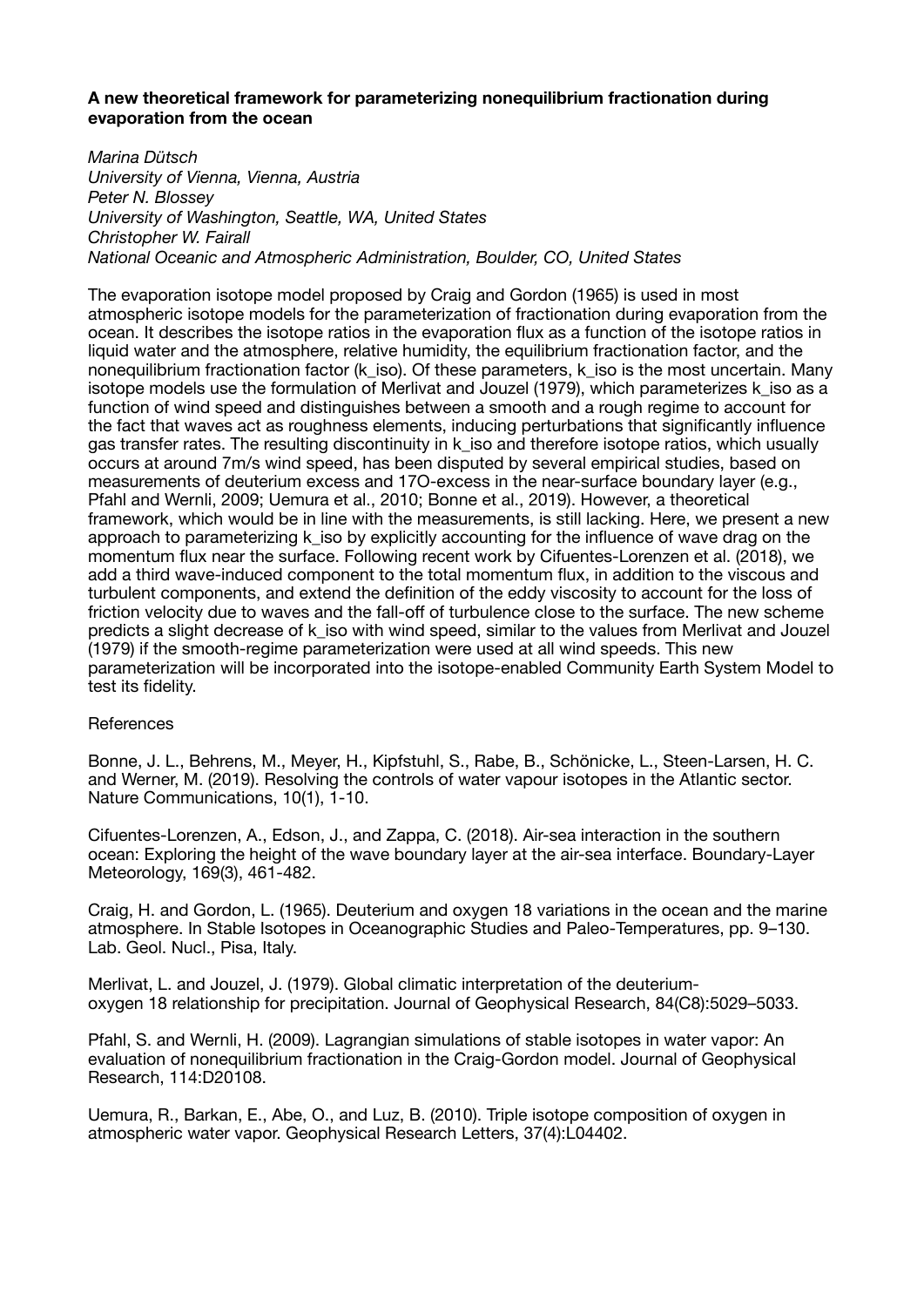# **Abrupt Heinrich Stadial 1 cooling missing in Greenland oxygen isotopes**

*CHENGFEI HE1, ZHENGYU LIU1, BETTE L. OTTO-BLIESNER2, ESTHER C. BRADY2, CHENYU ZHU 3, ROBERT TOMAS2, CHRISTO BUIZERT4, JEFFREY P. SEVERINGHAUS 5* 

*1. Department of Geography, The Ohio State University, Columbus, OH, USA* 

*2. Climate and Global Dynamics Laboratory, National Center for Atmospheric Research, Boulder, CO, USA* 

*3.Key Laboratory of Physical Oceanography, Ocean University of China, Qingdao, China* 

*4. College of Earth, Ocean, and Atmospheric Sciences, Oregon State University, Corvallis, OR, USA* 

*5. Scripps Institution of Oceanography, University of California San Diego, La Jolla, California, USA*

Abrupt climate changes during the last deglaciation have been well preserved in proxy records across the globe. However, one long-standing puzzle is the apparent absence of the onset of the Heinrich Stadial 1 (HS1) cold event around 18 ka in Greenland ice core oxygen isotope δ18O records, inconsistent with other proxies. Here, combining proxy records with an isotope-enabled transient deglacial simulation, we propose that a substantial HS1 cooling onset did indeed occur over the Arctic in winter. However, this cooling signal in the depleted oxygen isotopic composition is completely compensated by the enrichment because of the loss of winter precipitation in response to sea ice expansion associated with AMOC slowdown during extreme glacial climate. In contrast, the Arctic summer warmed during HS1 and YD because of increased insolation and greenhouse gases, consistent with snowline reconstructions. Our work suggests that Greenland δ18O may substantially underestimate temperature variability during cold glacial conditions.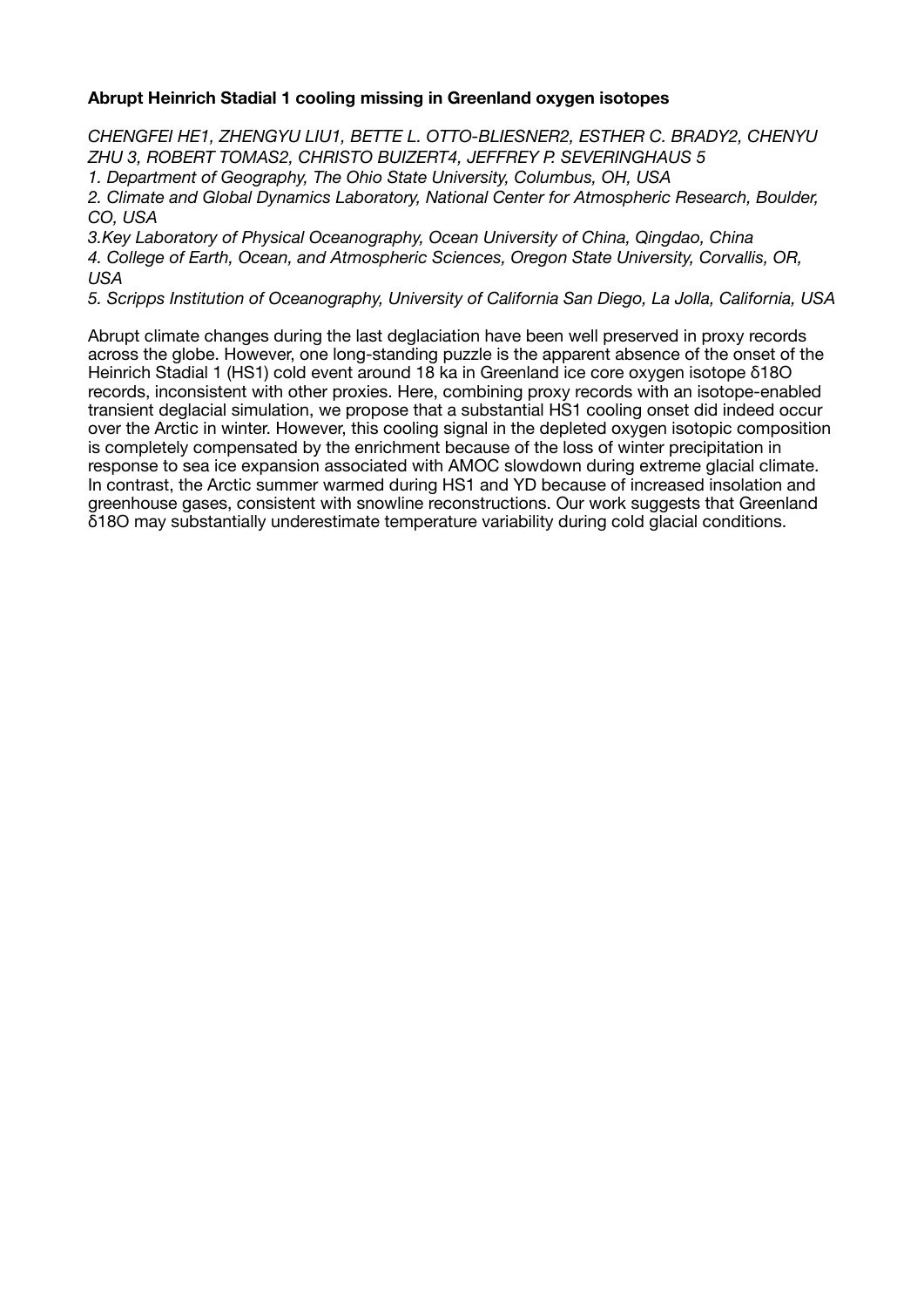## **Advances in water isotope observation, simulation, and model-data integration**

# *Kei Yoshimura, Institute of Industrial Science, The University of Tokyo*

In the last two decades, hydro-meteorological studies using water isotope ratios have changed dramatically on a global scale. In particular, two technological innovations have contributed greatly to this change. One is the development of water isotope ratio observation technology using spectroscopic analysis, and the other is the development of water isotope models, such as the water isotope general circulation models. Recently, the author's group has been conducting water isotope ratio data assimilation studies using both the technological advances, as an example of model-data integration.

In this talk, I introduce an experimental study of idealized data assimilation using the observed distribution of water isotope ratios by satellite initiated by Yoshimura et al. (2014), and some recent achievements by Toride et al. (2021) for more detailed analysis on why the isotope could improve the atmospheric circulation fields and Tada et al. (2021) for a study of data assimilation of actual satellite observations.

Water vapor isotope ratios observed by the IASI spectroscopic sensor onboard the European MetOp satellite were assimilated with the results of simulations by the IsoGSM global isotope atmospheric general circulation model to estimate water vapor isotope ratio distributions more accurately and to determine how much the atmospheric environmental elds such as wind speed, air temperature, and specific humidity are improved by the data assimilation. Although the number of water isotope observations by IASI is about one fiftieth of the number of existing operational observations, it was confirmed that the wind speed, specific humidity, and temperature elds in the middle troposphere improved by more than 10% in ideal experiments when additional water isotope ratios were assimilated. The impact on the thermodynamic structure of the tropics is then analyzed, and it is shown that the effect of water isotope ratio observations is dominant in the upwelling part of the Hadley circulation, where convective activity is high, and results in non-local improvements throughout the large- scale circulation. Furthermore, by applying the variable localization method of data assimilation, we elucidated that the thermodynamic process (phase change) is more important for improving the accuracy of prediction than the dynamical process (transport) of isotope ratios.

Based on the above, we conducted an actual data assimilation experiment of IASI from April 1 to April 30, 2013, in which only the observed water isotope ratios of IASI were data- assimilated, and a no-observation experiment in which no data was assimilated. During the data assimilation period, the data assimilation of the actual observed water isotope ratios improved the accuracy of the analysis of many meteorological variables including temperature as well as water isotope ratios. As an example, according to the time series of errors between the experiment with assimilated IASI isotope ratios and the no-observation experiment, it is clearly shown that the IASI assimilation experiment is more accurate than the no-observation experiment not only for the water vapor isotope ratio δ2H in the middle troposphere, but also for the surface air temperature.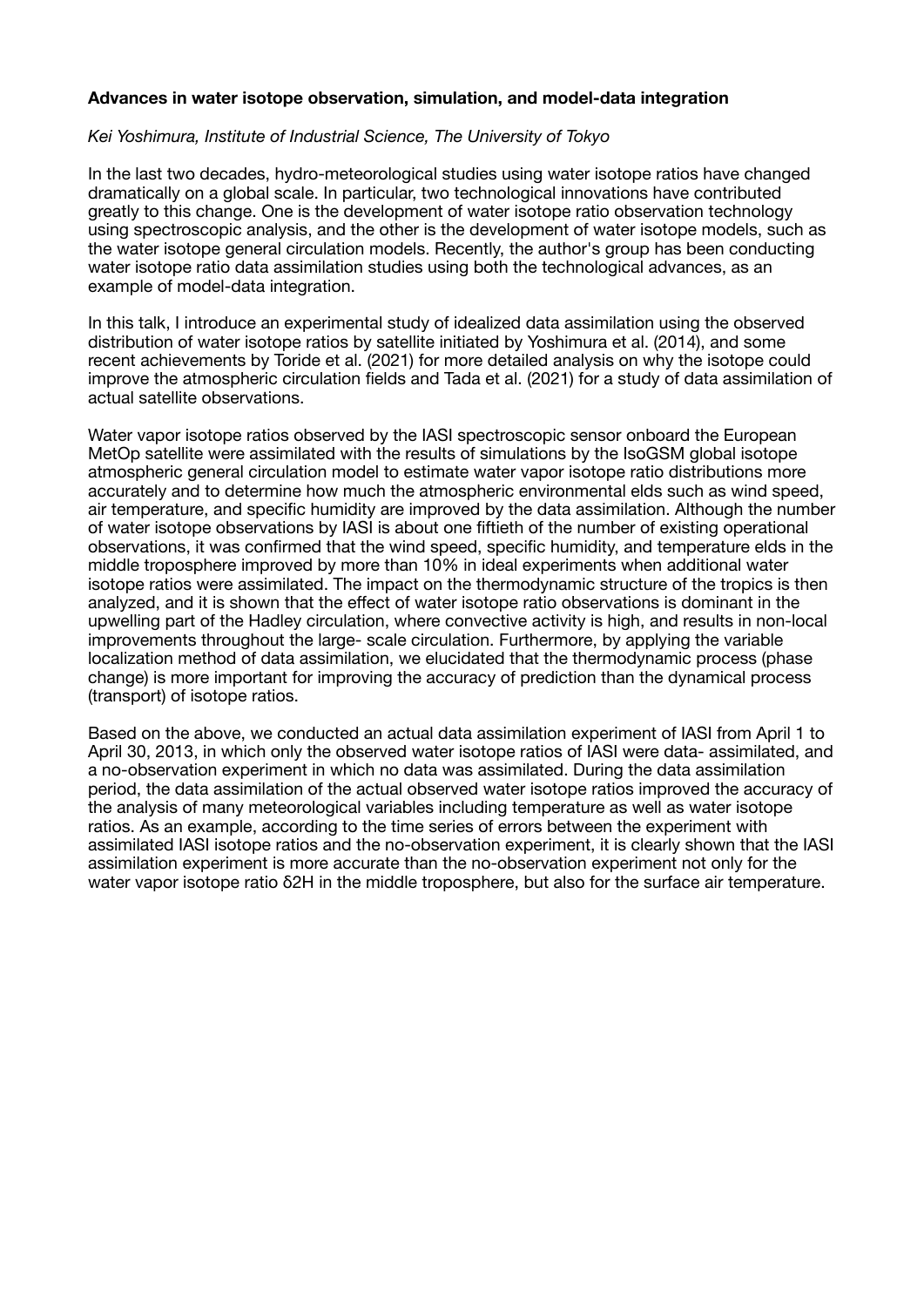# **Water Isotope Enabled Modeling: recent progress & next steps**

*Sylvia Dee (1) & members of the US CLIVAR Water Isotopes Working Group (2) (1) Department of Earth, Environmental, and Planetary Sciences, Rice University, Houston, TX, USA* 

# *(2) [US CLIVAR Water Isotopes Working Group](https://usclivar.org/working-groups/water-isotopes-working-group#:~:text=The%20US%20CLIVAR%20Working%20Group,ratios%20as%20a%20climate%20variable)*

Climate models are widely employed to assess our physical understanding of Earth, examine robust features of future climate change projections, and test hypotheses surrounding large-scale climate phenomena. Given their powerful ability to capture both hydroclimate and circulation processes, from moisture source and history of convection to local temperature, water isotopes are now commonly-added tracers in GCMs, and have been incorporated into the atmosphere, ocean, and land surface components of models. Water isotopes provide key constraints on model simulations of the hydrological cycle, and can yield unique insights surrounding current parameterizations of mixing or large-scale circulation, for example.

This overview talk will provide a historical perspective on water isotope enabled modeling efforts across time (paleoclimate and modern) and across spatial scales (e.g. Large-Eddy Simulations vs. GCMs). The US CLIVAR Water Isotope Working Group developed several key areas for scientific inquiry that water isotope-enabled modeling efforts can uniquely address in future work. Furthermore, the increasing availability of water isotope retrievals from remote sensing products (e.g. TES, AIRS) and in-situ water vapor isotope measurements facilitate novel comparisons against water isotope observations, which can provide key constraints on Earth system processes and model physics. A review of key opportunities and challenges forthcoming in the realm of isotope-enabled model simulations and experiments will be discussed.

Importantly, both the Coupled Model Intercomparison Project (CMIP) and the Paleoclimate Model Intercomparison Project (PMIP) have successfully provided common experiments and boundary conditions, applied equally across multiple simulations, to test for differences between models and coherent responses to external forcing. To-date, however, such MIP efforts have not included critical variables for comparison in their history files: water isotopes. While a large number of efforts have been made to incorporate water isotope physics and tracers into atmospheric general circulation models, large-scale intercomparisons across modeling groups focused on water isotope fields have not been performed since 2012 (SWING2, Risi et al., 2012; https:// data.giss.nasa.gov/swing2/). The Stable Water Isotope Intercomparison Group (SWING) is ready for round 3! Such comparisons are sorely needed to advance our understanding of how Earth's climate will respond to pervasive anthropogenic forcing.

Thus, this presentation will duly serve as a call to action for isotope-enabled modelers to come together internationally and perform the next round of isotope enabled inter-model simulations and comparisons. We hope to discuss and solicit feedback on a formal set of scientific goals, working hypotheses, experimental designs and model simulations for SWING3 throughout the course of the workshop.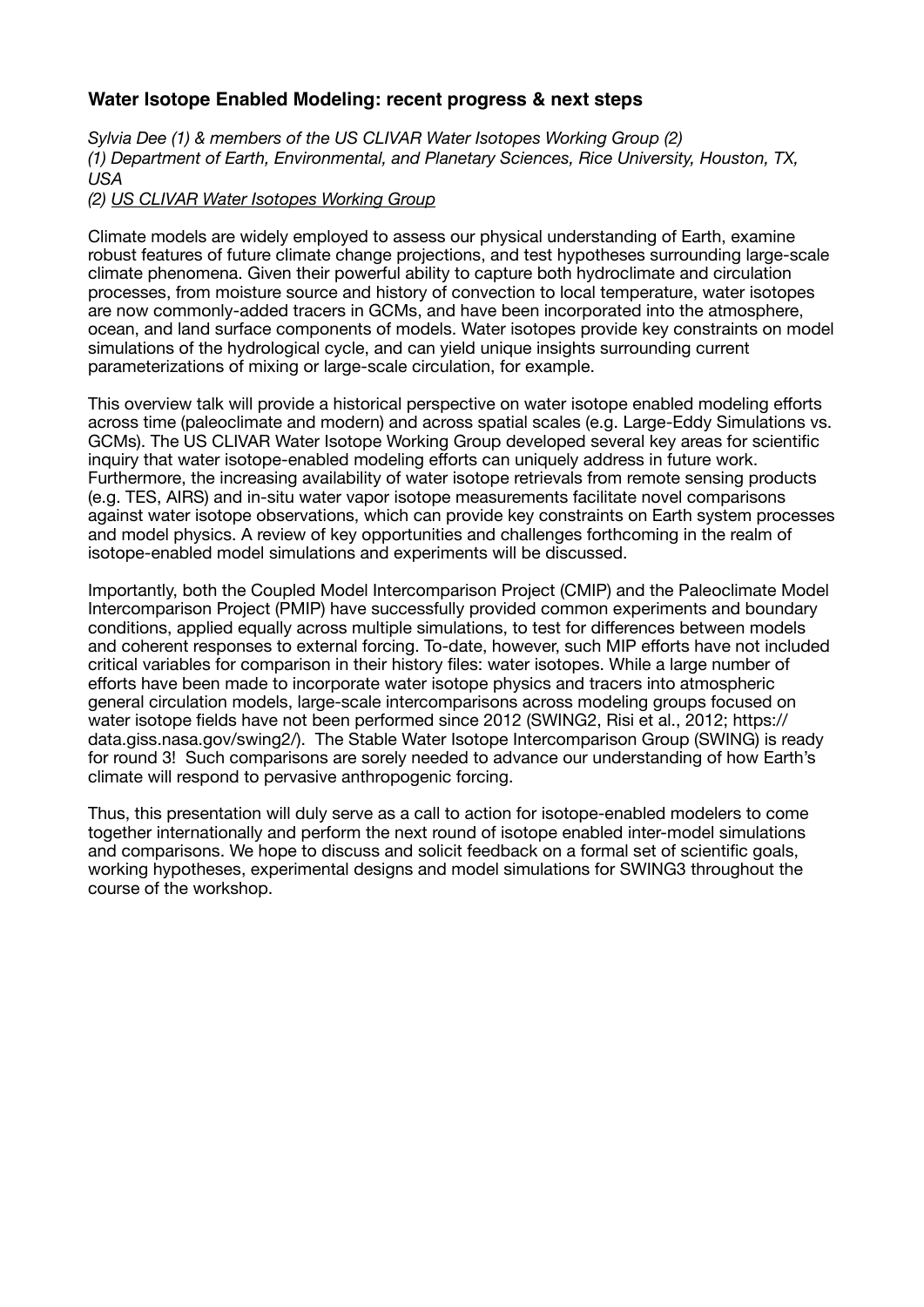# **Analytical procedures for water isotope analysis at FARLAB**

# *Pål Tore Mørkved, Department of Earth Science, University of Bergen Harald Sodemann, Geophysical Institute, University of Bergen*

The Facility for Advanced Isotopic Research and Monitoring of Weather, Climate and Biogeochemical Cycling (FARLAB) at University of Bergen, provides as part of their analytical portfolio services for the measurement of the stable isotopes in liquid water and water vapour. The analysis, post-processing, and calibration of the raw analytical signal onto the VSMOW-SLAP reference scale includes a number of critical procedures to counteract instrumental drift, intersample memory effects, and the correct quantification of total uncertainty. Here we present the currently used analytical procedures for both saline and freshwater liquid samples with regard to δD, δ18O, and δ17O, and the post-processing and calibration using the software routines FLIIMP developed at FARLAB. Furthermore, we present the post-processing and calibration procedures for ambient vapour measurements, using the software routines FaVaCal developed at FARLAB. Inter-comparison of such procedures with other stable isotope laboratories is central in providing well-documented, high-quality data with fully quantified and small uncertainty to the community.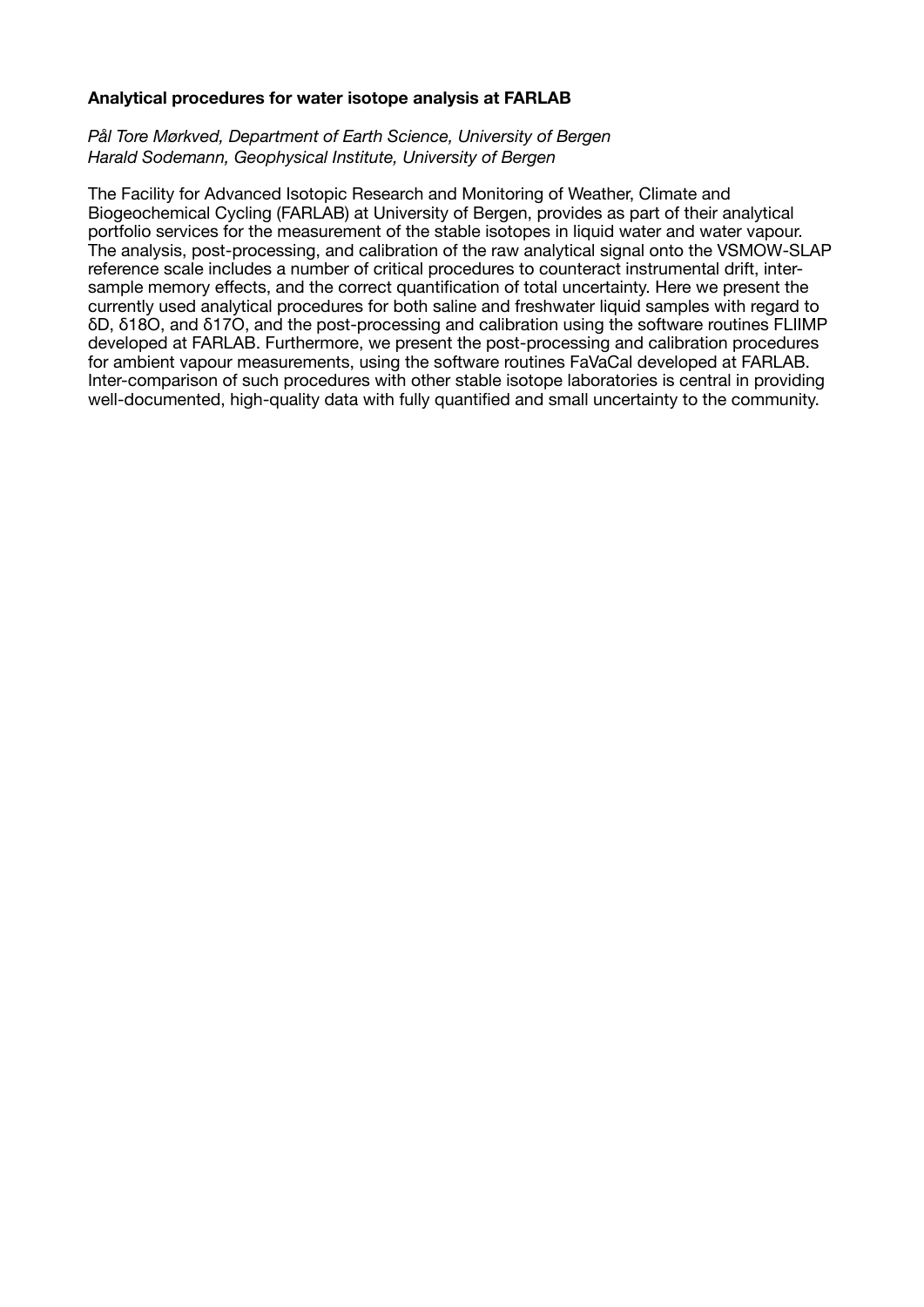# **Are empirical equations able to calculate stable isotopes content of vapor correctly?**

*Mojtaba Heydarizad* 

*Geography Department, Ferdowsi University of Mashhad, Mashhad, Iran.*

The stable isotopes in precipitation can present valuable information regarding the hydrological cycle (Clark and Fritz, 1997). Furthermore, stable isotopes in the vapor can also present precious information which helps to understand meteorological processes as well as the climatic system functions accurately. The stable isotopes in a water molecule are affected by three main processes such as the equilibrium isotopic fractionation between water and vapor, kinetic evaporation (which is strongly dependent on the air humidity (h)), and the mixing process (Clark and Fritz, 1997). The stable isotopes content in the vapor can be directly measured or calculated by empirical equations using the stable isotopes content of precipitation. In this study, the comparison between the calculated and measured stable isotopes content of vapor has been conducted by the isotope data in rice paddy presented by Wei et al. (2016). Firstly, the stable isotopes content in the vapor was calculated from the precipitations using equations 1 to 4 (Clark and Fritz, 1997).

| $\Delta \epsilon$ =180 water-vapor = -14.2 (1-h) ‰                                                       | (1) |
|----------------------------------------------------------------------------------------------------------|-----|
| $\Delta \epsilon = 2H$ water-vapor = -12.5 (1-h) ‰                                                       | (2) |
| $\delta$ 180 water - $\delta$ 180 vapor = $\epsilon$ 180 water-vapor + $\Delta \epsilon$ 180 water-vapor | (3) |
| $δ$ 2Hwater - δ2H vapor = ε2H water-vapor + Δε2H water-vapor                                             | (4) |

The equilibrium isotopic fractionations between water and vapor ( $\varepsilon$ ) at 25 °C are about -9.3 ‰ and -76 ‰ for 18O and 2H, respectively (Clark and Fritz, 1997). The isotopic fractionation in the kinetic conditions of evaporation has been determined using equations 1 and 2 for 18O and 2H, respectively. The total fractionation between water and vapor was calculated using equations 3 and 4 for 18O and 2H isotopes, respectively.

Due to the effect of significant evapotranspiration in a rice paddy, the measured and calculated isotopes value in the vapor were not completely matched. The results demonstrated that the dominant differences between the measured and calculated isotope values mainly for δ18O occurred during the hot months June, July, and August when the temperature and evaporation showed the highest values. However, during the cold months (December to February) when temperature and evaporation decreased dominantly, the role of evaporation significantly declined on stable isotopes content of vapor. Therefore, the measured and calculated isotopes in vapor showed approximately the same contents.

The results of this study show that stable isotopes content of vapor can be calculated using the empirical equations using the stable isotopes content of precipitation with high accuracy in the regions where the evaporation is not significant and minimal. However, in the regions with high evaporation, empirical equations can't calculate stable isotopes content of vapor accurately.

#### **References**

Clark, I.D. (Ian D., Fritz, P. (Peter), 1997. Environmental isotopes in hydrogeology. CRC Press/ Lewis Publishers.

Wei, Z., Yoshimura, K., Okazaki, A., Ono, K., Kim, W., Yokoi, M., Lai, C.-T., 2016. Understanding the variability of water isotopologues in near-surface atmospheric moisture over a humid subtropical rice paddy in Tsukuba, Japan. J. Hydrol. 533, 91–102. https://doi.org/https://doi.org/ 10.1016/j.jhydrol.2015.11.044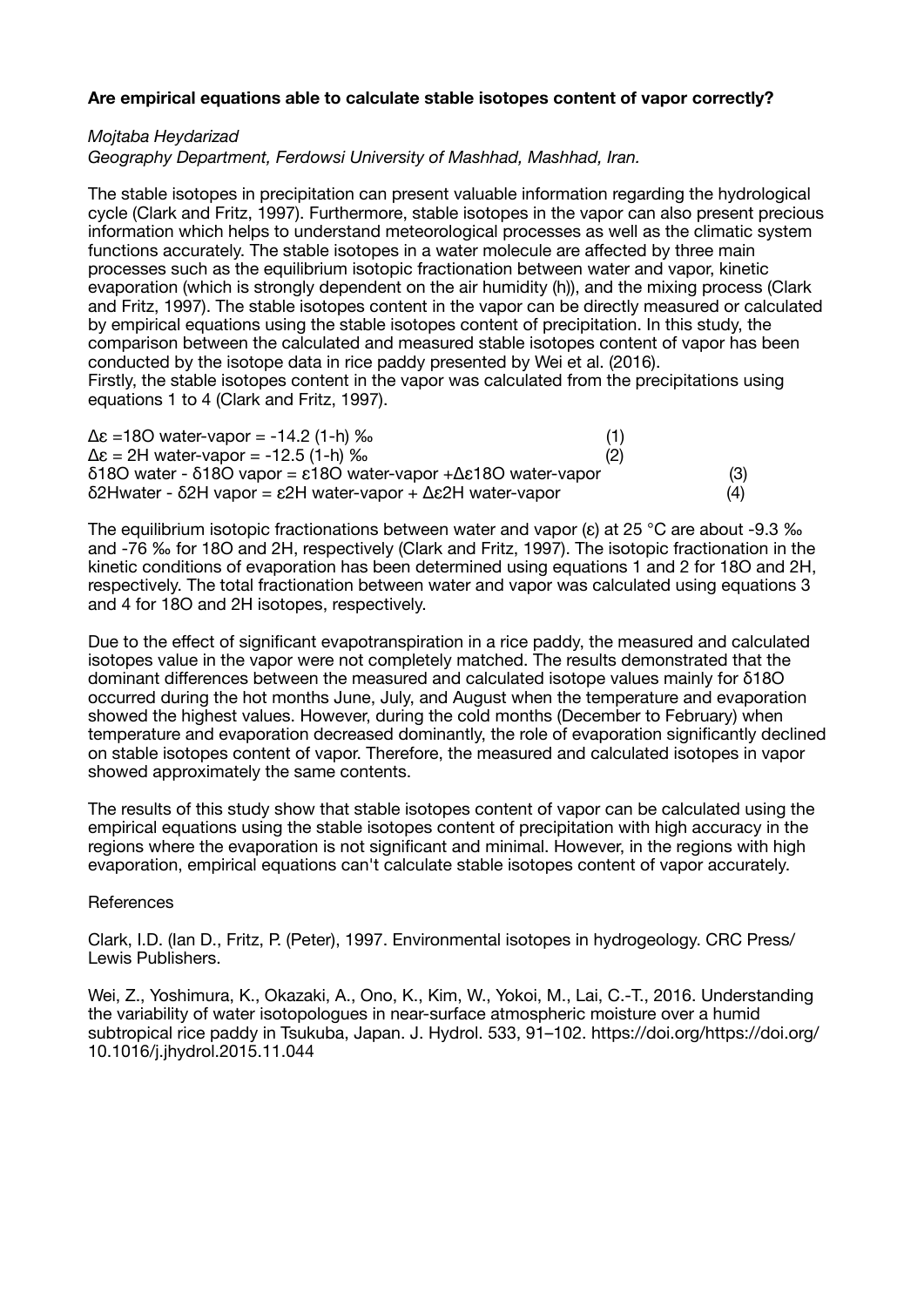## **Atmospheric water vapour isotopes in the Arctic at the interface with sea ice and open ocean**

*C.F. Brunello1, H. Meyer2, M. Mellat2, M. Werner1 [1] Alfred-Wegener-Institut Helmholtz-Zentrum für Polar- und Meeresforschung, 27570 Bremerhaven, Germany [2] Alfred-Wegener-Institut Helmholtz-Zentrum für Polar- und Meeresforschung, 14401 Potsdam, Germany*

Due to the recent and severe downtrend in sea ice coverage, Arctic-derived moisture serves as new, increasingly important, water source for the northern hemisphere. Feedback and exchange processes between the different hydrological compartments of the Arctic might be tracked by stable water isotopologues (H216O, H218O, HD16O). This is possible as evaporative sources, phase changes and transport history have a specific imprint on the isotopic compositions. The MOSAiC drift experiment offered the unique possibility to tackle the main hydrological processes occurring in the Central Arctic, covering a complete seasonal cycle, including the understudied Arctic winter. A Cavity Ring Down Spectrometer (CRDS) was installed on board of RV Polarstern and atmospheric humidity, δ18O, δD and d-excess were observed continuously from October 2019 to October 2020. Simultaneously, isotopic changes of water vapour have been measured by international partners at several land-based Arctic stations.

A first analysis of the Polarstern isotopic vapour dataset reveals a range of 30‰ (min=-48.4; max=-11.4; mean=-32.4) variations in δ18Ο of atmospheric water vapour. A clear seasonal cycle with the most depleted values occurring in the dry and cold winter months and increasingly enriched values in spring, peaking in August is noticed. Strong, positive correlation is found with both local specific humidity ( $r2 = 0.87$ ) and air temperature ( $r2=0.81$ ). Several short-term events on synoptical time scales with abrupt fluctuations in the isotopic composition are detected throughout the entire dataset, especially during the freeze up phase (Oct-Nov) and the transition from frozen conditions to summer melt (Apr-Jun). Preliminary comparison of the Polarstern data with measurements from different Arctic stations indicates a strong influence of sea ice coverage on the isotopic signal.

For an in-depth understanding of the observed isotopic changes, we quantitatively compare the measured isotopic signatures with model results from an ECHAM6 atmosphere simulation, which includes explicit water isotope diagnostics. For this simulation, pressure and temperature fields have been nudged to ERA5 data. The model-data comparison assesses the capability of this state-of-the-art AGCM to capture the first-order evaporation/condensation processes and their seasonal evolution. However, both a systematic overestimation of winter values and overall decreased variability of modeled isotope values as compared to the observation is found. Investigation of such discrepancies may help to identify deficits in the representation of the finescale exchange processes characterizing the central-Arctic water cycle.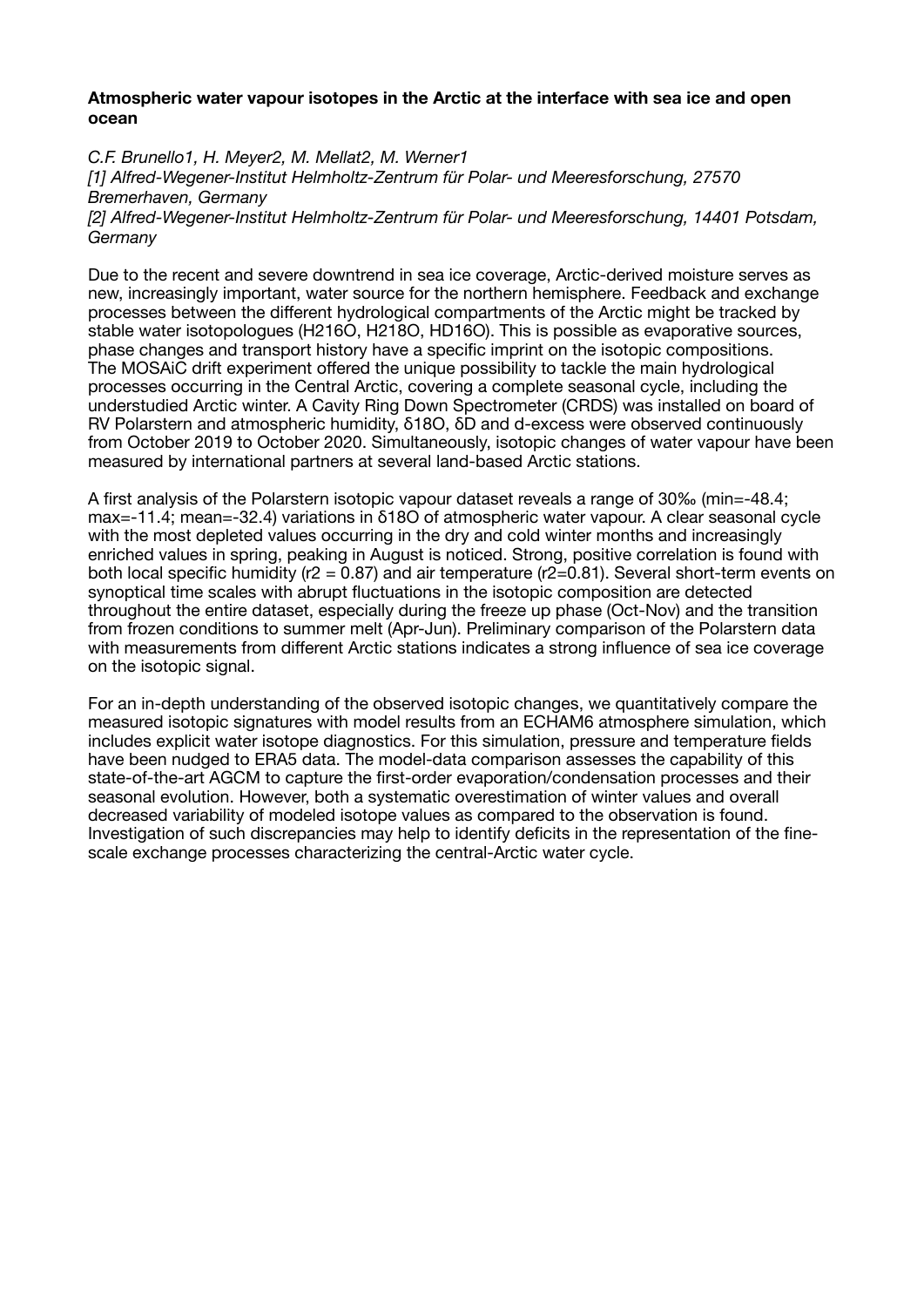# **Can the assimilation of IASI water isotopolologue observations improve the quality of tropical diabatic heating?**

*Farahnaz Khosrawi1, Kinya Toride2, Kei Yoshimura2, Christopher Diekmann1, Benjamin Ertl1,3, Frank Hase1 and Matthias Schneider1 1Institute of Meteorology and Climate Research (IMK-ASF), Karlsruhe Institute of Technology, Karlsruhe, Germany 2Institute of Industrial Science, University of Tokyo, Chiba, Japan 3Steinbuch Centre for Computing (SCC), Karlsruhe Institute of Technology, Karlsruhe, Germany* 

The strong coupling between atmospheric circulation, moisture pathways and atmospheric diabatic heating is responsible for most climate feedback mechanisms and controls the evolution of severe weather events. However, diabatic heating rates obtained from current meteorological reanalysis show significant inconsistencies. Here, we theoretically assess with an Observation System Simulation Experiment (OSSE) the potential of the MUlti-platform remote Sensing of Isotopologues for investigating the Cycle of Atmospheric water (MUSICA) Infrared Atmospheric Sounding interferometer (IASI) mid-tropospheric water isotopologue data for constraining uncertainties in meteorological analysis fields. We use the Isotope-incorporated General Spectral Model (IsoGSM) together with a Local Ensemble Transform Kalman Filter (LETKF) and assimilate synthetic MUSICA IASI isotopologue observations. We perform two experiments consisting each of two ensemble simulation runs. In the first experiment, we perform a simulation run where observations (temperature, humidity and wind profiles obtained from radiosonde and satellite data) are assimilated and compare this to a simulation run where additionally to the conventional observations the synthetic IASI isotopologue data are assimilated. In the second experiment, we perform a simulation run where only synthetic IASI isotopologue data are assimilated and another one where no observational data at all are assimilated. The first experiment serves to assess the impact of the IASI isotopologue data additional to the conventional observations and the second one to assess the direct impact of the IASI isotopologue data on the meteorological variables, especially on the heating rates and vertical velocity. The assessment is performed for the tropics in the latitude range from 10°S to 10°N. When the synthetic isotopologue data are additionally assimilated, we derive in both experiments lower Root-Mean-Square Deviations (RMSDs) and improved skills for precipitation and all other meteorological variables (improvement by about 8-13%). However, heating rates and vertical motion can only be improved throughout the troposphere when additionally to IASI δD conventional observations are assimilated. When only IASI δD is assimilated the improvement in vertical velocity and heating rate is minor (up to a few percent) and restricted to the mid-troposphere. These results nevertheless reveal the potential of the temporally and spatially highly resolved isotopologue data from IASI to reduce the uncertainties of diabatic heating rates in the tropical regions and therefore not only improving the meteorological analyses but in consequence also weather forecasts and climate predictions.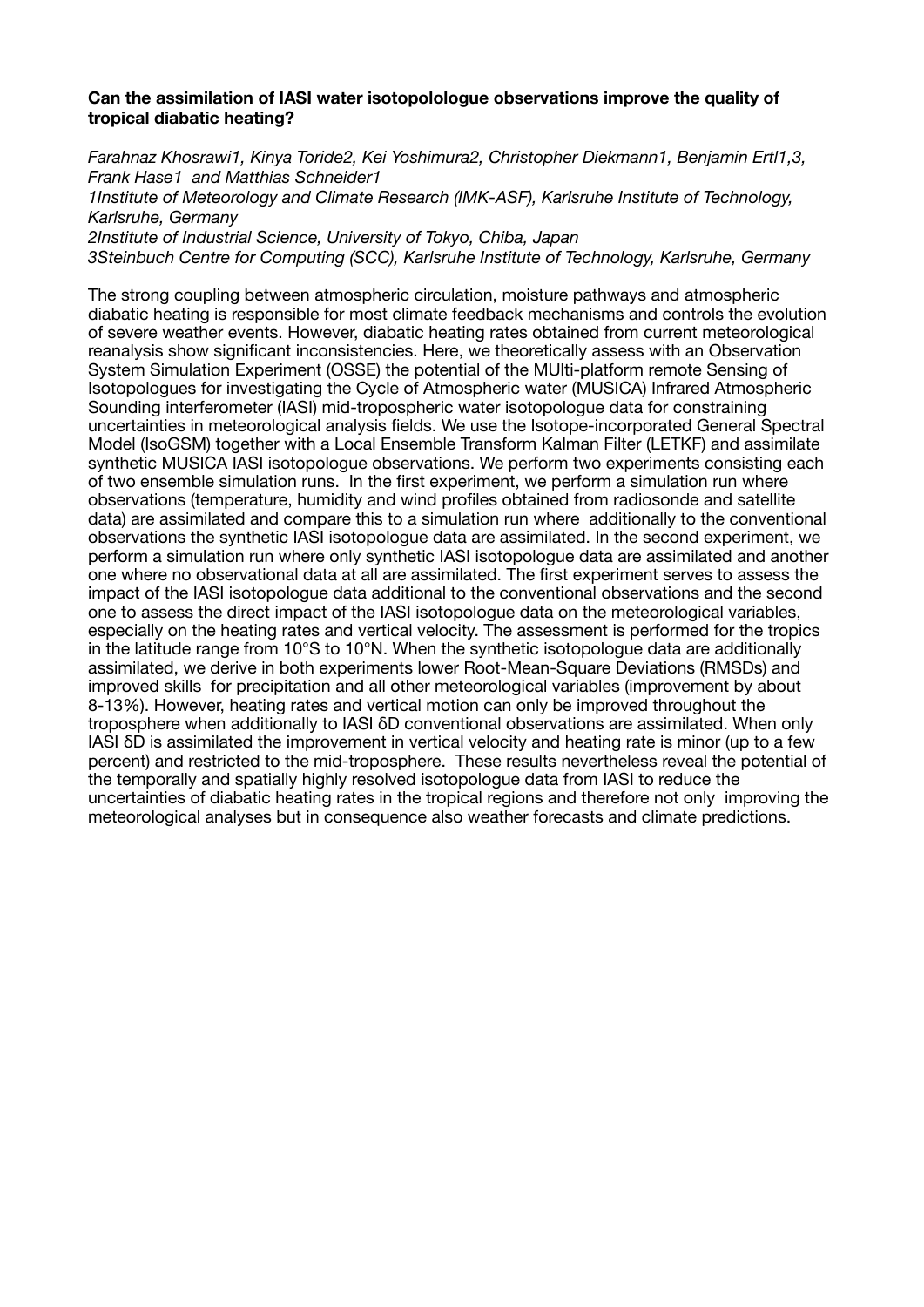# **Cloud microphysical processes and stable water isotopes during ISLAS 2020 campaign in Svalbard**

*Alena Dekhtyareva(1)(alena.dekhtyareva@uib.no), Marion Maturilli(2), Kerstin Ebell(3) , Aina Johannessen(1), Andrew W. Seidl(1), Marius O. Jonassen(1,4), Ove Hermansen(5), Jeffrey M. Welker(6,7), Harald Sodemann(1)* 

*1Geophysical Institute, and Bjerknes Centre for Climate Research, University of Bergen, Bergen, Norway;* 

*2Alfred Wegener Institute Helmholtz Centre for Polar and Marine Research, Potsdam, Germany; 3Institute for Geophysics and Meteorology, University of Cologne, Cologne, Germany;* 

*4The University Centre in Svalbard, Longyearbyen, Norway; 5The Norwegian Institute for Air Research, Kjeller, Norway;* 

*6Ecology and Genetics research unit, Faculty of Science,University of Oulu, Finland; 7Department of Biological Sciences, University of Alaska Anchorage, USA*

Physical processes in Arctic clouds are not well represented in the numerical weather prediction and climate models. Composition of stable water isotopes in precipitation and vapour can be used to track phase changes during cloud formation, within and below the clouds and improve our understanding of these sub-grid scale transformations.

We performed water vapour and precipitation measurements during spring ISLAS 2020 campaign in Ny-Ålesund, Svalbard, to study the isotopic signal of cold-air outbreaks (CAOs) and warm air intrusions (WAIs). The thermodynamic conditions during several CAO and WAI regimes were studied using ground-based measurements, Cloudnet and radiosonde profiles. The isotopic composition of the equilibrium vapour from the precipitation samples showed strong correlation with the vapour measured at the Zeppelin station at 474 m a.s.l. Snow was more depleted in heavy isotopes than surface vapour, indicating that a large portion was formed aloft at colder temperatures.

During the CAOs, local ice nucleation events and shallow stratiform clouds were observed. The ice particles formed via vapour deposition on the ice nuclei, and additional riming was detected when supercooled droplets were present on the top of the atmospheric boundary layer (ABL). The elevated d-excess values were detected in vapor measurements indicating strong kinetic fractionation due to evaporation in unsaturated conditions. In the presence of precipitating single low-level clouds, similar isotopic signatures were detected in the snow samples as well. During the WAIs, the temperature and cloud top height increased, and a thin layer of cloud droplets was identified on the top of the supercooled droplets and ice clouds. Despite presence of multi-layer clouds, the isotopic signal, characterized by increased δ18O, δ D and d-excess values, was similar in vapour and precipitation due to enhanced mixing creating uniform specific humidity profiles and facilitating spontaneous riming of supercooled droplets on the ice particles in the lower cloud level.

The discrepancy between the precipitation and vapour data was observed during the presence of clouds and specific humidity inversions above the ABL. Both features indicate the importance of considering contribution from different vapour sources during snow formation for interpretation of precipitation samples.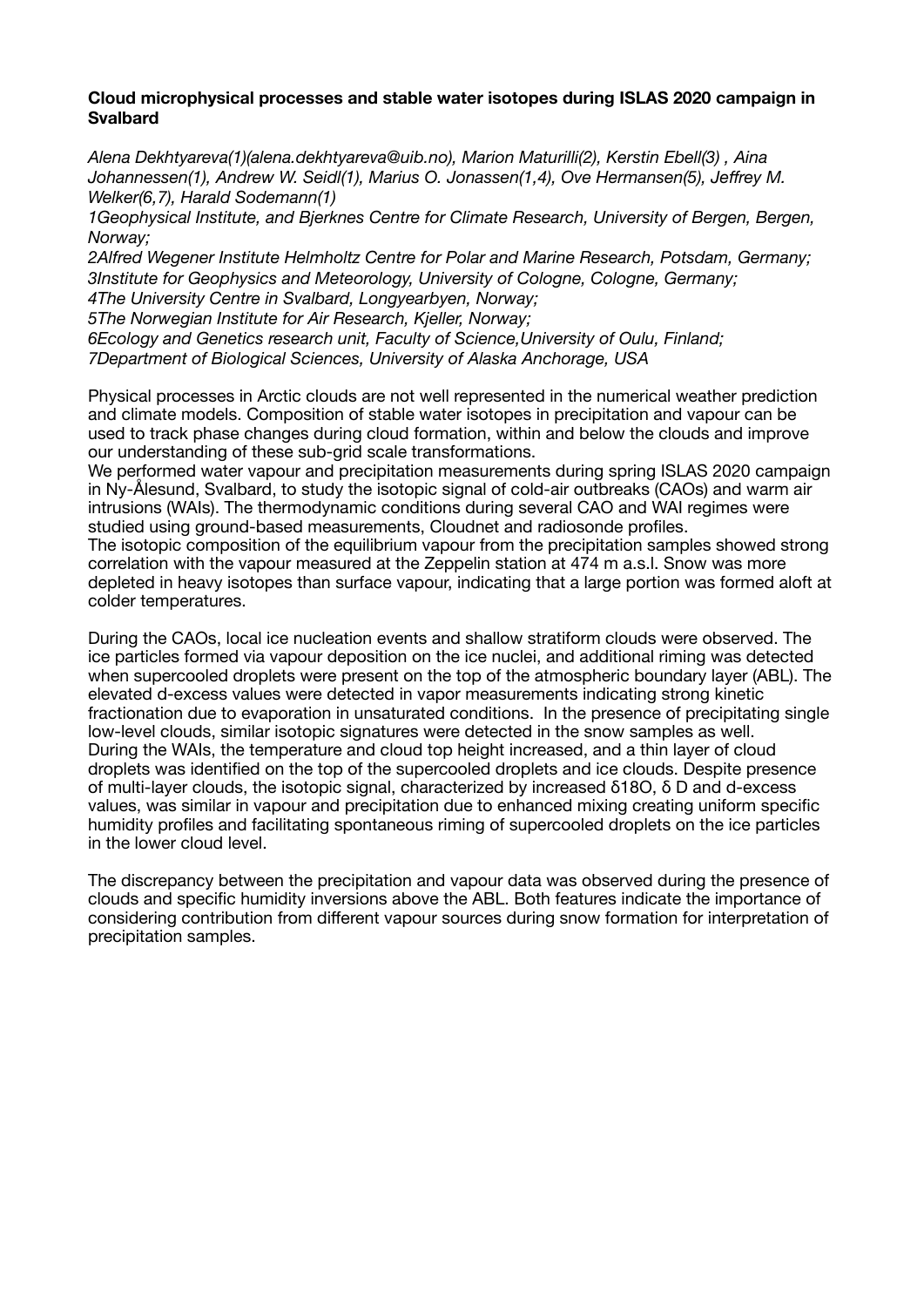# **Continuous monitoring of surface water vapour isotopic compositions at Neumayer Station III, East Antarctica**

*Saeid Bagheri Dastgerdi (1), Melanie Behrens (1), Jean-Louis Bonne (1), Maria Hörhold (1), Gerrit Lohmann (1), Martin Werner (1), Elisabeth Schlosser (2) (1) Alfred Wegener Institute Helmholtz-Center for Polar and Marine Research Bremerhaven, Bremerhaven, Germany* 

*(2) Department of Atmospheric and Cryospheric Sciences, University of Innsbruck, Innsbruck, Austria*

In this study, the first fully-continuous monitoring of water vapour isotopic composition at Neumayer Station III, Antarctica, during the two-year period from February 2017 to January 2019 is presented. Seasonal and synoptic-scale variations of both stable water isotopes H218O and HDO are reported, and their link to variations of key meteorological variables are analysed. Changes in local temperature and humidity are the main drivers for the variability of δO18 and δD in vapour at Neumayer Station III, both on seasonal and shorter time scales. In contrast to the measured δO18 and δD variations, no seasonal cycle in the Deuterium excess signal d–excess in vapour is detected. However, a rather high uncertainty of measured d–excess values especially in austral winter limits the confidence of this finding. Overall, the d–excess signal shows a stronger inverse correlation with humidity than with temperature, and this inverse correlation between d– excess and humidity is stronger for the cloudy-sky conditions than for clear-sky conditions during summertime. Back trajectory simulations performed with the FLEXPART model show that seasonal and synoptic variations of δO18 and δD in vapour coincide with changes in the main sources of water vapour transported to Neumayer Station. In general, moisture transport pathways from the east lead to higher temperatures and more enriched δO18 values in vapour, while weather situations with southerly winds lead to lower temperatures and more depleted δO18 values. However, for several occasions, δO18 variations linked to wind direction changes were observed, which were not accompanied by a corresponding temperature change. Comparing isotopic compositions of water vapour at Neumayer Station III and snow samples taken in the vicinity of the station reveals almost identical slopes, both for the δO18–δD relation and for the temperature–δO18 relation.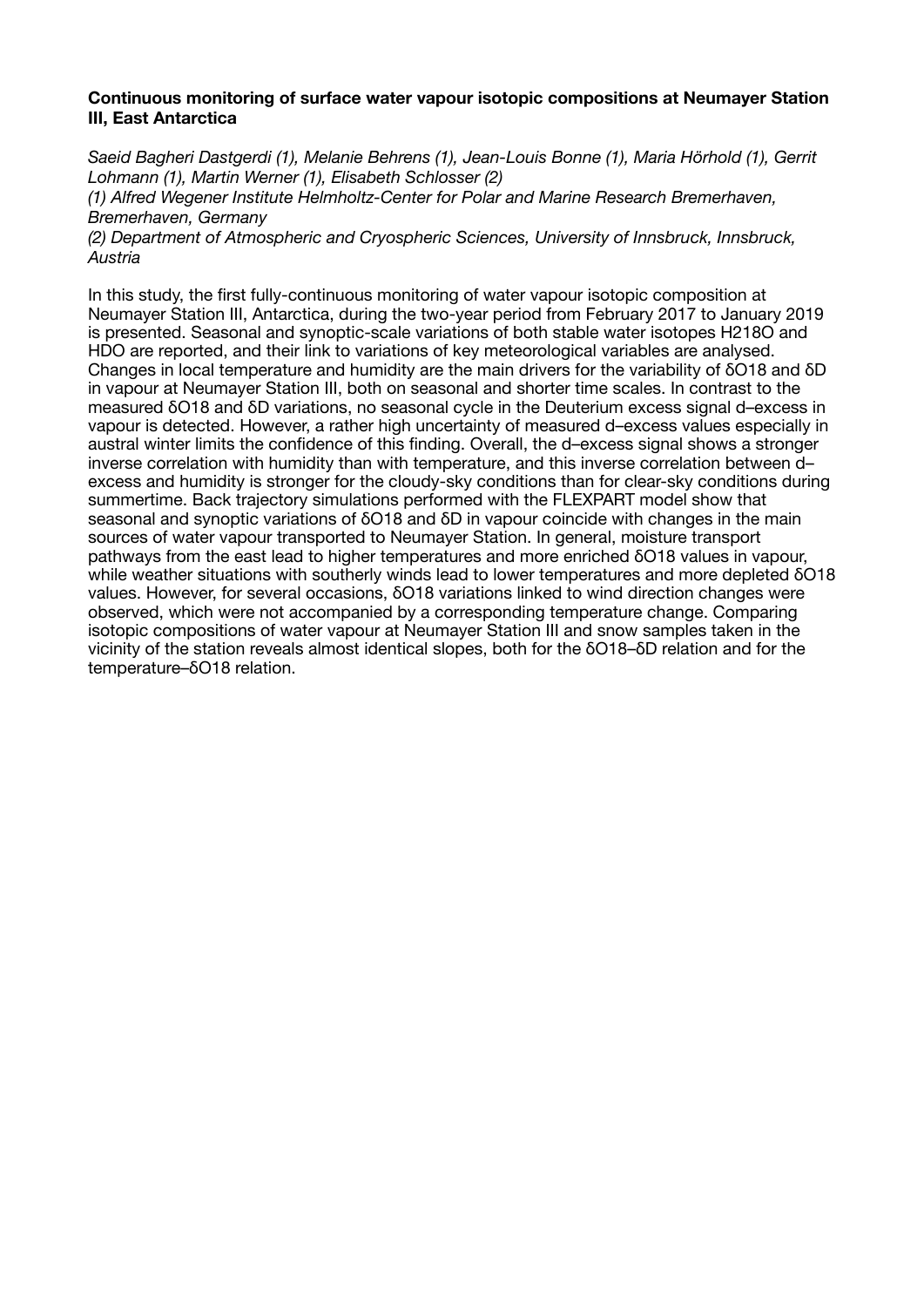# **Contribution of the Southern Annular Mode to variations in water isotopes of daily precipitation at Dome Fuji, East Antarctica: A study with an isotope-enabled AGCM MIROC5-iso**

*Kanon Kino1,2, Atsushi Okazaki3, Alexandre Cauquoin2, and Kei Yoshimura2 1Atmosphere and Ocean Research Institute, The University of Tokyo, Kashiwa, Japan. 2Institute of Industrial Science, The University of Tokyo, Kashiwa, Japan. 3Hirosaki University, Hirosaki, Japan.*

Water isotopes measured in Antarctic ice cores enable reconstruction at the first order of the past temperature variations. However, the seasonality of the precipitation and episodic events, including synoptic-scale disturbances [1,2], influence the isotopic signals recorded in ice cores. We used a Japanese isotope-enabled atmospheric general circulation model AGCM, MIROC5-iso [3], to investigate variations in climatic factors in δ18O of precipitation (δ18Op) at Dome Fuji, East Antarctica. A simulation was conducted with the horizontal winds nudged to the JRA-25 reanalysis [4] from 1981 to 2010 and nicely reproduced the observed daily δ18Op at Dome Fuji in 2003 [1], as well as the related synoptic precipitation events. We revealed that the Southern Annular Mode (SAM), the primary mode of atmospheric circulation in the southern mid-high latitudes, significantly contributed to the daily isotope signals at Dome Fuji. Positive δ18Op anomalies, especially in the austral winter, were linked to the negative polarity of the SAM (SAM-), which weakens westerly winds and increases the southward inflow of water vapor flux. SAMcontributed to the precipitation of heavy δ18Op at Dome Fuji as a locational feature and less contributes at Dome C. A revised manuscript of this study is under review in J. Geophys. Res. Atmos. (https://doi.org/10.1002/essoar.10507344.3).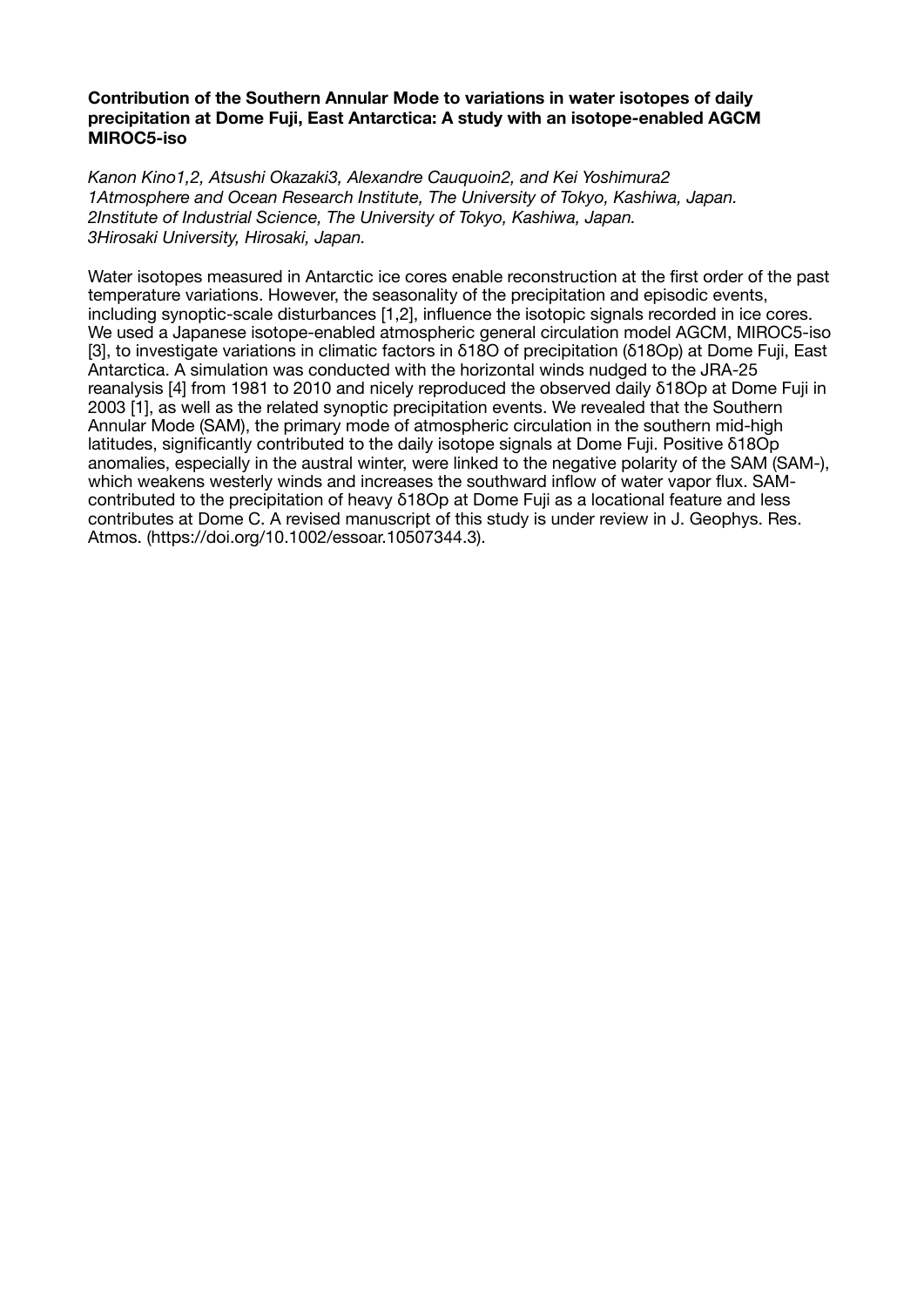# **Data assimilation using oxygen isotope ratios of proxies aimed at the last millennium climate reconstruction**

*Satoru Shoji (The University of Tokyo) Atsushi Okazaki (Hirosaki University) Kei Yoshimura (The University of Tokyo)*

Data assimilation combines both proxies and climate models, and can reconstruct the past climate change. We use the offline data assimilation approach which regards annual values of a single simulation as an ensemble member, and assimilates the ensemble mean with values of proxies. This study has so far tried to reconstruct the annual variations of climatic variables over the last millennium by assimilating oxygen isotope ratios of corals, ice cores, and tree rings. In addition, new experiments using speleothem data (Comas-Bru et al., 2020) and the proxy model of speleothem are conducted. By incorporating these speleothem records and, the amount of proxies that can be used in this study increases from 129 to 257.

We compared the annual variations of surface air temperature in the experiment with and without speleothem data. In the experiment with speleothem data, temperature decline in Asian region after the volcanic eruption in 1257 can be represented whereas it cannot be represented in the experiment without speleothem data. This difference between the two experiments shows the influence of using speleothem data because there are few proxies available in Asian region before using speleothem data in the 13th century. On the other hand, there is no large difference in the reconstructed annual surface air temperature variations between the two experiments in the 20th century although the number of available proxies is increased. We conducted pseudoproxy experiments in the 20th century based on the spatiotemporal distribution of proxies in each century from the 11th to 20th century. The results suggest that the relationship between the number of proxies and the impact of proxies on the reconstructed variations is close to a linear relationship. It is suggested that there are sufficient proxies to reproduce the variations in 20th century, and that adding speleothem data makes no large difference.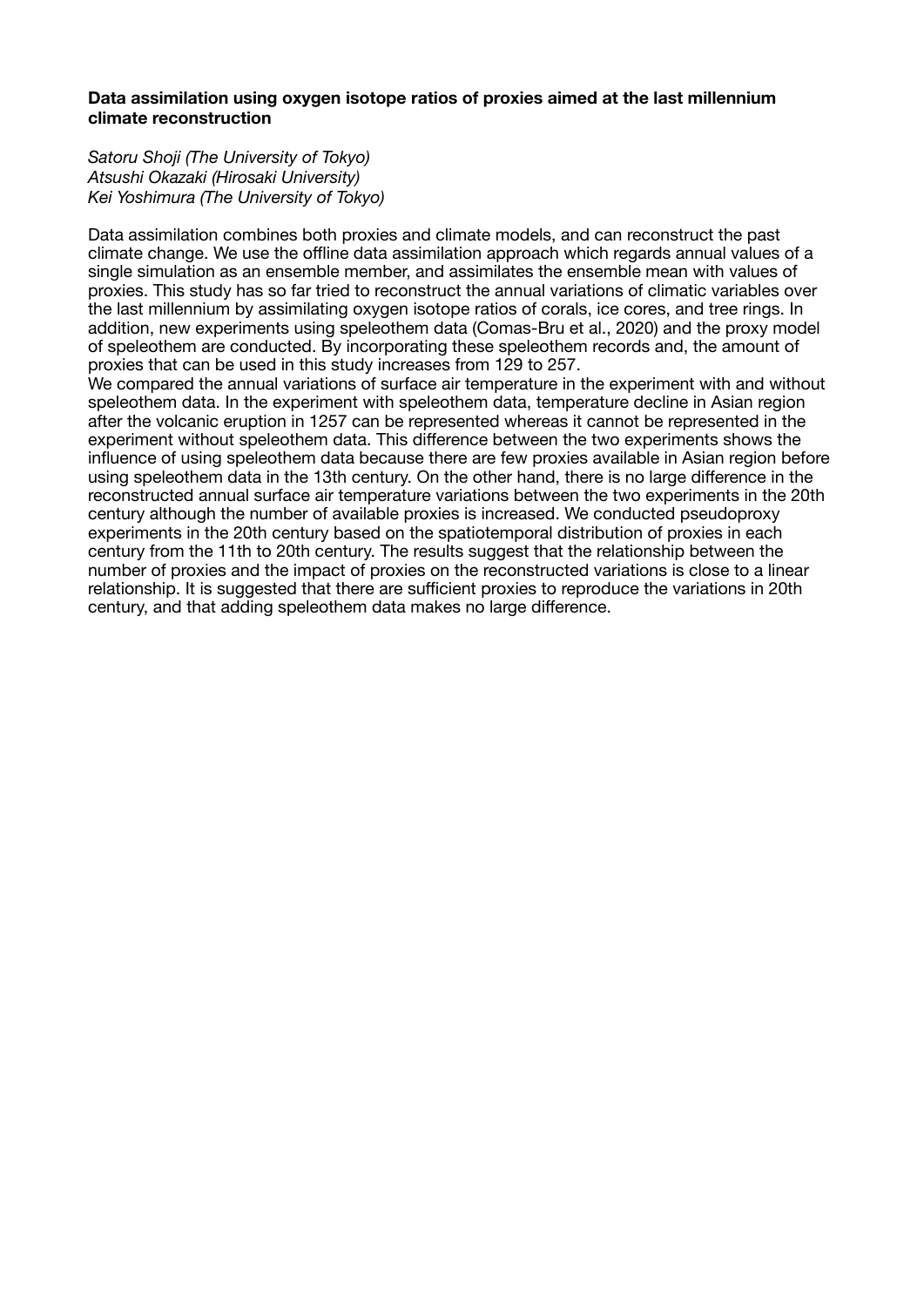# **Deep Learning for Estimating High Temporal Resolutions of Stable Water Isotope Concentrations**

# *Thomas Y. Chen (Academy for Mathematics, Science, and Engineering)*

Recent advances in laser spectroscopy has made it feasible to measure stable isotopes of water in high temporal resolution (i.e., sub-daily). High-resolution data allow the identification of finescale, short-term transport and mixing processes that are not detectable at coarser resolutions. Despite such advantages, operational routine and long-term sampling of stream and groundwater sources in high temporal resolution is still far from being common. Methods that can be used to interpolate infrequently measured data at multiple sampling sites would be an important step forward. This study investigates the application of a Long Short-Term Memory (LSTM) deep learning model to predict complex and non-linear high-resolution (3 h) isotope concentrations of multiple stream and groundwater sources under different landuse and hillslope positions in the Schwingbach Environmental Observatory (SEO), Germany. The main objective of this study is to explore the prediction performance of an LSTM that is trained on multiple sites, with a set of explanatory data that are more straightforward and less expensive to measure compared to the stable isotopes of water. The explanatory data consist of meteorological data, catchment wetness conditions, and natural tracers (i.e., water temperature, pH and electrical conductivity). We analyse the model's sensitivity to different input data and sequence lengths. To ensure an efficient model performance, a Bayesian optimization approach is employed to optimize the hyperparameters of the LSTM. Our main finding is that the LSTM allows for predicting stable isotopes of stream and groundwater by using only short-term sequence (6 h) of measured water temperature, pH and electrical conductivity. The best performing LSTM achieved, on average of all sampling sites, an RMSE of 0.7‰, MAE of 0.4‰, R2 of 0.9 and NSE of 0.7. The LSTM can be utilized to predict and interpolate the continuous isotope concentration time series either for data gap filling or in case where no continuous data acquisition is feasible. This is very valuable in practice because measurements of these tracers are still much cheaper than stable isotopes of water and can be continuously conducted with relatively minor maintenance.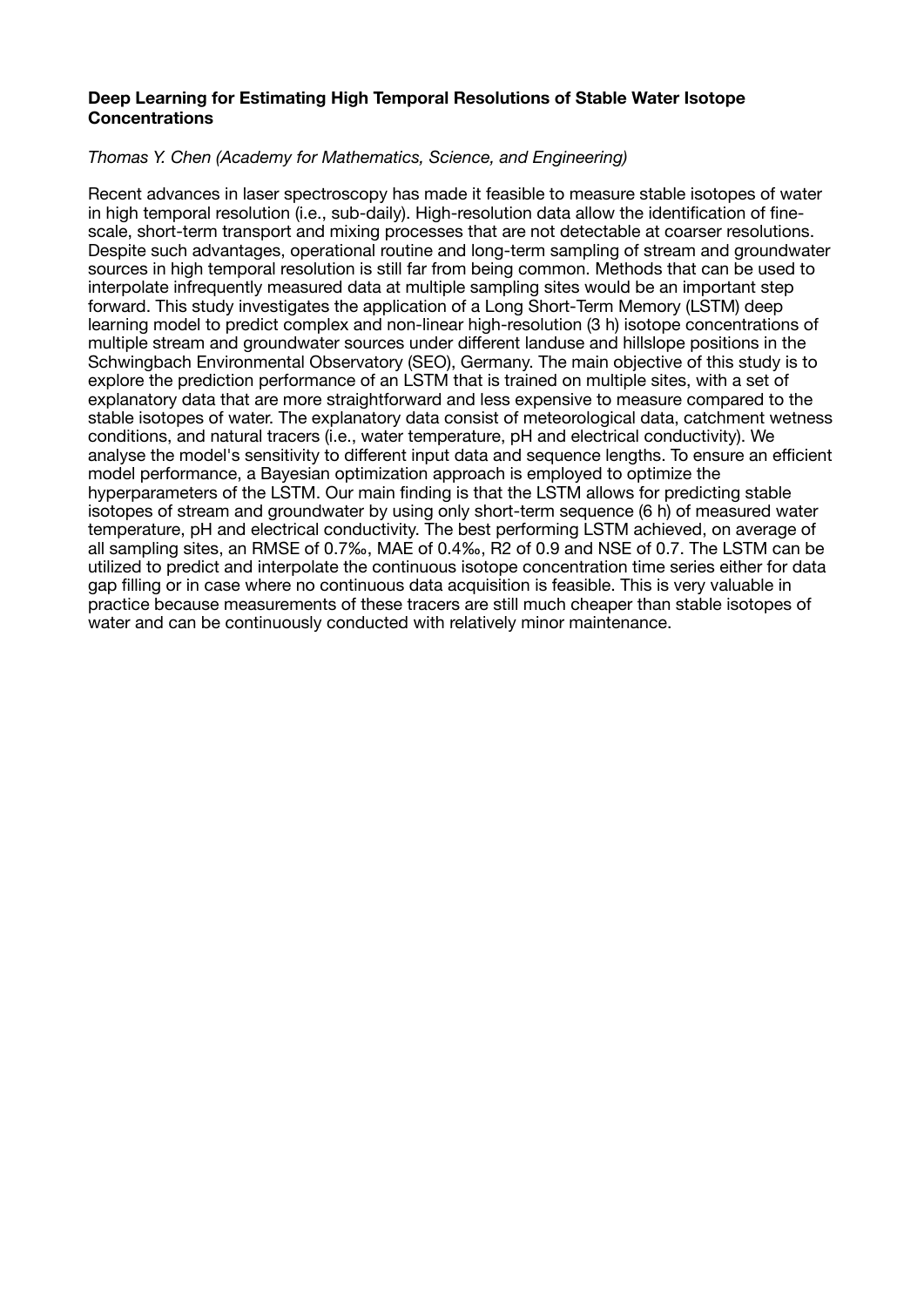# **Density of recent isotope observations in the European storm track region**

## *Harald Sodemann, Geophysical Institute, University of Bergen, Norway*

The water cycle in atmospheric and coupled models is a major contributor to model uncertainty, in particular at high-latitudes, where contrasts between ice-covered regions and the open ocean fuel intense heat fluxes. However, observed atmospheric vapour concentrations do not allow us to disentangle the contributions of different processes, such as evaporation, mixing, and cloud microphysics, to the overall moisture budget. As a natural tracer, stable water isotopes provide access to the moisture sources and phase change history of atmospheric water vapour and precipitation. This work compiles currently available observations of the isotope composition in water vapour, precipitation, ocean, and land surface waters in the European storm track region. Wide spatial coverage, multi-platform measurements, and inclusion both of water vapour and precipitation make this region particularly well-suited for future data-model comparison studies with isotope-enabled models. In addition to enabling improved isotope-enabled models from observations along the entire water transport history, I emphasize the potential for improving our understanding of water cycle processes and the role of diabatic processes in the storm track on different time scales, from weather to climate to paleoclimate.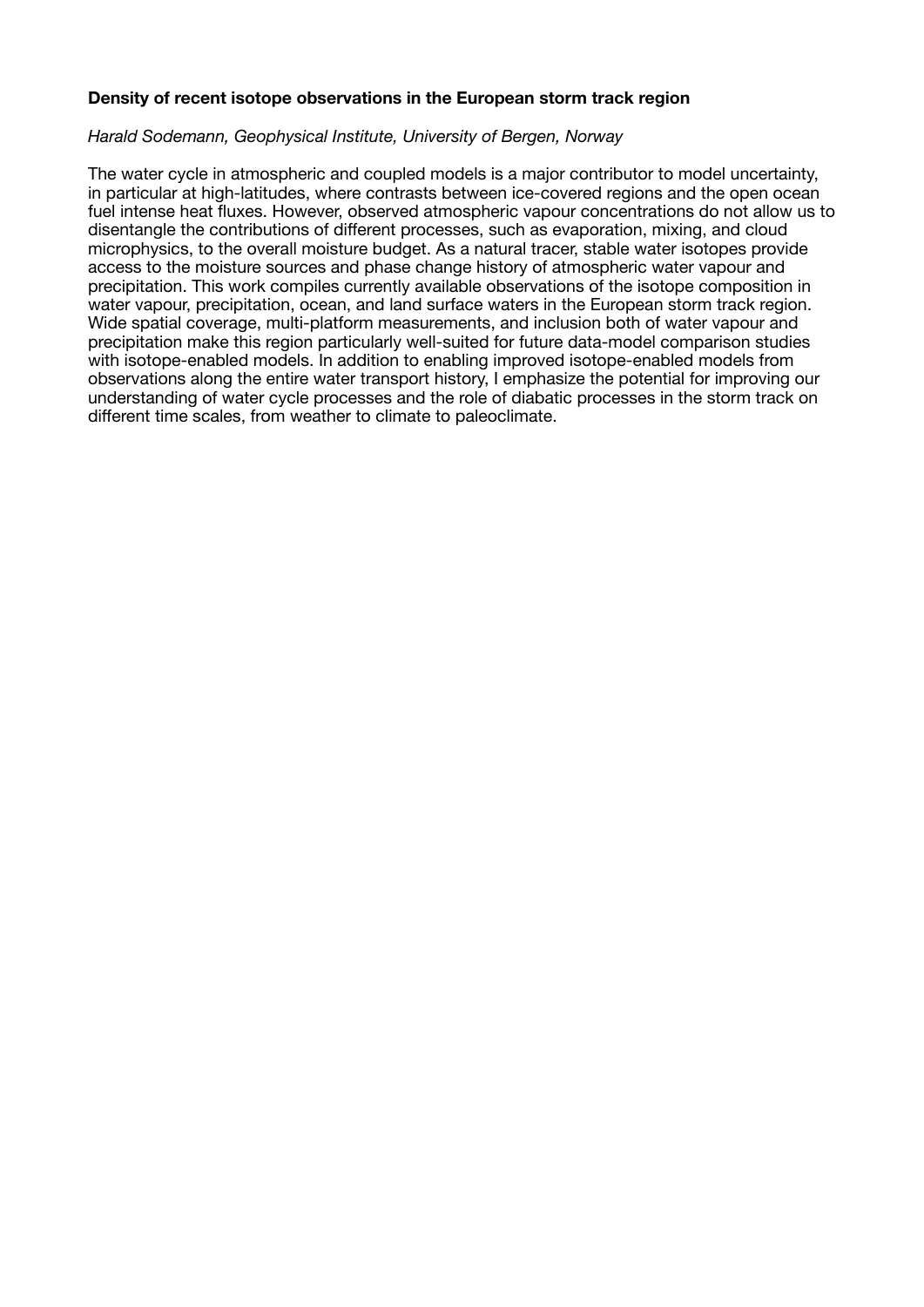## **Detecting precipitation vs. mixing in shallow cloud marine boundary layers**

# *Dean Henze, College of Earth, Ocean and Atmospheric Sciences, Oregon State University David Noone, Department of Physics, Waipapa Taumata Rau (The University of Auckland)*

Climate models show large variability in stratocumulus-topped marine boundary layer (StCMBL) cloud representation. The formation of stratocumulus clouds is linked to the energy and moisture budgets of the marine boundary layer and there is a need for tighter observational constraints on these budgets. Because coupled measurements of water vapor and its stable heavy isotope ratios can distinguish between precipitation and simple airmass mixing, for example on q-δD diagrams, they have the potential to tighten moisture budget constraints not easy to obtain with traditional thermodynamic variables. While vertical profiles of isotope ratios through the marine boundary layer are sparse, recent observational campaigns such as ORACLES (ObseRvations of Aerosols above CLouds and their intEractionS) provide the data to start addressing such research questions. This study uses data from the ORACLES campaign collected with the Water Isotope System for Precipitation and Entrainment Research (WISPER) to assess q-δD relationships between the sub-cloud and cloud layers in StCMBLs with the goal of detecting precipitation in the previous 12-24 hrs. The data show that in most cases, distinguishing precipitation from turbulent mixing between ocean surface evaporation and dry air above the cloud layer requires parsing δD signals of 2-5 permil which is quite small for an aircraft system moving at 130 m/s and measuring at 1 Hz frequency, but is within possibility. There are also several reasons why the isotope measurements are more promising. First, the data show several cases where the data unambiguously follow either a mixing or Rayleigh relationship. Second, for the instances where WISPER sampled StCMBLs transitioning to cumulus-coupled boundary layers, δD variations were greater, at 5-10 permil. Third, we look at a particular case between two days and show that on one day there is evidence of precipitation while in the other there is only mixing and further, the day with precipitation evidence also shows lower aerosol concentration, indicating that we are potentially detecting aerosol scavenging. Ultimately, detailed analyses and integration of isotope data into models with other thermodynamic variables will be required to further constrain moisture and energy budgets in StCMBLs.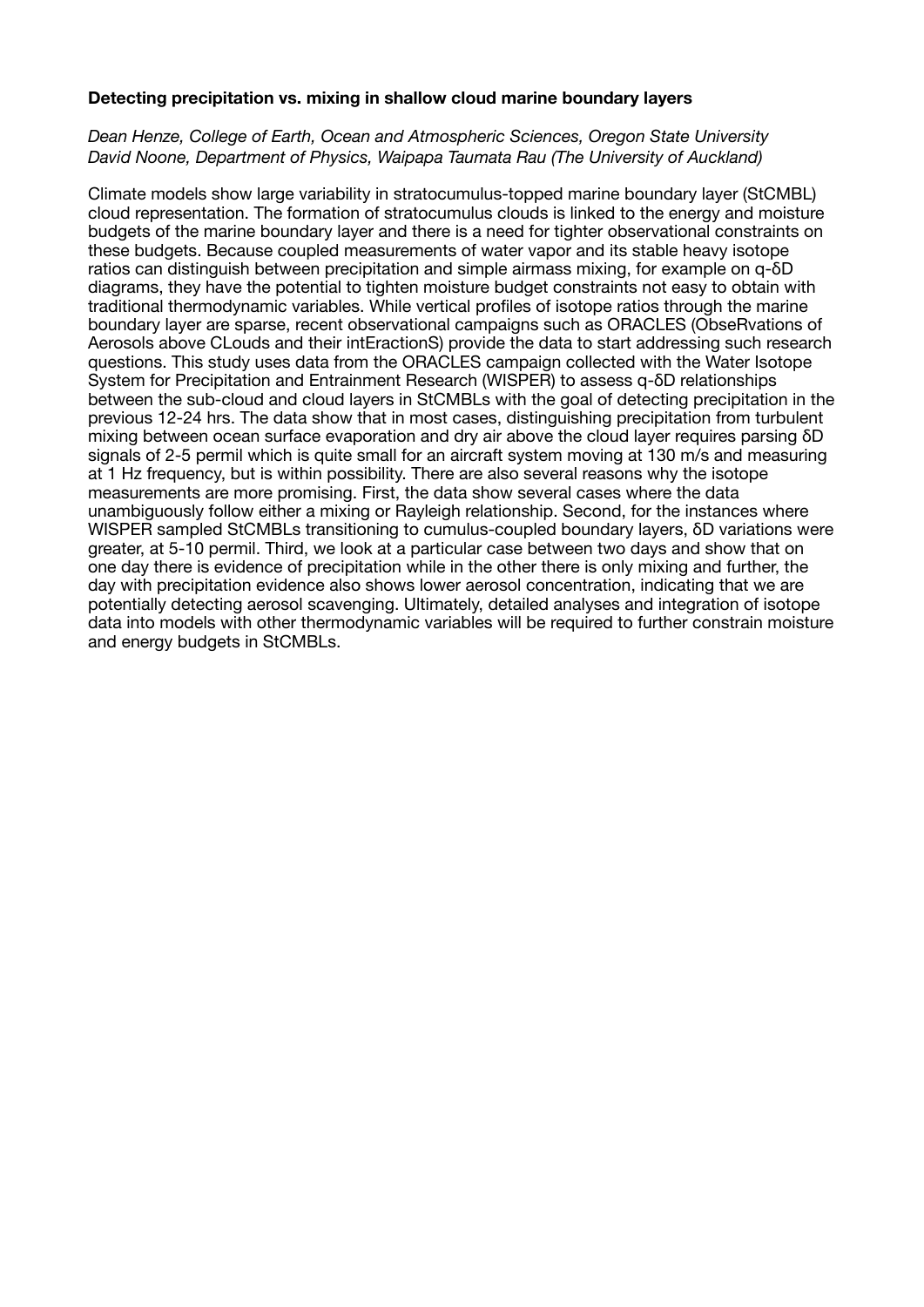# **Development of MIROC5-iso and its comparison with isotopic climate proxies**

*Atsushi Okazaki (Hirosaki University) Alexandre Cauquoin (AORI, The University of Tokyo) Kanon Kino (IIS/AORI, The University of Tokyo) Kei Yoshimura (IIS, The University of Tokyo)*

Proxy system models (PSMs) are an essential bridge between climate simulations and climate records prior to the period where instrumental observations are available. PSMs help to interpret what proxies show and how they record climate. Although previous studies have evaluated PSMs for individual sites, their systematic evaluation on a global scale has not been conducted. This study evaluated the performance of PSMs for stable water isotopes in ice cores, corals, and tree‐ ring cellulose for the period 1950–2007. We used a newly developed isotope-enabled atmospheric GCM named MIROC5-iso to provide input data for the PSMs. MIROC5-iso was nudged toward NCEP/NCAR Reanalysis to synchronize the model with the nature. The evaluation result shows that the mean state and the variability were generally well simulated for all proxy types. However, the reproducibility of interannual variability in ice cores was markedly lower. Although the reproducibility was limited by the atmospheric forcing used to drive the model, the results suggest that the PSM may be missing post-depositional processes, such as sublimation for ice cores on the interannual time scale.

In the presentation, our recent progress in developing a new isotope-enabled CGCM named MIROC6-iso will also be introduced.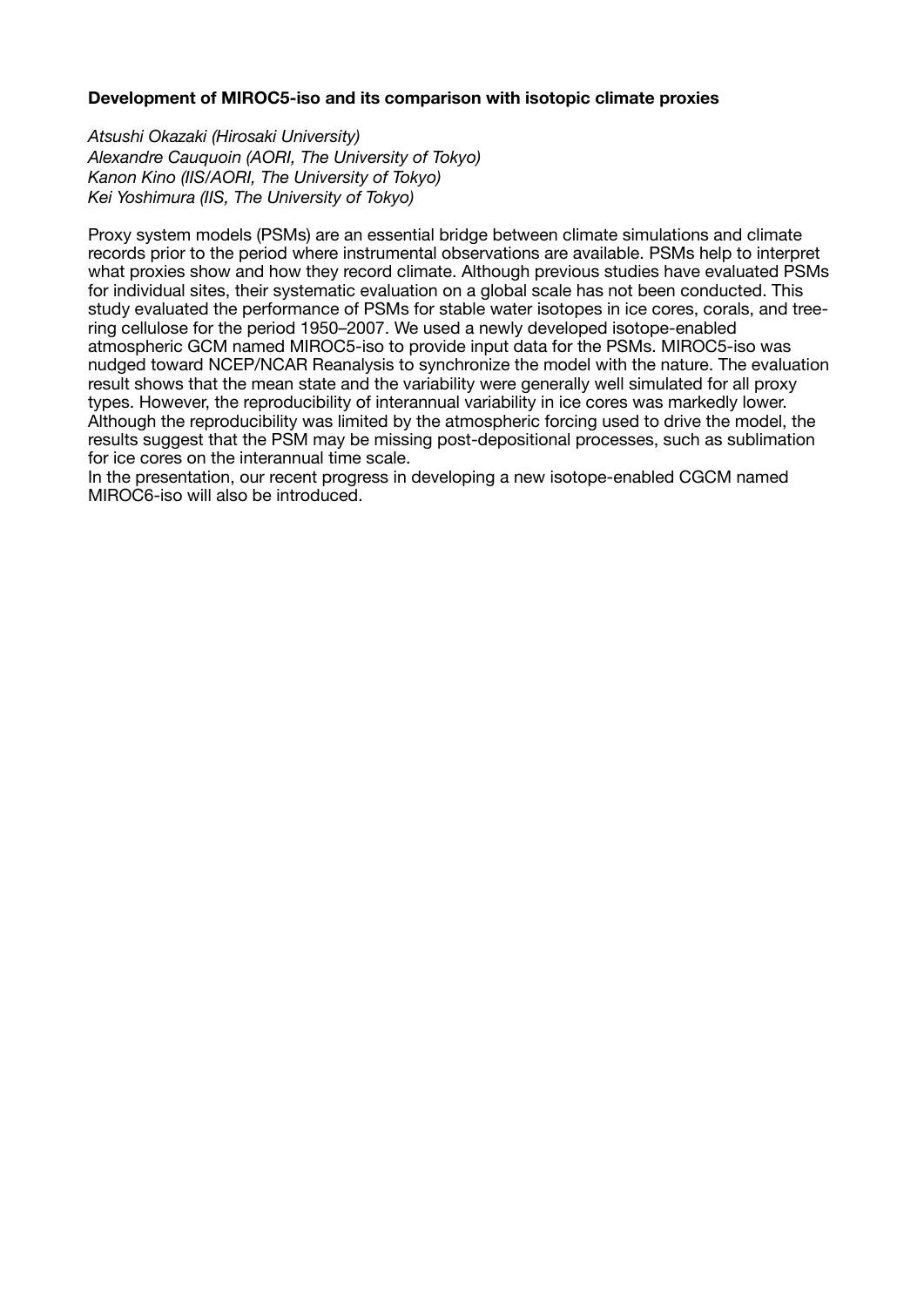# **Estimation of monsoon withdrawal date in southern India using the isotopic technique**

*S. Chakraborty1, Fousiya A. A2, R. Chattopadhyay3, Amey Datye1, Asif M. Lone4, H. Achyuthan2 1Indian Institute of Tropical Meteorology, MoES, Pune, India 2Department of Geology, Anna University, Chennai, India 3India Meteorological Department, MoES, Pune, India 4Indian Institute of Science Education and Research, Bhopal, India*

Oxygen and hydrogen isotopic ratios in rainfall show strong seasonal variability in the southern parts of India. Such a contrast in isotopic values arises mainly because of the seasonal reversal of the monsoon winds. During the summer monsoon season, the Arabian Sea transports moisture, while during the winter, it is sourced primarily from the Bay of Bengal and the adjoining maritime continents. Atmospheric processes also contribute to these differences. We collected precipitation samples from a southern Indian site (Trivandrum) and two neighboring island sites (Minicoy Island in the Arabian Sea and the Andaman Islands in the Bay of Bengal) to study their seasonal characteristics. The sampling period ranged from 2015 to 2020. We generated a total of eleven oxygen isotopic time series of rainfall approximately from June to December.

Oxygen isotopic values showed a strong association with the Webster-Yang monsoon circulation index. Two distinct clusters were formed when the oxygen isotopes were plotted against the above-mentioned monsoon index. The formation of clusters appears to show the precipitation isotopes' response to moisture dynamics, which significantly changed during the transition phase of the southwest to the northeast monsoon. A strong isotopic seasonality provided us with an opportunity to estimate the summer monsoon withdrawal date in this region. The calculated dates matched well with the estimates based on another method that relied on the thermodynamic characteristics of the atmosphere.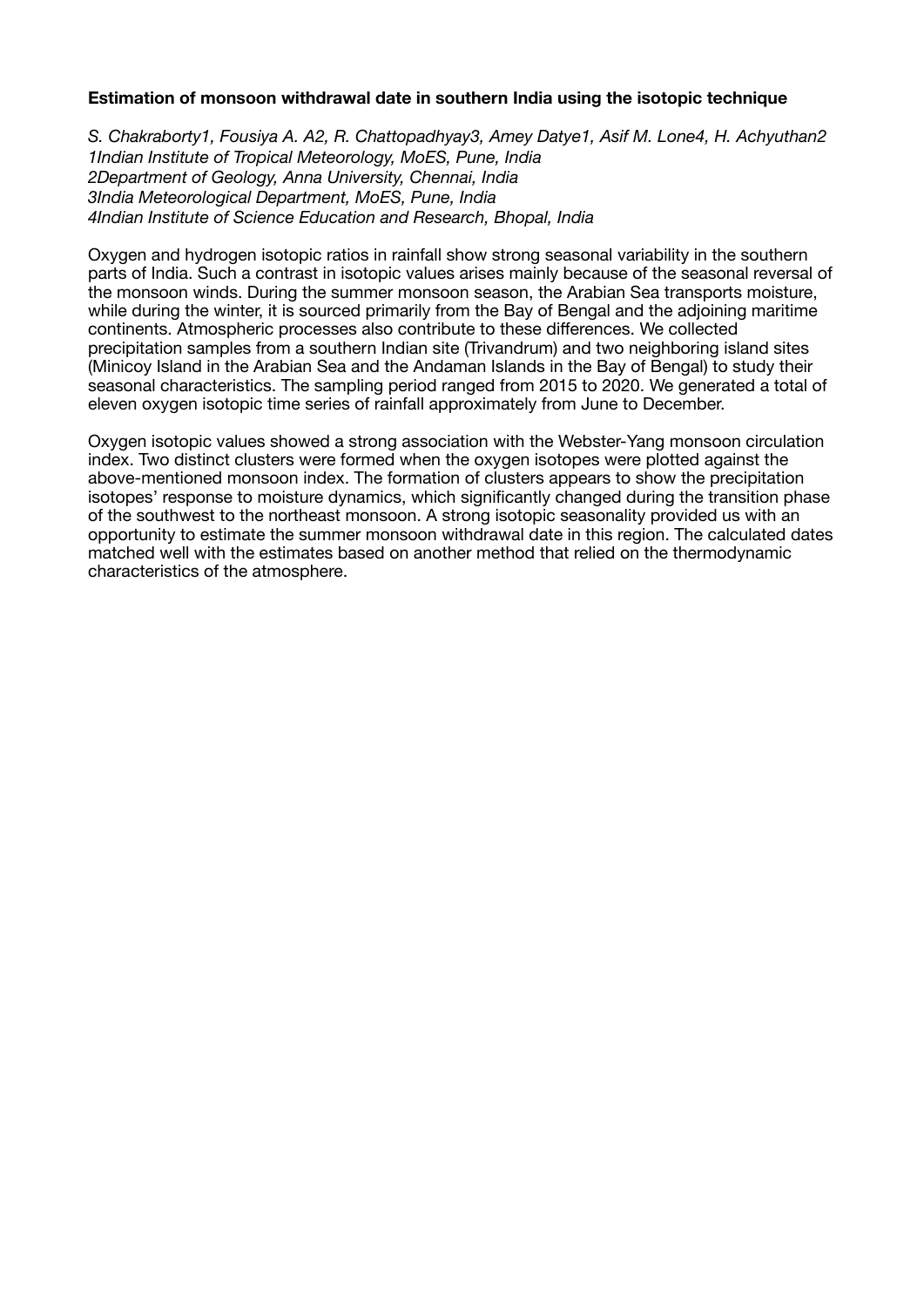# **Examination of the influence of shallow convective mixing on low-level clouds with observations of stable water isotopes**

*Jun Hu1, Adriana Bailey2, Jesse Nusbaumer2, Sylvia Dee1, Christiana Sasser3,4, John Worden5 1 Department of Earth, Environmental and Planetary Science, Rice University, Houston, TX, USA 2 National Center for Atmospheric Research, Boulder, CO, USA* 

*3 Cooperative Science Center for Earth Systems Sciences and Remote Sensing Technologies, National Oceanic and Atmospheric Administration, Baltimore, MD, USA* 

*4 Department of Mechanical Engineering, University of Maryland, Baltimore County, Baltimore, MD, USA* 

*5 Jet Propulsion Laboratory, California Institute of Technology, Pasadena, CA, USA*

Low-cloud feedbacks contribute large uncertainties to climate projections and estimated climate sensitivity. A key physical process modulating low-cloud feedbacks is shallow convective mixing between the boundary layer and the free troposphere. However, there are challenges in acquiring observational estimates of shallow convective mixing with global coverage. To this end, we propose a novel approach to constraining convective mixing using stable water vapor isotope profiles from satellite retrievals. We demonstrate that the vertical gradient of water vapor δD between the boundary layer and free troposphere can be used to track shallow convective mixing. Analyzing isotopes in water vapor alongside low-cloud properties from satellite retrievals, we find that low-cloud fraction appears insensitive to convective mixing in shallow cumulus regions. Our results suggest that the relationship between the satellite-derived observations of shallow convective mixing and low-cloud is regionally-dependent, and strong shallow convective mixing is associated with the moistening of the free troposphere in the tropics. The new estimate of shallow convective mixing and its relationship with low-cloud properties house potential to validate the simulation of low-cloud feedbacks, refining estimations of climate sensitivity.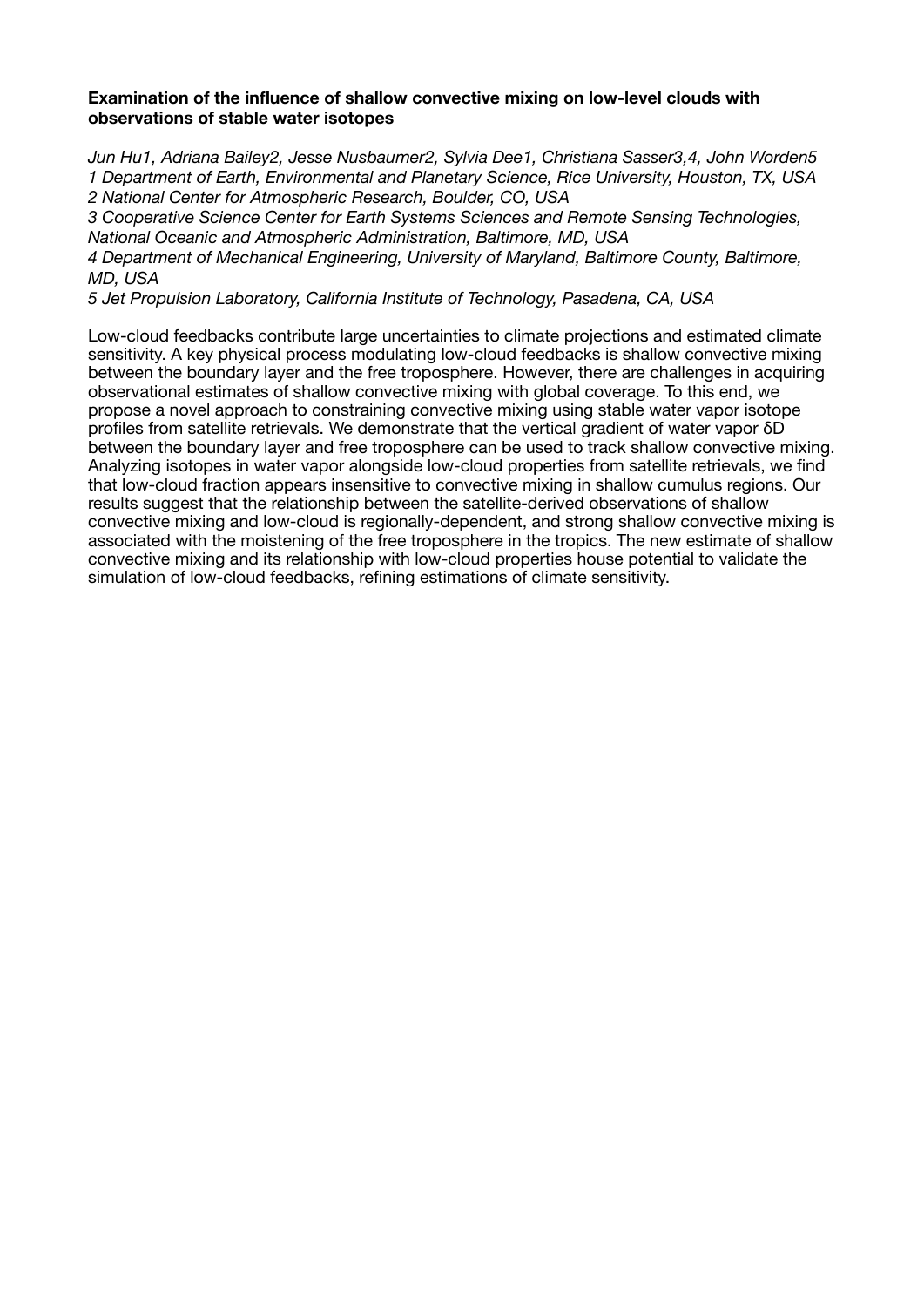## **From atmospheric water isotopes measurement to snow core interpretation in Adelie Land: A case study for GCMs with embedded isotopes in Antarctica.**

*Christophe Leroy-Dos Santos, Universidade de Aveiro, Laboratoire des Sciences du Climat et de l'Environnement* 

*Amaelle Landais, Laboratoire des Sciences du Climat et de l'Environnement Elise Fourré, Laboratoire des Sciences du Climat et de l'Environnement Cécile Agosta, Laboratoire des Sciences du Climat et de l'Environnement Alexandre Cauquoin, Atmosphere and Ocean Research Institute, University of Tokyo*

It is key to estimate the evolution of the atmospheric hydrological cycle in the polar regions, which directly influences the surface mass balance of the Arctic and Antarctic ice caps. Records are available from satellite data for the last 50 years and a few rare weather data since the 50's in Antarctica. One of the best ways to access longer records is to use climate proxies in snow cores. The water isotopic composition in these cores is widely used to reconstruct past temperature variations. However, the link between temperature and isotopic composition is not very well constrained because many other parameters influence the isotopic composition of snow at the time of its formation or after snow deposition on the surface. We need to better understand the atmospheric hydrological cycle and its influence on the isotopic composition of vapour and precipitation in polar regions with the idea of improving the interpretation of snow core records in these regions.

We first present time series of vapor and precipitation isotopic composition measurement at Dumon D'Urville station. Thanks to new technical solution, we were able to measure the vapor isotopic composition all year round in Antarctica. This unique series would make possible to document the isotopic signature of the atmospheric hydrological cycle in Terre Adélie. Then, this data set is used to evaluate GCMs (LMDZ-iso and ECHAM-wiso) in a region where local condition (i.e. strong katabatic wind) directly impacts the isotopic signal. Showing that models with water stable isotopes embedded are likely to reproduce observations, we estimate the signal recorded in Adelie land through a synthetic snow core made from model outputs. Finally, we compare synthetic record to recently drilled cores from the ASUMA program. Preliminary results show that temperature, main post-deposition process (i.e. isotopic diffusion) and precipitation intermittency are not able to fully understand the signal recorded. This new comparison between in-situ measurement and model-based snow core open perspective for the interpretation of isotopic climate proxy in Adelie Land.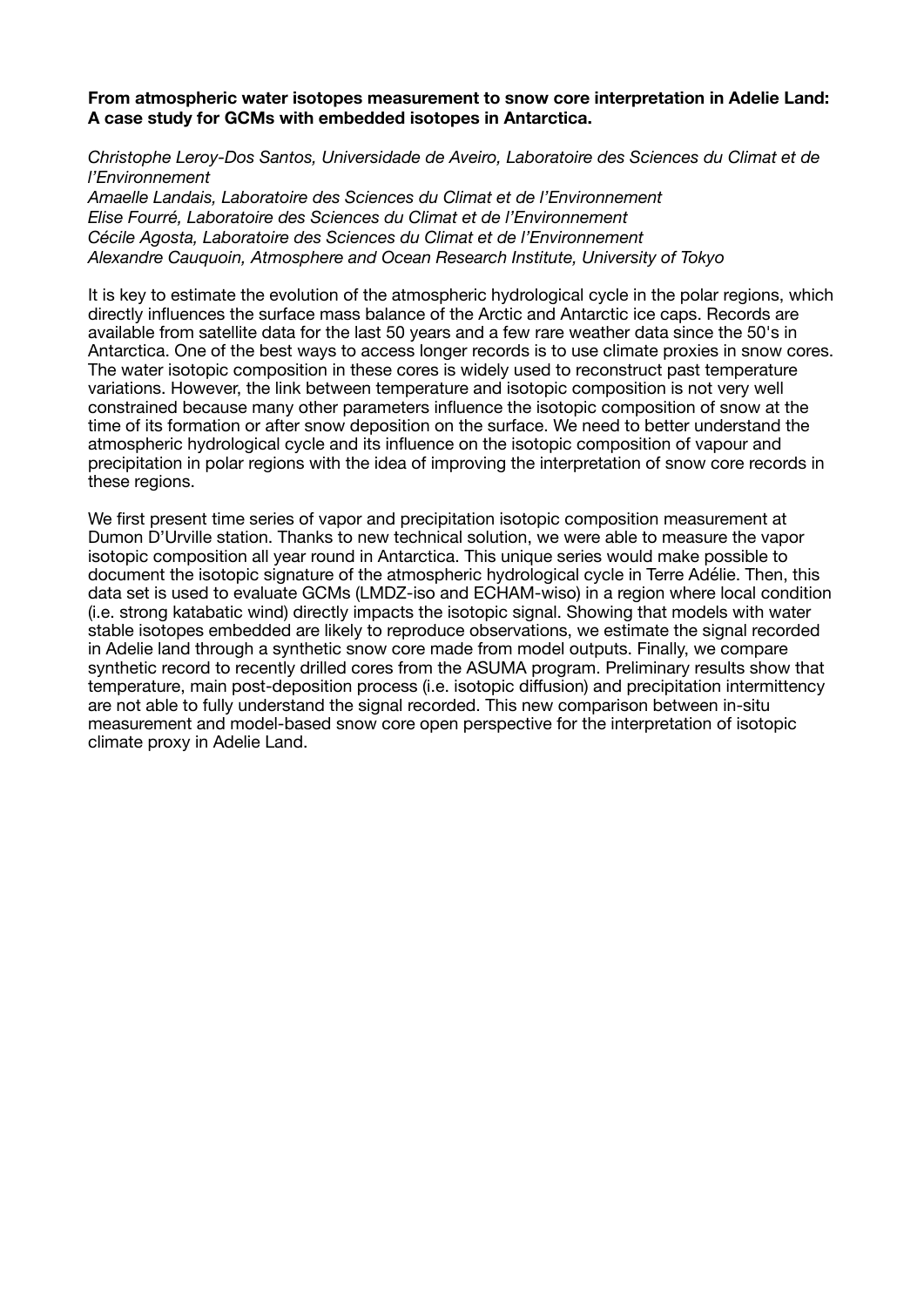**High-resolution, near-surface profiles of stable water isotopes over snow-covered tundra and fjord water** 

*Andrew W. SEIDL 1,2, Aina JOHANNESSEN 1,2, Alena DEKHTYAREVA 1,2, Marius O. JONASSEN 1,3, Alexander SCHULZ 4, Christoph THOMAS 5,6, Harald SODEMANN 1,2* 

*1 Geophysical Institute, University of Bergen, Norway 2 Bjerknes Centre for Climate Research, Bergen, Norway 3 The University Centre in Svalbard, Longyearbyen, Norway 4 Alfred Wegener Institute, Helmholtz Centre for Polar and Marine Research, Potsdam, Germany 5 Micrometeorology Group, University of Bayreuth, Bayreuth, Germany 6 Bayreuth Center of Ecology and Environmental Research, BayCEER, University of Bayreuth, Bayreuth, Germany*

The hydrological cycle is a large source of uncertainty in numerical weather and climate modelling. One cause is that sub-grid scale processes, such as evaporation and precipitation, can lead to unnoticed compensating errors. These processes can be studied with stable water isotopes (SWI), as they are an integrated tracer for the phase changes that atmospheric moisture has undergone. Ny Ålesund is ideally situated for investigations as water vapour observed there can be from local evaporation produced during cold air outbreaks, representing the start of the atmospheric water cycle in the arctic.

The ISLAS2020 measurement campaign during Feb-Mar 2020 in Ny-Ålesund primarily focused on evaporation and vapour deposition processes. During a three week period, under very cold and dry conditions (below -20℃), we obtained multiple near-surface SWI profiles (<5 m). Profiles were made over open water and snow-covered tundra, by way of a SWI analyser in a prototype deployment and profiling system. Installed nearby at both deployment locations were fiber-optic distributed sensing columns, supplying high-resolution temperature profiles (~2 m) above the snow/water. Our tundra site was also chosen to be in the vicinity of a four-level automated weather station, providing valuable wind information to accompany our isotope profiles. The evolution of the underlying surface was monitored by way of sampling the fjord water/snowpack multiple times during profiling. Our near-surface profiles have captured the mixing of two endmembers of arctic moisture: Less depleted water vapour originating from the partially ice-covered fjord, and strongly depleted air dried by intense cooling and condensation over the terrestrial snowpack. Their incomplete mixture establishes strong vertical gradients in both the main isotopes, and the deuterium excess.

The stable water isotope observations collected during ISLAS2020 have resulted in a unique dataset of the Arctic water cycle. Observations from the campaign will serve as a basis for ongoing work focusing on the remaining stages of the hydrological cycle. Such work includes isotopic connections on the synoptic scale via Lagrangian transport model (FLEXPART), which can link Ny-Ålesund observations with precipitation sampling at downstream locations, such as Longyearbyen, Tromsø, Andenes, Ålesund, and Bergen.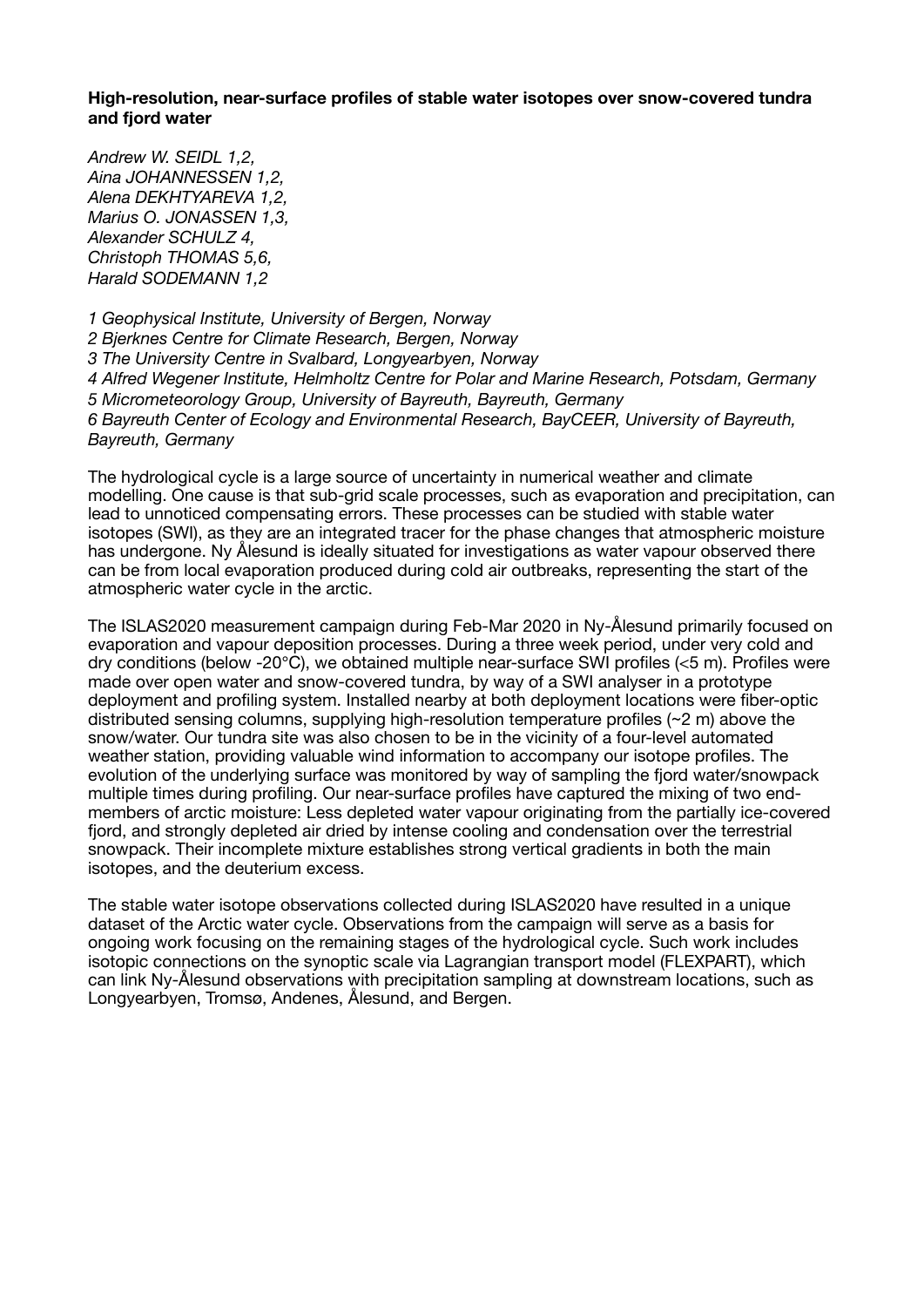# **Impact of convective organization on tropospheric humidity and isotopic composition**

*Camille Risi (1), Rémy Roca (2), Thomas Fiolleau (2), Françoise Vimeux (3), Jil Etienne (1), John Worden (4) (1) LMD/ISPL (2) LEGOS (3) LSCE/IPSL/HSM (4) NASA-JPL*

Deep convection in the tropics can take the form of small isolated cumulonimbus, or organize into bigger and longer-lived convective systems, such as squall lines or tropical cyclones. Convective aggregation measures the degree to which convection is clustered into a small number of systems. It has already been shown that over the oceans, for a given rain rate in average over some large-scale domain (a few degrees), the troposphere is drier when convection is more aggregated. It has been suggested that the smaller surface of exchanges between clouds and their environment, or the larger fraction of the domain far from clouds, explain the drying. If convective aggregation is effectively responsible for the drying (and not just a consequence of large-scale conditions favoring drying) and if it depends on sea surface temperature, it could be involved in a climate feedback that is not accounted for in global climate models.

In this study, we set two questions : (1) Do aspects of convective organization other than aggregation covary with tropospheric humidity ? (2) What are the mechanisms (convective or large-scale) underlying the organization-humidity relationships ?

(1) Do other aspects of convective organization, such as the life duration of convective systems, their propagation speed or mesoscale dyanmics, also covary with tropospheric humidity ? To address this issue, we co-locate humidity measurements from AIRS with the density and properties of convective systems from the mesoscale convective system tracking algorithm TOOCAN, over tropical oceans during 2012-2016. We find that although convective aggregation is the main factor affecting troposperic humidity, for a given rain rate and density of convective systems, the troposphere is also moister as systems live longer and propagate faster, especially in the upper troposphere. It is also associated with a larger proportion of stratiform rain (observed by TRMM) and a larger ice cloudiness (observed by CALIPSO-Cloudsat).

(2) What mechanisms explain the relationships between troposheric humidity and convective organization ? Large-scale conditions associated with different convective organization states are investigated using ERA5 reanalyses. We find that large-scale vertical and horizontal advections are not major drivers of organization-humidity relationships, except for a significant (but not dominant) effect of top-heavy ascent on the moister troposphere for longer-lived and fasterpropagative systems. This suggests that convective processes are responsible for organizationhumidity relationships.

The water vapor isotopic composition is used to investigate these processes. The isotopic signature of convective processes in different organized convective systems (squall lines, tropical cyclones) are first investigated in cloud resolving simulations. We find that rain evaporation, especially for stratiform rain, has a strong depleting effect. Coming back to observations, we investigate joint humidity-isotope relationships from AIRS associated with different convective organization states. We find that the moister troposphere in disaggregated states is associated with greater rain evaporation, consistent with the larger surface of exchanges between clouds and their environment. We also find that the moister troposphere around longer-lived convective systems is associated with greater rain evaporation and convective or mesoscale downdrafts, consistent with the greater proportion of stratiform rain, especially for tropical cyclones.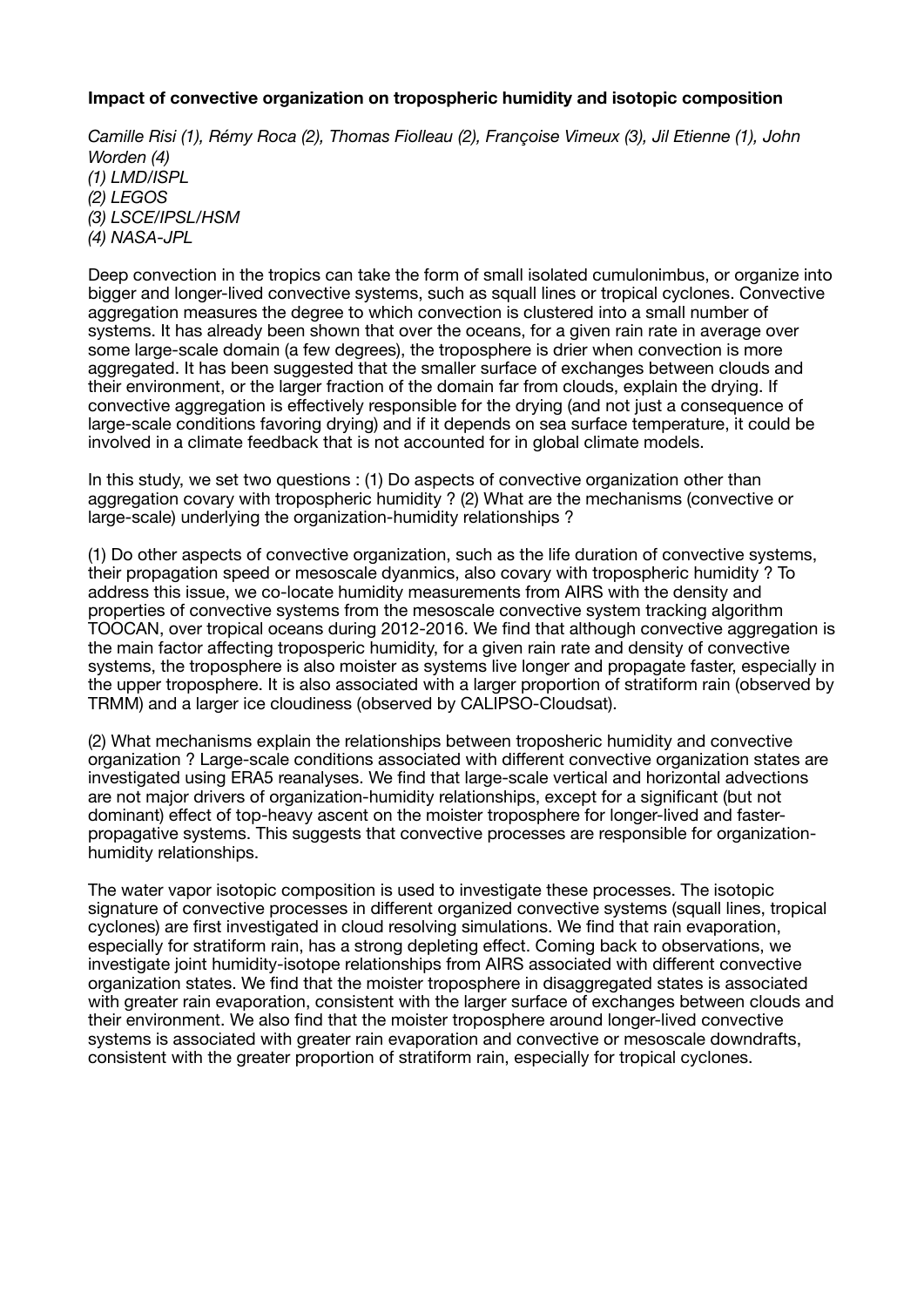## **In-situ vapor isotope measurement in the Arctic seas (Summer 2018): links to moisture origin at synoptic time scales?**

*Alexandra Touzeau1, Mika Lanzky1,2, Harald Sodemann1 1 Geophysical Institute, University of Bergen & Bjerknes Center for Climate Research, Bergen, Norway* 

*2 Department of Geosciences, University of Oslo, Oslo, Norway*

Local evaporation in the Arctic is likely to increase with sea-ice retreat in the context of climate change. In parallel, the transport of moisture from the North Atlantic may also increase, especially in cases of weak polar vortex, associated to blocking over the Norwegian Sea and fast vapor transport into the Arctic. In order to evaluate the contribution of different sources to the moisture budget in the Arctic, a tool is needed to track the transport of vapor in the region.

Here, we combine in-situ measurements of vapor isotope composition to analysis of backtrajectories, to reconstruct the pathway of vapor transport in different synoptic situations during two cruises North of Svalbard in 2018 and 2019 (INTAROS campaigns). We contrast Atlantic (southerly) air masses and Arctic (northerly) air masses, based on the main isotope parameter dD, which quantifies the degree of distillation of air masses after evaporation. An atmospheric river is sampled on the 29th of August 2019, that shows that Atlantic air is characterized by high humidity and high dD values, opposite to Arctic air. In addition, high dD values are observed in air coming from Europe during the very hot summer of 2018. We also measure the secondary parameter dexcess, which varies with evaporation conditions at the source. We find a high d-excess in air from the western arctic, indicative of evaporation at low relative humidity, probably in Cold Air Outbreak situations. Oppositely, we find a relatively low d-excess in air coming from the Barents Sea.

This study highlights the potential of isotopes for identifying moisture sources around the Arctic. However, a full budget for moisture will require simultaneous measurements of vapor around the Arctic, through international collaborations. Moreover, isotope-enabled models, as well as satellite observations of vapor dD values, will also be important to understand the processes causing differences in isotopes, and to provide a statistical overview of the various contributions.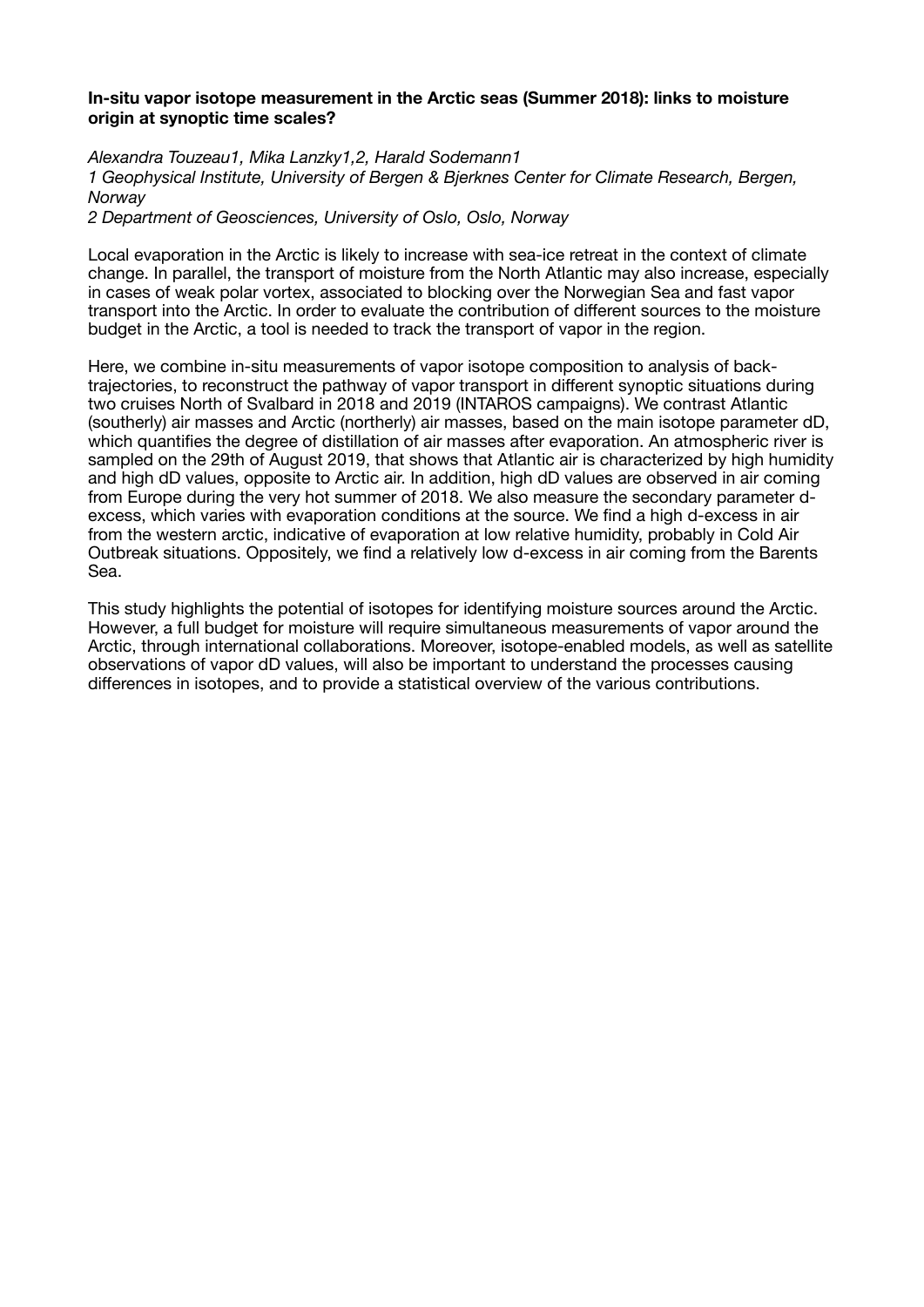# **Inferring global-scale spatio-temporal δ18OP patterns from local datasets**

*Georgina Falster: Department of Earth and Planetary Sciences, Washington University in St. Louis, Missouri, USA* 

*Bronwen Konecky: Department of Earth and Planetary Sciences, Washington University in St. Louis, Missouri, USA* 

*Midhun Madhavan: Bren School of Environmental Science and Management, University of California, Santa Barbara, USA & Department of Earth and Environmental Sciences, University of Michigan, Ann Arbor, USA* 

*Samantha Stevenson: Bren School of Environmental Science and Management, University of California, Santa Barbara, USA* 

*Sloan Coats: Department of Earth Sciences, University of Hawaii-Manoa, Honolulu, USA*

Characterising variability in the global water cycle is fundamental to predicting impacts of future climate change. Water isotopes are ideal tracers of spatio-temporal variability within the global water cycle, because they retain information about circulation-dependent processes including moisture source, transport, and delivery. δ18O has been measured in precipitation since the 1950s, and tens of thousands of precipitation δ18O (δ18OP) measurements are freely available from the Global Network of Isotopes in Precipitation database (GNIP) and other online repositories (e.g. Bowen et al. 2019; Putman and Bowen 2019). But the spatial coverage of δ18OP datasets is patchy, and temporal coverage is irregular and often discontinuous even at individual sites. This has limited characterisation of global-scale spatio-temporal δ18OP variability.

Here we collated publicly-available measurements of δ18OP, and employed a novel 'dynamic compositing' technique to synthesise long (34-year), globally-distributed composite records from temporally discontinuous δ18OP measurements. We investigated relationships between globalscale δ18OP variability and various globally-relevant modes of climate variability, including the El Niño Southern Oscillation (ENSO), the Pacific Walker circulation (PWC), and global mean temperature (GMT). We also used isotope-enabled climate model simulations to assess potential biases arising from uneven geographical distribution of the observations or our data processing methodology.

Co-variability underlying the  $\delta$ 18OP composites is more strongly correlated with the PWC ( $r =$ 0.74) than any other index of climate variability tested. We propose that the PWC imprint in global δ18OP arises from multiple complementary processes, including PWC-related changes in moisture source and transport length, and a PWC- or ENSO-driven 'amount effect' in tropical regions. The clear PWC imprint in global δ18OP implies a strong PWC influence on the regional expression of global water cycle variability on interannual to decadal timescales.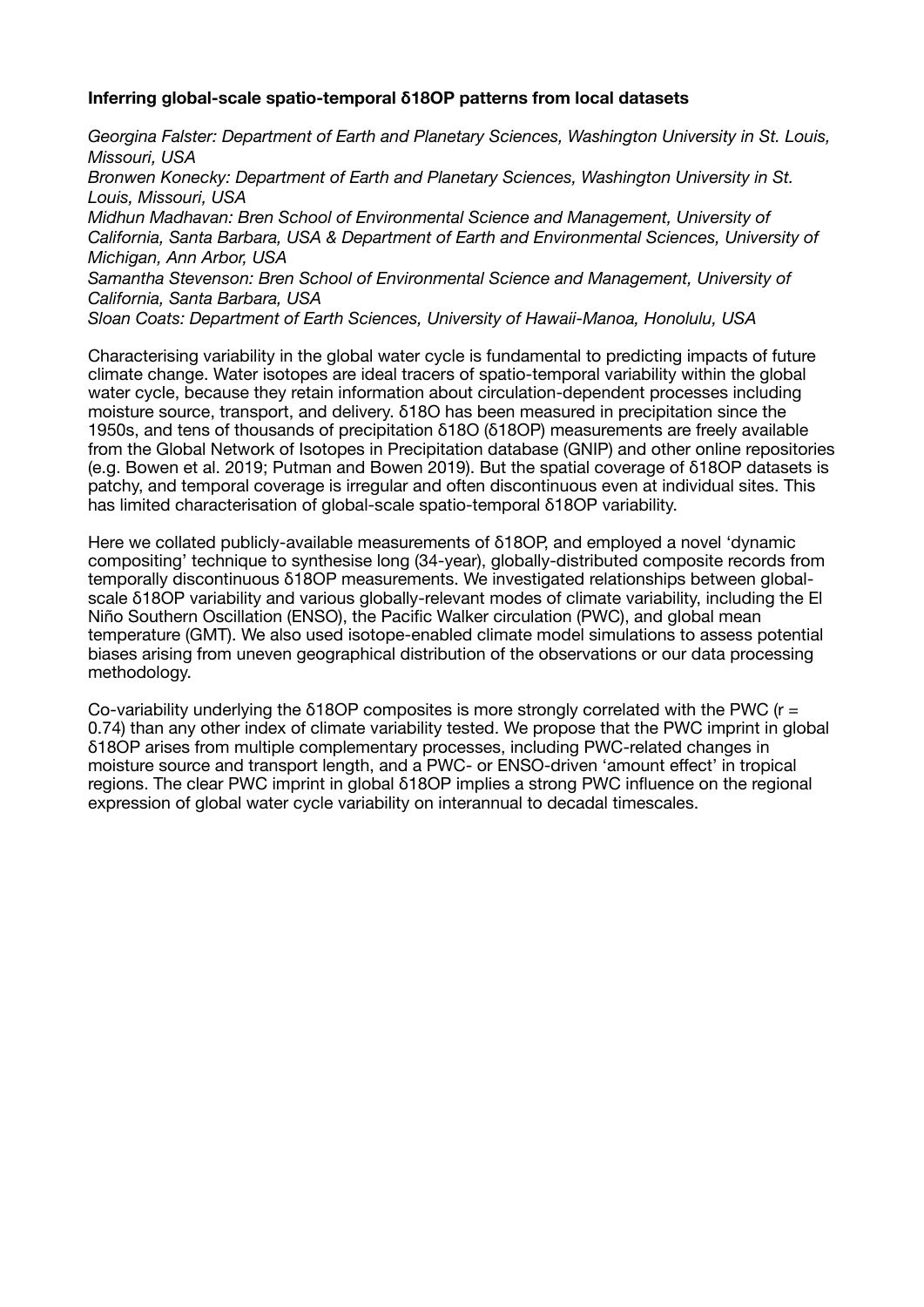# **Inter-comparison of water isotope-enabled models and reanalysis nudging effects: step forward in SWING project**

*Hayoung BONG - The University of Tokyo Alexandre CAUQUOIN - The University of Tokyo Eun-Chul CHANG - Kongju National University Martin WERNER - Alfred Wegener Institute Namgu YEO - Kongju National University Kei YOSHIMURA - The University of Tokyo*

The Stable Water Isotope Intercomparison Group (SWING) phase 1 (Werner, 2004) and phase 2 (Risi et al., 2012) were comparison projects across the water isotope-enabled Atmospheric General Circulation Models (AGCMs). The results, openly accessible, have been extensively used by the water isotopes communities. However, the simulations under this framework have been performed with different parameterizations, different forcings, and nudged or not by different reanalysis datasets. Then, a more uniform experimental design is required to interpret rigorously. Therefore, we performed three numerical models NDSL-IsoGSM (Yoshimura et al., 2008) (Chang & Yoshimura, 2015), MIROC5-iso (Okazaki & Yoshimura, 2019), and ECHAM6-wiso (Cauquoin et al., 2019) available in our team in order to make the first home-made intercomparison for water isotope-enabled models.

Our study is divided into two parts: (1) to evaluate the strengths and the weaknesses of these models by reproducing the spatial and temporal variations of observed isotopic signals for the present-day historical period (1979-2020); (2) to evaluate the effects of multiple reanalysis datasets used for nudging on our isotope results. For the first part, the temperature and wind fields of the three AGCMs are nudged to a single dataset, JRA55 (Kobayashi et al., 2015). In addition, the sea surface temperature and the sea ice fields are also provided to the models. For the second part, we performed simulations using different reanalysis datasets JRA55, NCEP-R2 (Kanamitsu et al., 2002), and ERA5 (Hersbach et al., 2020) for a single model, NDSL-IsoGSM. Stable Water Vapor Isotope Database (Wei et al., 2019), Global Network of Isotopes in Precipitation (IAEA/WMO) surface data, and Tropospheric Emission Spectrometer (NASA) satellite vertical data are used to assess the performance of our models, including the fractionation processes of water isotopes.

We obtained diverse results among our simulations, especially inland. The most distinct intermodel spread for δ18O in precipitation appears in Antarctica. Other extreme weather areas, such as Greenland, Andes Mountain, Sahara Desert, and Tibetan Plateau, are also remarkable in different time scales. Furthermore, we will discuss the vertical distribution of water isotopes in the atmosphere regarding similarities and differences among our simulations with seasonal variability.

Like SWING projects, the general purpose of this study is to quantify models' uncertainties and make a modeled isotope dataset publicly available. Thus, it stewards a first step for, we hope, a more comprehensive but intense inter-comparison project, stepping forward in the ensemble of the isotope-enabled models for the climate community.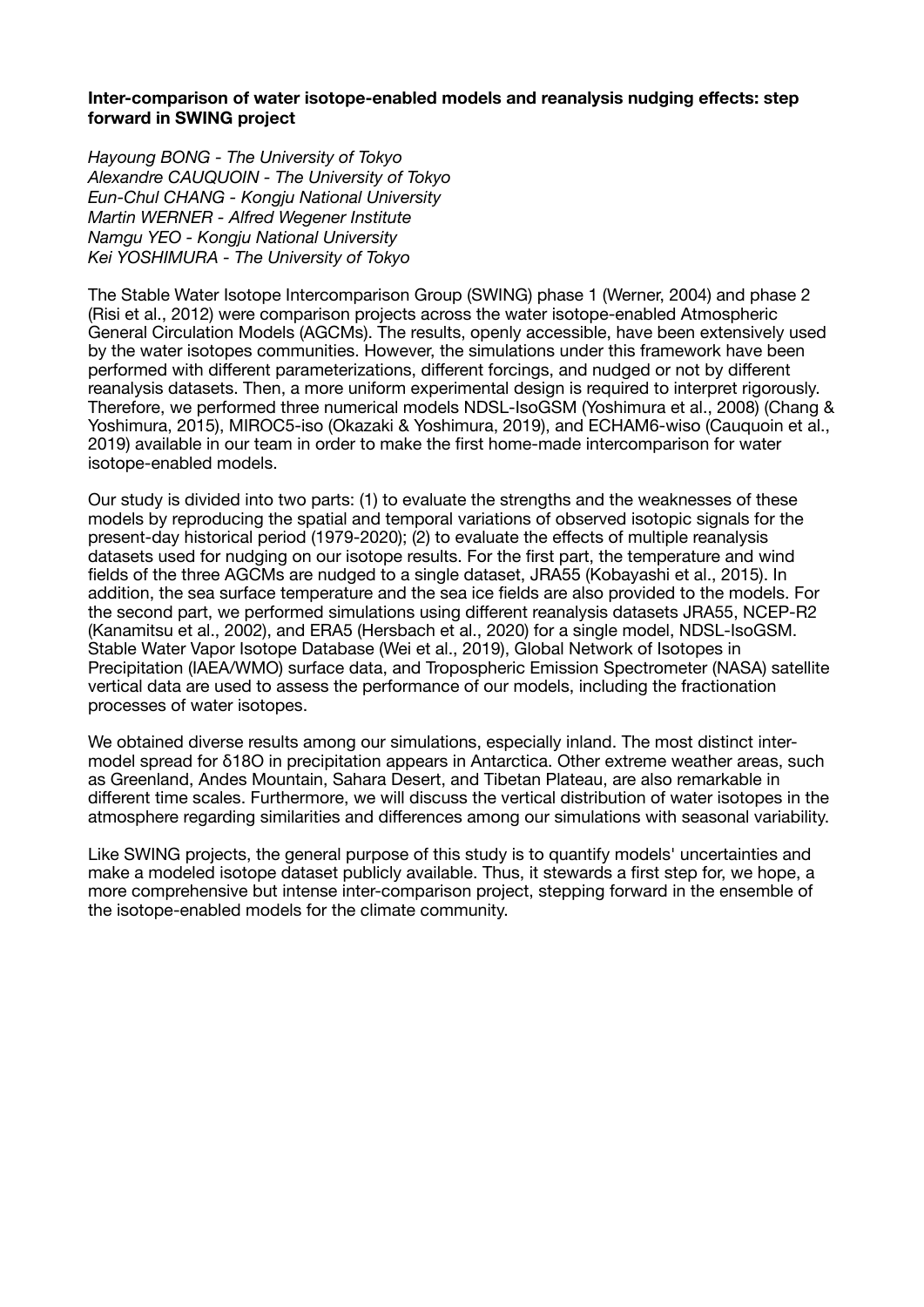#### Introduction of the new isotope-enabled global water transport model

#### *Naoyuki Kurita, Nagoya University, Japan*

Accurate simulation of water cycle is vital to replicating observed water isotopologues from the isotope-enabled models. The recent advances of atmospheric reanalysis enabled us to use high quality atmospheric moisture and precipitation data over space and time. This reminds us that atmospheric water budget approach using reanalysis data would reasonably capture the observed water isotopic data. In this presentation, I will present the performance of this new approach and discuss the usefulness of this model.

The basic concept of the model used in this study is global water transport model coupled with hydrological processes. The following hydrological processes are included in the model: largescale transport, precipitation and convective transport, vertical diffusion, evaporation from the surface, and the land surface processes (vertical soil moisture transport). The model transports water vapor by using the vertically conservative semi-Lagrangian advection scheme fed by atmospheric winds of reanalysis. Then water vapor exceeding humidity content of reanalysis removes as precipitation. The precipitation process is divided into two categories: large-scale condensation and cumulus convection. The water isotopologues are separately treated in the model and their fractionation processes due to condensation and evaporation are incorporated. In this study, the ERA-Interim reanalysis was used as forcing data. The simulation started in January 1979 and was run until 2018.

The results show reasonable replication of the global precipitation isotope pattern except for some of the dry continental area (e.g., eastern Siberia). The simulated precipitation isotopes over the dry continent are lower than the observed data, although precipitation field is almost identical with observations. In this simulation, the partitioning land surface flux into transpiration and surface evaporation was not considered and the isotopic fractionation during the land surface evaporation was also ignored. Thus, we can speculate that soil evaporation plays an important role for local precipitation. This result not only points out the defects of our model, but also shows the usefulness of this approach to identify a key hydrological process at there. The uniqueness of this approach is that the mismatches between models and observations are mainly attributed by isotope physics. Thus, this approach can be used as a tool for development of our isotope physics scheme.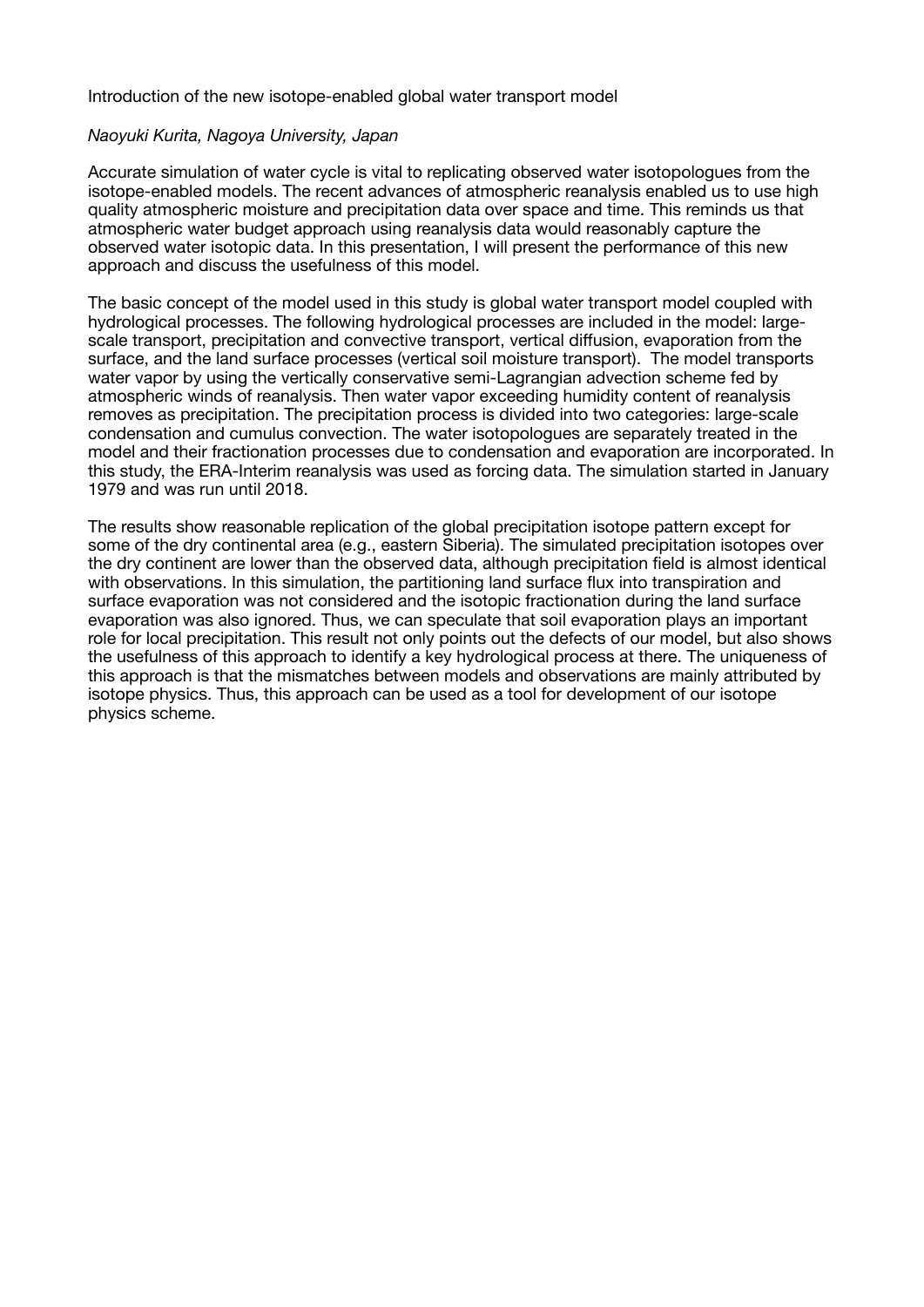# **Investigation of the preservation of the water isotopic moisture source signal in atmospheric vapour, snowfall and snow pack at Finse, Norway during winter season 2018-2019**

*Mika Lanzky (1), Alexandra Touzeau (2), John F. Burkhart (1), Simon Filhol (1), Yongbiao Weng (2), Harald Sodemann (2)* 

*1: Department of Geosciences, University of Oslo, Norway 2: Geophysical Institute, University of Bergen, Norway*

Seasonal snow cover is a crucial resource for hydropower in Norway. Understanding water sources and processes related to inter-annual snow cover variability is therefore of fundamental societal relevance. The stable water isotope composition of precipitation provides a natural, integrated tracer of the condensation history during atmospheric water transport. The main parameters dD and d18O along with the secondary quantity d-excess give information about the origin and transport history of moisture from its source to its sink. When snow falls and deposits on the ground as a sediment, it creates a record in the form of the seasonal snow pack.

Here we utilize data acquired during a field campaign in the winter season of 2018-2019 at the Finse Alpine Research Station Center (1222m, 60.6N, 7.5E) in Norway, in order to investigate the transfer and preservation of the isotopic signal of source and transport conditions from vapour to snowfall, and to the snow pack.

Over a main period of two months, snowfall was sampled daily, while the water vapour was continuously measured from ambient air guided through a heated inlet to a Picarro L2130i infrared spectrometer, with daily calibration runs. During five periods with intense snowfall, we carried out higher frequency sampling down to 15 minute intervals. Covering the entire winter season, five snowpits were sampled for isotopic analysis as well as detailed stratigraphy. In total more than 400 snow samples where taken and analysed for their isotopic composition, accompanied by routine meteorological observations over the winter season at the site. In addition, we compare the variations in the observed isotope signal at Finse with one derived from moisture source analysis using the Lagrangian diagnostic WaterSip, based on the FLEXPART model and ERA Interim reanalysis data.

To investigate to what degree moisture source information is archived in the snow pack, and how it evolves during the season, we compare snow observations at different time resolution (daily and high frequency snowfall samples) with the record of the snow pack, aided by the snow model CROCUS. The meteorological observations supply context for understanding the snow formation conditions. In particular, deviations from isotopic equilibrium between vapour and precipitation at ambient temperature conditions provide insight into the dominant condensation regime during different intense observation periods.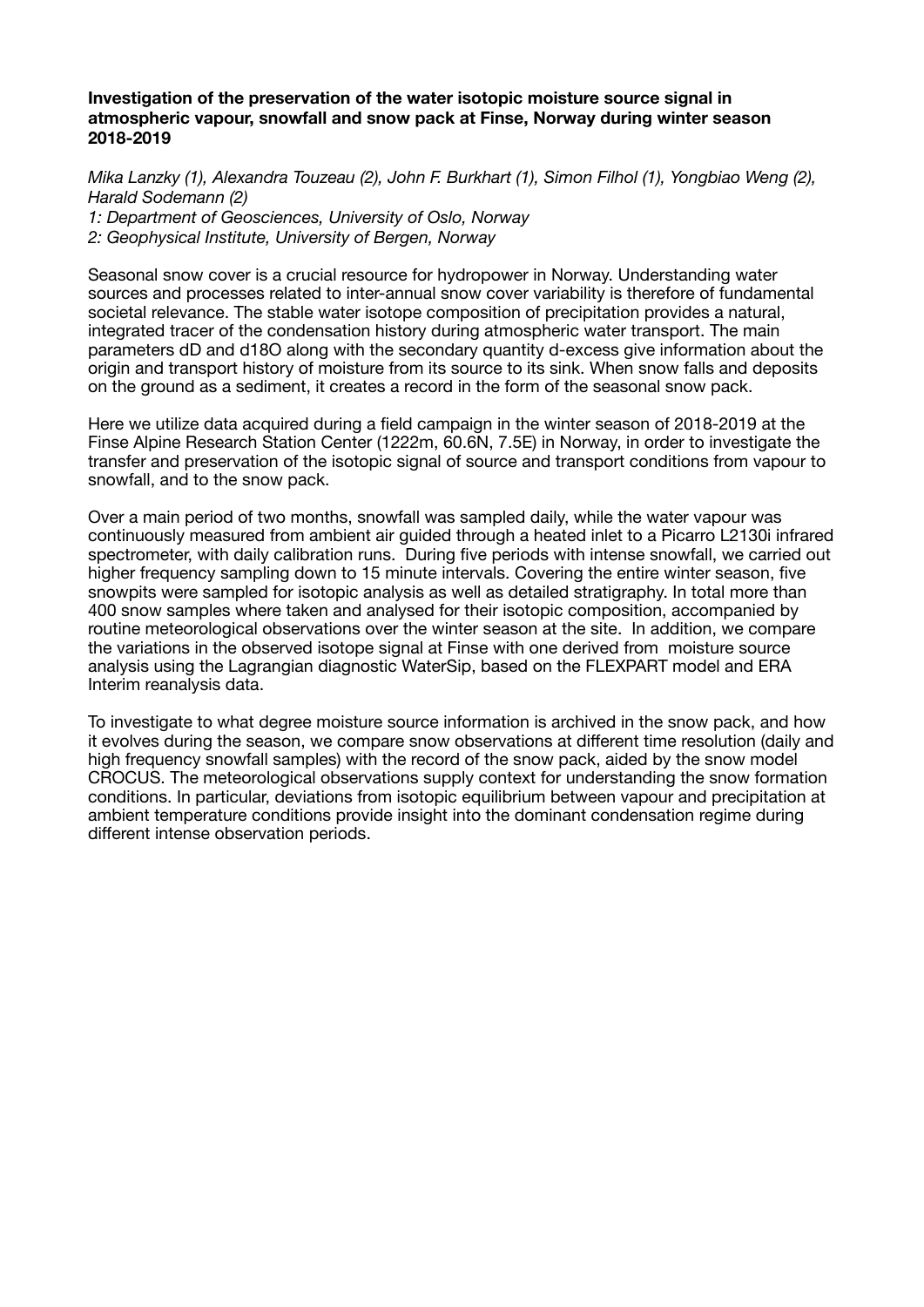# **Isotope Signal Formation in Snow - Insights from the Greenland Ice Sheet**

*Sonja Wahl(1), Hans Christian Steen-Larsen(1), Abigail G. Hughes(2), Alexandra Zuhr(3), Joachim Reuder(1), Tyler R. Jones(2), Laura Dietrich (1), Maria Hörhold (4)* 

*(1) - University of Bergen and Bjerknes Centre for Climate Research, Bergen, Norway* 

*(2) - Institute of Arctic and Alpine Research, University of Colorado Boulder, Boulder, Colorado, USA* 

*(3) - Alfred-Wegener-Institut Helmholtz Zentrum für Polar- und Meeresforschung, Research Unit Potsdam, Potsdam, Germany* 

*(4) - Alfred-Wegener-Institut Helmholtz Zentrum für Polar- und Meeresforschung, Research Unit Bremerhaven, Bremerhaven, Germany*

Two of the main application areas of stable water isotope research are model tracer diagnostics and paleoclimate ice core proxy interpretation. In both fields, snow-atmosphere exchange processes are a part of the system, yet they are being neglected as influential processes in both applications due to comparably small mass transport and the assumption of absence of isotopic fractionation during sublimation and therefore a recycling type of exchange.

Here we show the inaccuracy of the latter assumption by providing evidence of fractionation induced sublimation through a combination of laboratory and field experiments as well as snow surface modeling. We show substantial surface enrichment through sublimation and find that the summer season temporal evolution of the snow surface isotopic composition in between precipitation events can be attributed to surface humidity fluxes. We discuss the nature and underlying physical process of fractionation during sublimation based on observed isotopic composition of snow and vapor samples from the Greenland Ice Sheet and laboratory experiments.

Our results lead to an improved process understanding and ask for the implementation of fractionation during the sublimation process in isotope enabled climate models. This will pave the way for the integration of ice core water isotope records in paleo model validation without the need for paleothermometer calibration functions.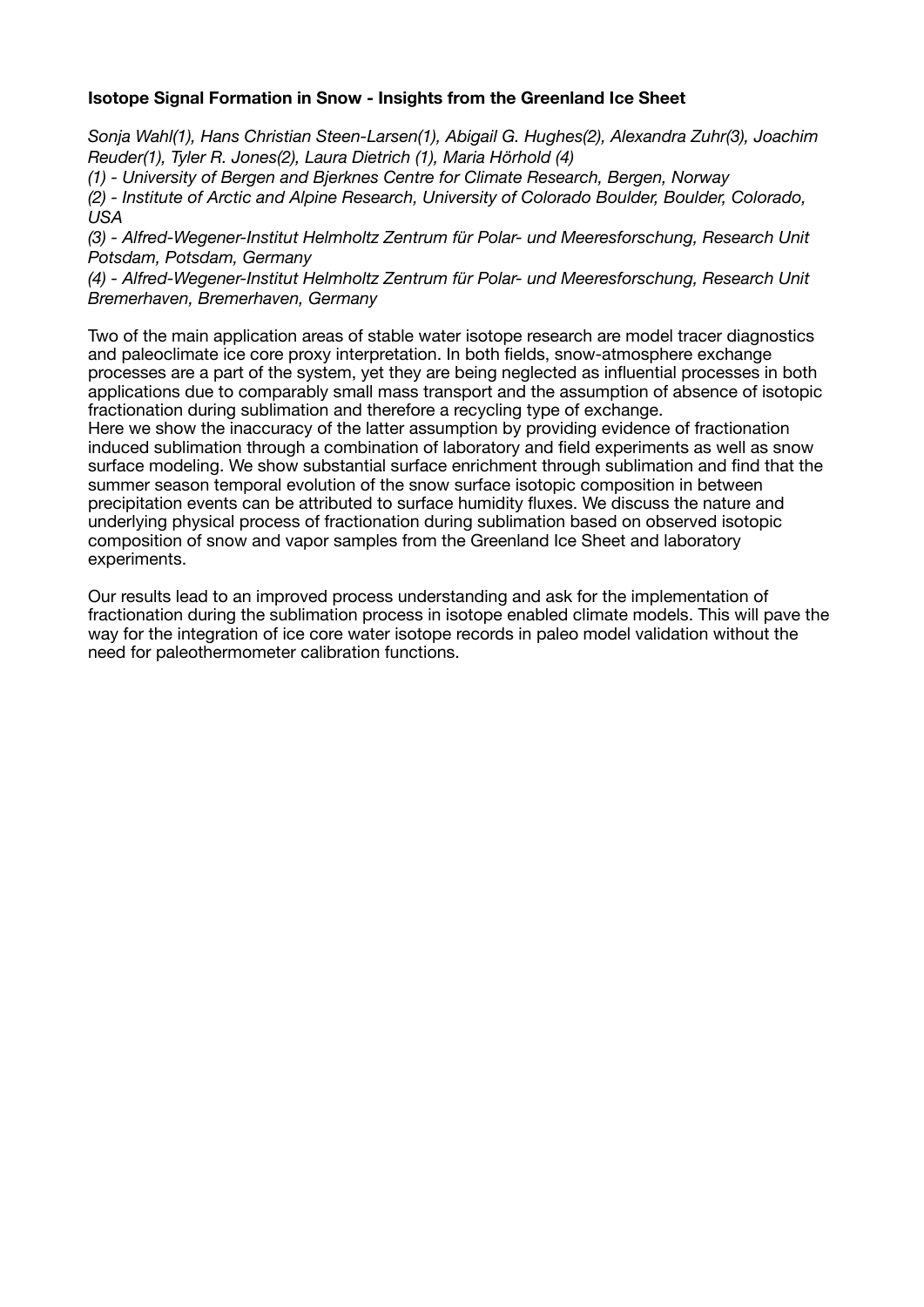# **Isotopic signals in marine atmospheric cold pools**

*Estefania Quinones Melendez - College of Earth, Ocean and Atmospheric Sciences, Oregon State University, USA Simon de Szoeke - College of Earth, Ocean and Atmospheric Sciences, Oregon State University, USA* 

*David Noone - Department of Physics, The University of Auckland, New Zealand*

Understanding the relationship between trade cumulus clouds and boundary layer humidity is challenging due to the spatial and temporal scales involved in the interactions, and the historical limits in modeling and observations of the contributing phenomena. Here we examine the properties of trade wind boundary layers associated with cold pools. In situ time series measurements of stable water isotopes (HDO and H218O) in the subcloud boundary layer (SBL) were collected aboard a ship during the Atlantic Tradewind Ocean-Atmosphere Mesoscale Interaction Campaign (ATOMIC) in January-February 2020. During this isotope time series, 22 cold pools were identified from the air temperature. In 59% of the cold pools, deuterium (D) concentration increased as the temperature dropped, with stronger spikes in δD corresponding to larger decreases in temperature, especially when precipitation is observed at the ship. A hypothesis for this distinct isotopic signal is that hydrometeors, enriched in D by cloud condensation distillation, mostly evaporate to enrich water vapor in downdrafts, which provides the positive anomaly at ground level detected at the downdraft front. Systematic enrichment of O18 is not observed during cold pools. Consequently, deuterium excess ( $DXS = \delta D - 8\delta O18$ ) is moderate for cold pools (9-11 permil), and is correlated to humidity rather than to temperature. DXS in the SBL is low (6-8 permil) when specific humidity is high (~16 g/kg), associated with surface evaporation at relative humidity (RH) near 80%. Higher DXS (~13 permil) at lower specific humidity (~12 g/kg) suggests the water vapor evaporated at much lower RH from hydrometeors in the cloud layer aloft. In combination with conserved meteorological variables (potential temperature and specific humidity), isotope concentrations suggest which types of evaporation processes affect cold pools and the SBL air.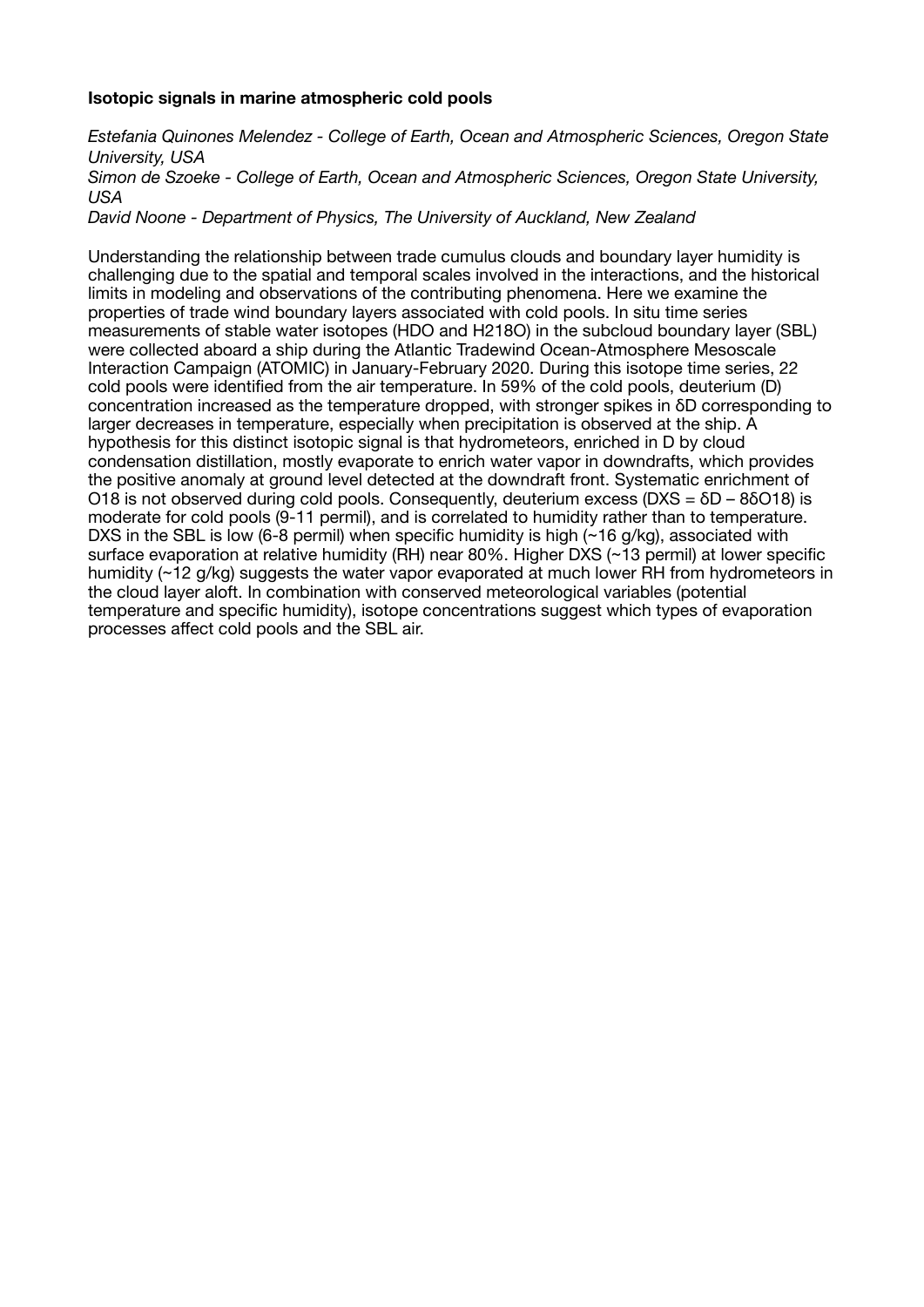# **Isotopic signals in precipitation and water vapor during the Hurricanes Irma & Maria**

*Yan Yang1, Alexandre Cauquoin1,2, Kei Yoshimura1 and Martin Werner3 1. Institute of Industrial Science, The University of Tokyo, Kashiwa, Japan. 2. Atmosphere and Ocean Research Institute, The University of Tokyo, Kashiwa, Japan. 3. Alfred Wegener Institute, Helmholtz Centre for Polar and Marine Sciences, Bremerhaven, Germany.*

Stable water isotopes (H216O, HD16O and H218O, expressed hereafter in the usual δ notation) are widely used in meteorological and hydrological studies for their sensitivity to climate parameters like temperature and precipitation amount. They are also used to better understand the mechanisms that control the transport of water vapor caused by different weather patterns, including extreme events such as tropical cyclones (hurricanes/typhoons). It has been shown that global distribution of tropical cyclones has changed in recent years and may in part be attributable to the increase in greenhouse gas emissions. Especially, a substantial increase of the trend in tropical cyclone frequency of occurrence in North Atlantic Ocean has been shown. Therefore, it is of great significance to study on the formation, movement and water origin of the hurricanes in the Atlantic Ocean. In this work, we present isotope-enabled simulations of two recent super-hurricanes formed in open Atlantic Ocean in September 2017, Irma and Maria. We used in-situ observations and two isotope-enabled Atmosphere General Circulation Models (AGCM) nudged to ERA5 reanalyses: high resolution ECHAM6-wiso (approx. 0.9°x0.9° horizontal resolution and 95 vertical atmosphere layers) and lower resolution IsoGSM (approx. 1.9°x1.9° horizontal resolution and 17 vertical atmosphere layers) models.

The comparison between observations and models results indicates that ECHAM6-wiso is able to simulate isotopic ratio in precipitation, but may underestimate the precipitation amount during the passage of the hurricane. The surface vapor δ2H decreased inward toward the center of the hurricane, while the d-excess (d-excess =  $\delta$ 2H-8× $\delta$ 18O) was higher in the center. This phenomenon is consistent with the moisture cycling process in hurricane, where the high condensation efficiency of rainstorms and recycling of isotopically depleted vapor could lead to extremely negative δ2H and a high d-excess in vapor and precipitation. The simulated d-excess in surface water vapor in the hurricanes is higher in ECHAM6-wiso than in IsoGSM, partly due to the difference in modeled specific humidity and latent heat flux values between the two simulations. The spatial resolution is an important factor because it influences the vertical structure of modeled δ2H and d-excess in water vapor and the representation of latent heat flux. Finally, the δ2H in surface water vapor near the Irma hurricane center decreased linearly during the hurricane lifetime. On the other hand, the δ2H signal increased in the last half period of Maria hurricane. According to the modeled moisture flux from ECHAM6-wiso, after moving westward, Irma made a landfall in the US and dissipated quickly. On the other hand, Maria turned toward North and reached the ~40°N latitude. In this case, moisture from low-latitude ocean surface was still transported to the hurricane, which caused this increase of isotopic ratio of surface water vapor in the last half period.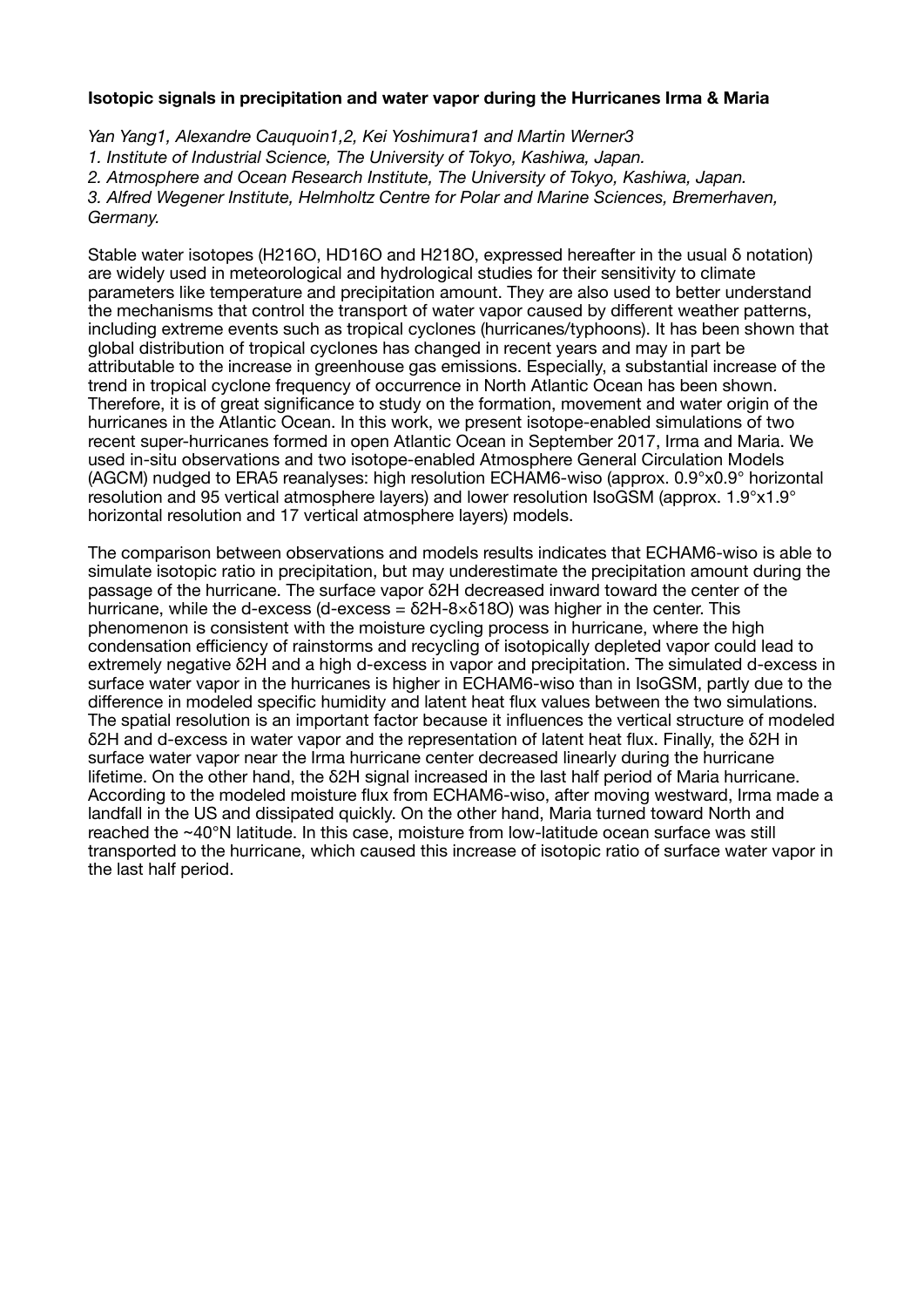# **Isotopic traits of the Arctic water cycle**

*M. Mellat1, M. Werner2, C.F. Brunello2, D. Bauch3,4, E. Damm1, D. Nomura5, A. D'Angelo6, H. Meyer1* 

*1 Alfred Wegener Institute Helmholtz Centre for Polar and Marine Research, 14401 Potsdam, Germany* 

*2 Alfred Wegener Institute Helmholtz Centre for Polar and Marine Research, 27515 Bremerhaven, Germany* 

*3 Leibniz-Laboratory, University of Kiel CAU, Germany* 

*4 GEOMAR Helmholtz Centre for Ocean Research, Germany* 

*5 Field Science Center for Northern Biosphere, Hokkaido University, 3-1-1 Minato-cho, Hakodate, Hokkaido 041-8611, Japan* 

*6 University of Rhode Island, Kingston, Rhode Island, United States*

The Arctic hydrological cycle undergoes rapid and pronounced changes, including marine and terrestrial ice loss, increased atmospheric humidity, shifting ocean circulation regimes, and changes in the magnitude and frequency of extreme weather events. Due to the recent reduced sea ice coverage, Arctic-derived moisture serves as a new, increasingly important northern hemispheric water source. Stable water isotopes (δ18O, δ2H) and the secondary parameter dexcess can be used to trace the processes within this new evaporative system including the potential feedback of them into the global climate system. However, characteristics of δ18O, δ2H and d-excess and the processes governing them are yet to be quantified across the Arctic due to a lack of long-term empirical data. The Multidisciplinary drifting Observatory for the Study of Arctic Climate (MOSAiC) expedition provided a unique opportunity to collect, analyze, and synthesize discrete samples of the different hydrological compartments in the central Arctic, covering a complete seasonal cycle over the course one year. These observations can lead to a new insight into coupled climate processes operating in the Arctic.

Here, we present the isotopic traits of more than 1,900 discrete samples (i.e., seawater, sea ice, snow, brine, frost flower, lead ice, ridge ice). We found that: (i) average seawater δ18O of -1.7‰ conforms to observed and modelled isotopic traits of the Arctic Ocean with more depleted seawater closer to the north pole in winter and relatively enriched seawater in lower latitudes in spring; (ii) second year ice is relatively depleted compared to first year ice with average δ18O values of -3.1‰ and -0.7‰, respectively. This might be due to post-depositional exchange processes with snow; (iii) snow has the most depleted isotopic signature among all compartments (mean δ18O=-15.1‰) and a gradual enrichment trend in snow profiles from top to bottom might be partially due to sublimation of deposited snow.

Our dataset provides an unprecedented description of the present-day isotopic composition of the Arctic water covering a complete seasonal cycle. We try to assess the relative contribution of snow, sea ice, leads, and melt ponds spatially and temporally on regional and local moisture in the Arctic. This will ultimately contribute to resolve the linkages between sea ice, ocean, and atmosphere during critical transitions from frozen ocean to open water conditions.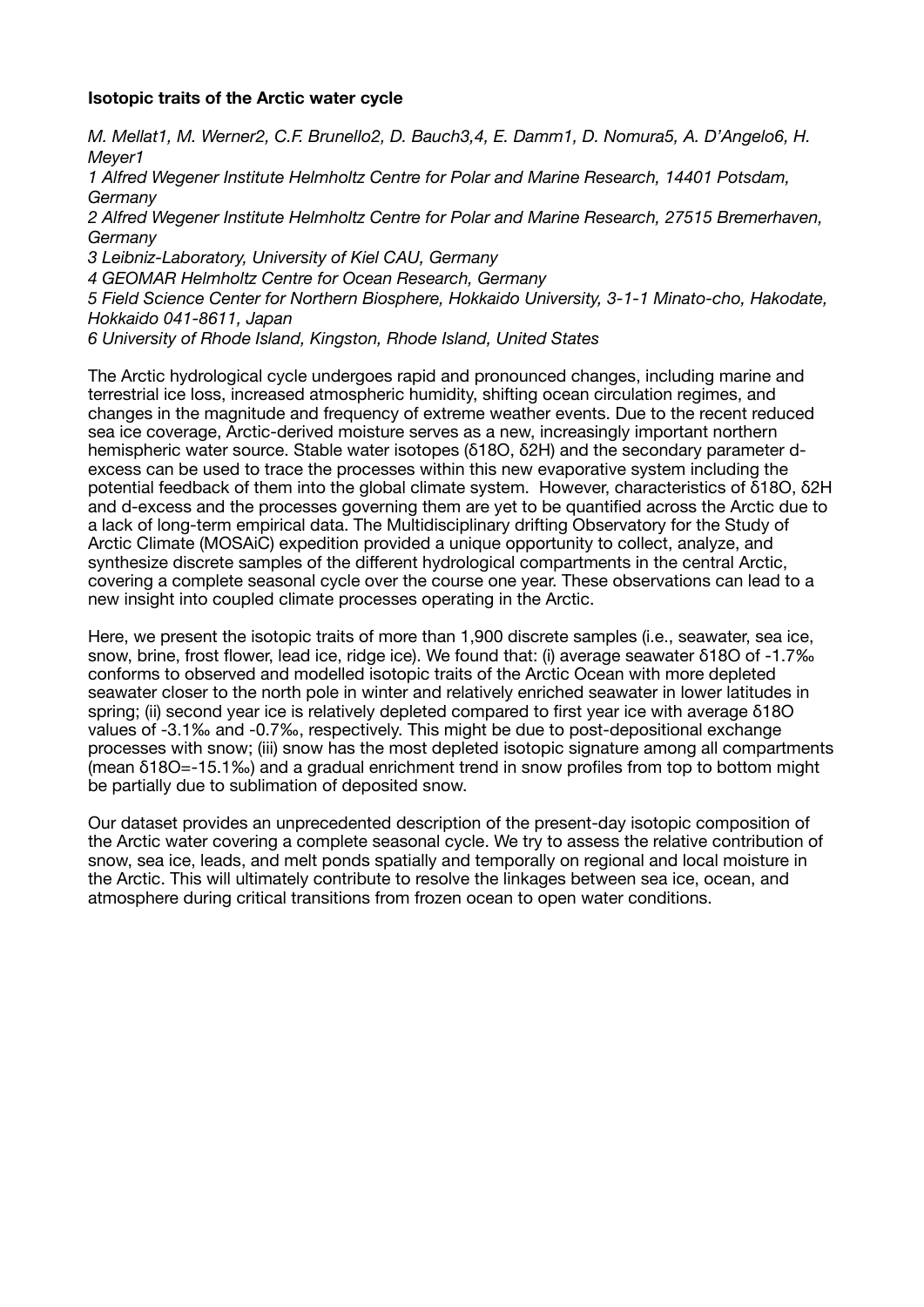# **Kinetic fractionation factors for ocean evaporation: limited impact of wind speed observed**

*Daniele Zannoni (presenting author): Daniele.Zannoni@uib.no, Geophysical Institute, University of Bergen and Bjerknes Centre for Climate Research, Bergen, NORWAY* 

*Hans Christian Steen-Larsen, Geophysical Institute, University of Bergen and Bjerknes Centre for Climate Research, Bergen, NORWAY* 

*Andrew Peters, Bermuda Institute of Ocean Sciences (BIOS)* 

*St. George's, GE01, BERMUDA* 

*Sonja Wahl, Geophysical Institute, University of Bergen and Bjerknes Centre for Climate Research, Bergen, NORWAY* 

*Harald Sodemann, Geophysical Institute, University of Bergen and Bjerknes Centre for Climate Research, Bergen, NORWAY* 

*Árný Erla Sveinbjörnsdóttir, Institute of Earth Sciences, University of Iceland, Reykjavik, ICELAND* 

Isotope non-equilibrium fractionation effects are important during ocean evaporation and sensitive to environmental conditions such as temperature and relative humidity in the lower troposphere. Isotopic evaporation models, such as the Craig-Gordon model, rely on the description of nonequilibrium fractionation factors that are, in general, poorly constrained. To date, only a few gradient-diffusion type measurements have been performed in ocean settings to test the validity of the commonly used kinetic fractionation factor parametrizations for ocean evaporation. In this work we present six months of water vapor isotopic observations collected from a meteorological tower located in the northwest Atlantic (Bermuda) with the objective of estimating the best kinetic fractionation factors (k, ‰) for ocean evaporation and their dependency on wind speed. Gradientdiffusion measurements are sensitive enough to resolve kinetic fractionation factors during evaporation and provide mean values of  $k18 = 5.2 \pm 0.6$  % and  $k2 = 4.3 \pm 3.4$  %. In this study, a relationship between k and 10m-wind speed has been observed directly over the ocean. This relationship is expected from current evaporation theory and from laboratory tests made in the 1970s. However, we show that (i) sensitivity of k to wind speed is small, in the order of -0.19 s m-1 for k18, and (ii) there is no experimental evidence for the presence of a discontinuity between smooth and rough wind speed regime during isotopic fractionation. In general, k18 monotonically decreases until wind speed is ~9-10 m s-1.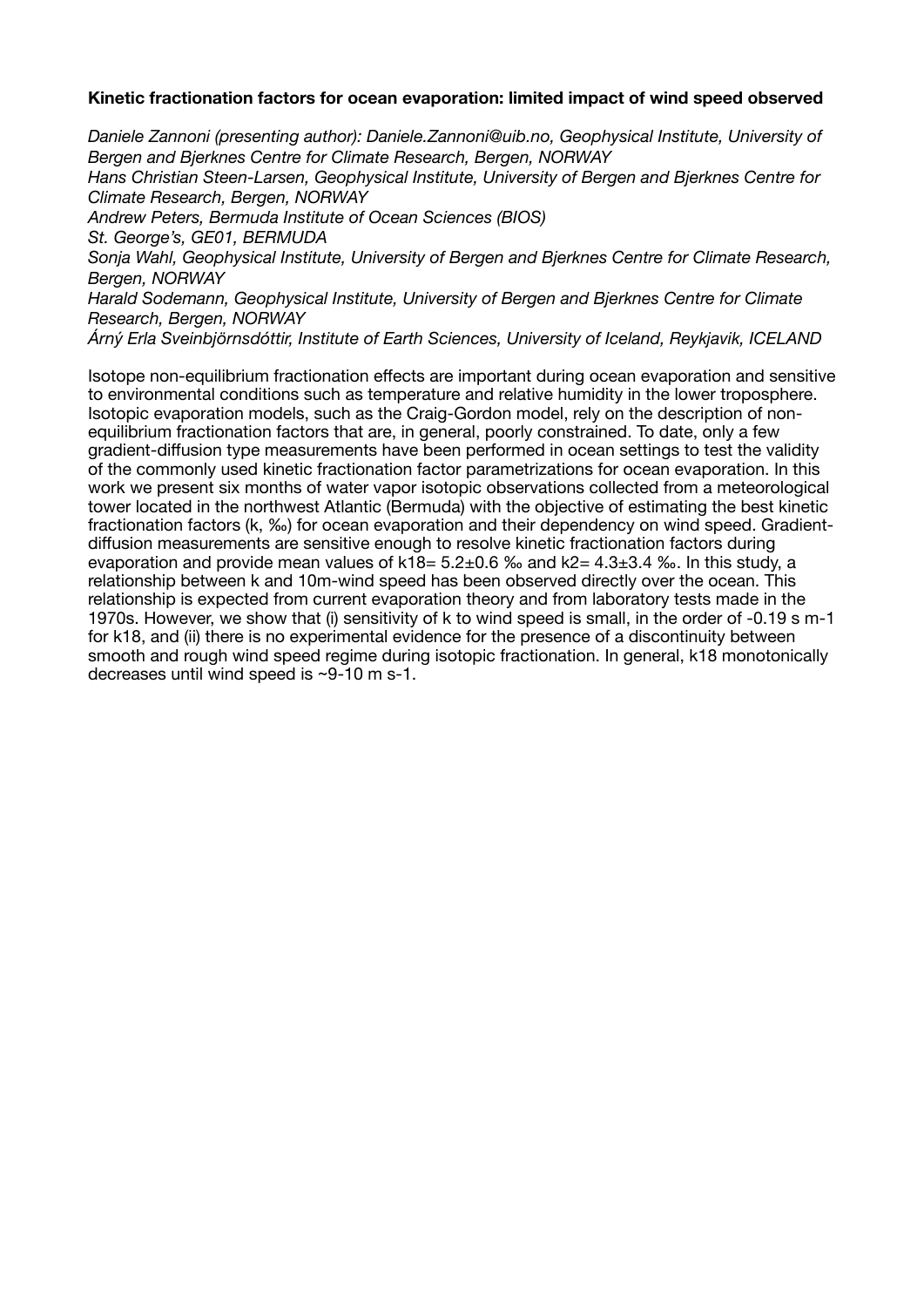## **Long-term mountain precipitation and stream water isotopes from New Hampshire wilderness; initial results**

*Georgia.L.D.Murray, Appalachian Mountain Club Adriana Bailey, National Center for Atmospheric Research Eric P. Kelsey, Plymouth State University Alyssa Griffin, Plymouth State University Sophia Gillies, Appalachian Mountain Club*

The Appalachian Mountain Club (AMC) has been collecting cloud, rain, and stream samples in the White Mountain National Forest (WMNF) in New Hampshire USA at mountain sites for decades and has a sample archive that stretches back to 1995. Samples are collected during the growing season for tracking air pollution in collaboration with the WMNF Clean Air Act monitoring of wilderness air quality related values. Storage of samples is in the original HDPE collection bottles and kept in cool storage at approximately 13-18 degrees C. In recognition of the potential added insights into water and pollution cycles from rain and cloud inputs to stream water, the water isotopic composition of the AMC samples was recently analyzed. Here, we report preliminary results from this exploratory analysis. Water isotopic analysis was conducted on growing season precipitation samples (1996-2016) and the stream and lake water sample archive (1995-1997;2001-2019). No sample evaporation signal was apparent when examining δ180 over time in either precipitation or stream samples. Stream sample sites include a climatic gradient from mid-elevation mix deciduous forest sites to those at treeline and alpine ponds. Using the high elevation (1539 m) rain water a meteoric water line was established (δD= 16.29 + 8.16 δ18O). This LMWL was similar to that reported at nearby USFS Hubbard Brook Experimental Forest, Thornton, NH for the 2006-2010 growing season but with a slightly steeper slope; Hubbard Brook LMWL slope: 7.56 (Green et al 2015). d-excess was also calculated as defined by Dansgaard (1964). Results for cloud and rainwater are distinctly different between the AMC's high elevation site and Hubbard Brook rain water, with the former much more depleted than the latter during the growing season, possibly highlighting the role of transpiration in influencing near-surface humidity and precipitation patterns. Air mass mean temperature explains more than a third of the rain and cloudδ18O variability and the relationship improves with partition by westerly wind direction. No relationship of air temperature with d-excess was found. Results for AMC's surface water samples to date had a d-excess inter-quartile range from 11.00-17.25 (values more variable than, but comparable to, stream samples from Hubbard Brook 12.57-16.56) with overall isotopic signatures indicate more of an upper elevation precipitation input signal. Data also suggest depletion in δ18O in surface waters along an elevational gradients with the exception of the highest altitude sites which showed greater variability, including some of the most enriched values. This enriched surface water includes both alpine ponds and headwater streams with the former potentially explained by evaporation. Enrichment in headwater streams may indicate that fresh contributions of precipitation are being measured which is plausible considering lack of tree cover and the steep terrain accommodating expedited runoff.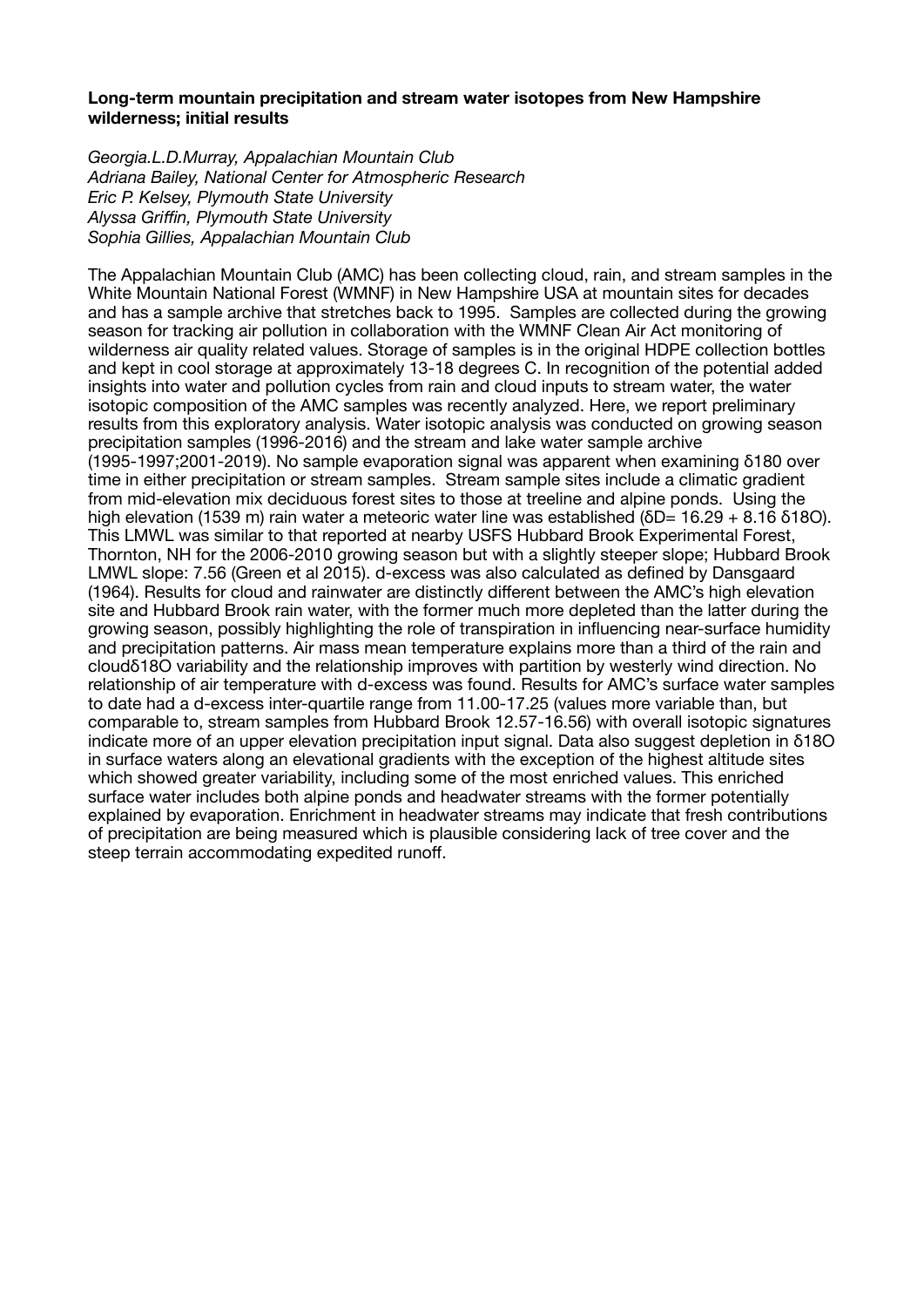# **Measuring cloud isotope ratios behind a Counterflow Virtual Impactor**

*Adriana Bailey, NCAR Darin Toohey, University of Colorado David Noone, University of Auckland*

Fast (> 1Hz) water vapor isotopic analyzers have made it possible to resolve important spatial variability while measuring isotope ratios in water vapor from aircraft moving at speeds exceeding 100m/s. The emergent result is an improved picture of key environmental features, like the atmospheric isotopic vertical profile, which critically informs evaluations of isotopically enabled numerical simulations and HDO satellite retrievals. Fast isotopic analyzers are now being paired with aerial Counterflow Virtual Impactors, or CVIs, that separate cloud droplets and ice from the background water vapor. This combined measurement approach creates exciting new possibilities for evaluating water budgets in the atmosphere and investigating cloud microphysical processes.

Here, we report first measurements from a fast water vapor isotopic analyzer paired with a CVI newly developed for the NCAR/NSF research aircraft. The combined system flew more than 50 research hours during the recent NSF-funded SPICULE mission, whose aim was to study secondary ice formation in cumulus clouds. The flights took place during May and June 2021 and covered the central-southern United States. In addition to showcasing the isotopic data collected in cloud and in background vapor, we also present examples of inlet saturation and sample evaporation during flight in order to highlight the challenge of measuring liquid isotope ratios from aircraft. Such signals also demonstrate the value of using isotopic measurements to improve inlet design and airborne sampling strategies for other cabin-based measurements.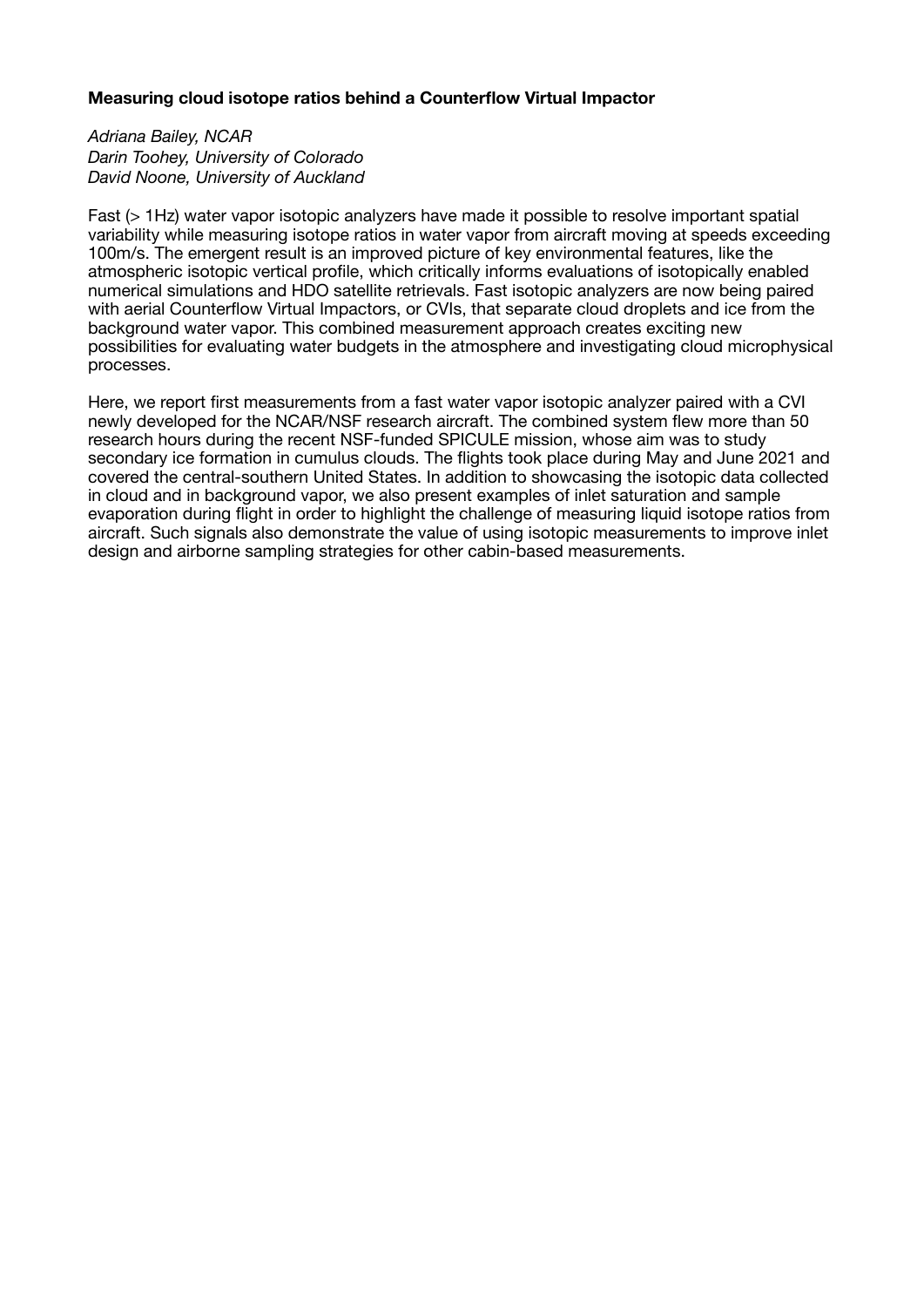# **MJO/BSISO and Stable isotope variation of precipitation in southern Asia**

*Authors: Xuejie Wang and Lide Tian Affiliations: Yunnan University, China*

MJO and BSISO can significantly affect the intra-seasonal fluctuations of stable isotopes in precipitation in Asian equatorial region and Asian monsoon region during boreal winter and boreal summer respectively. The amplitude of intra-seasonal fluctuations of stable isotopes in precipitation cover those regions are about 10 per mil, and the variationof amplitude is associated with the strength of convection propagating to the region and the elevation of the region.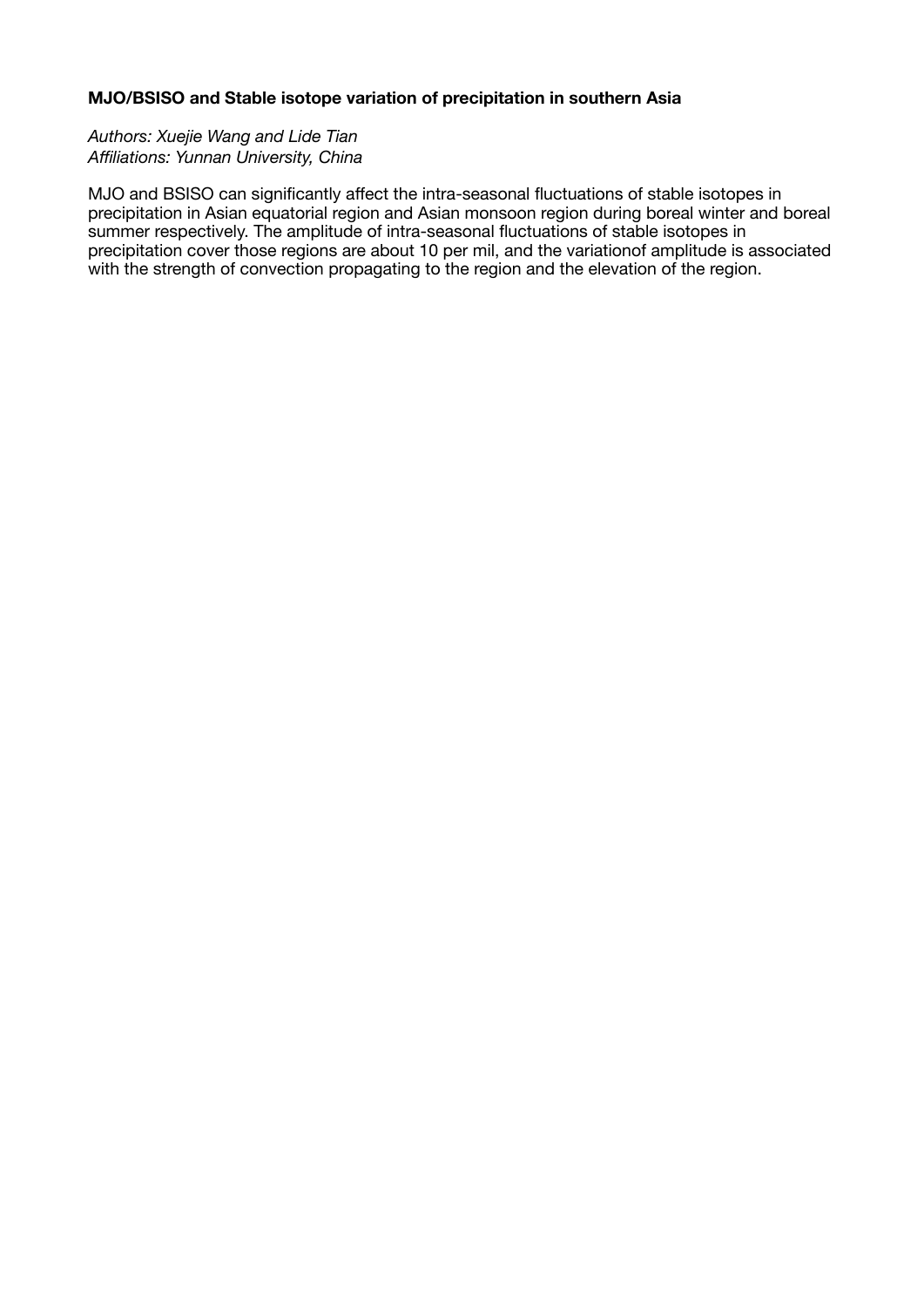# **Observations and Simulations of the Stable Water Isotope Signature of Convective Updrafts and Downdrafts Associated with Different Mesoscale Organization Patterns of Shallow Trade Wind Clouds**

*Leonie Villiger(1), Marina Dütsch(2), Heini Wernli(1), and Franziska Aemisegger(1) (1)Institute for Atmospheric and Climate Science, ETH Zurich, Zurich, Switzerland (2)Institute of Meteorology and Geophysics, University of Vienna, Vienna, Austria*

Each process controlling the water vapor budget of shallow cumulus clouds in the trade wind region such as ocean evaporation, convective and turbulent mixing, condensation and evaporation of hydrometeors is associated with a characteristic isotopic fingerprint. In a recent study, different transport regimes in the trades have been shown to be associated with distinct mesoscale organization patterns and water vapor isotope signals in the sub-cloud layer. The reported isotopic differentiation between various mesoscale organisation patterns is most likely due to variations in the relative contribution of the processes mentioned above to the water vapor budget along the flow. To test this hypothesis and assess the timescales over which the patternspecific anomalies in water vapor isotopes emerge, we use a combination of airborne measurements of stable water vapor isotopes and high-resolution simulations with the isotopeenabled numerical model COSMOiso. The evolution of the stable isotope signature along the trade wind flow is assessed using three-dimensional back-trajectories calculated based on COSMOiso wind fields. The isotope measurements in water vapor were performed on the French aircraft ATR-42 during 18 flights from 25 January to 13 February 2020 as a part of the international EUREC4A field campaign. The flights were conducted over the tropical ocean near Barbados with the aircraft staying predominantly at the height of cloud base. Our isotope measurements reveal substantial differences between flights, which are related to contrasting large-scale flow situations and mesoscale cloud organizations. This study provides promising process-based insights into the cloud-circulation coupling conundrum and demonstrates the potential of water isotopes to identify relevant processes.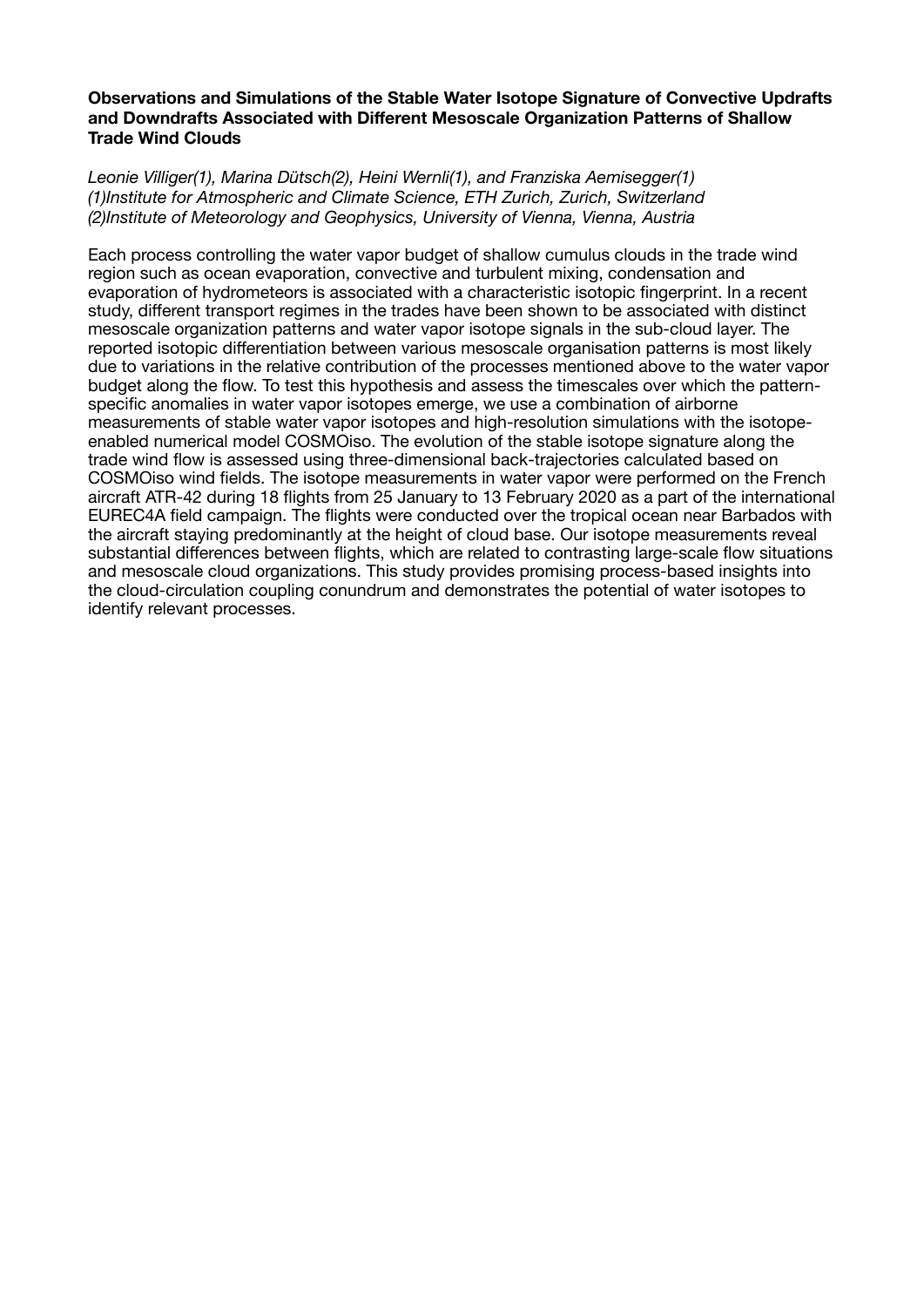# **Preliminary results of an isotope-enabled earth system model AWIESM-wiso**

- *1. Xiaoxu Shi, Alfred Wegener Institute, Helmholtz Center for Polar and Marine Research*
- *2. Martin Werner, Alfred Wegener Institute, Helmholtz Center for Polar and Marine Research*
- *3. Alexandre Cauquoin, The University of Tokyo*
- *4. Yuchen Sun, Alfred Wegener Institute, Helmholtz Center for Polar and Marine Research*

We show here the first results of two equilibrium simulations under pre-industrial (PI) and Last Glacial Maximum (LGM) boundary conditions, using a state-of-the-art earth system model (AWIESM-wiso) equipped with water stable isotopes. The model applies a full free surface formulation which enables a more realistic handling of freshwater fluxes, sea level and ocean volume changes. Variable resolution up to 12 km is implemented in the ocean module. Our model shows a good match between the simulated and observed delta18O in precipitation in the PI. The modeled heavy isotope ratios in both surface sea water and interior ocean, are in good agreement with foraminifera-based records. Colder and dryer climate is represented in the LGM as compared to PI, consistent with various archives and PMIP-model ensemble patterns. We find a high correlation between the simulated and reconstructed anomalous delta18O in precipitation (LGM-PI) at sites of Antarctic ice cores and sub-tropical speleothems. The positive anomalies in delta18O in sea water, with the magnitudes being 1.5-2 permil for Atlantic section and 1-1.6 permil for Pacific section as evidenced in benthic foraminifera data, are well captured by our model.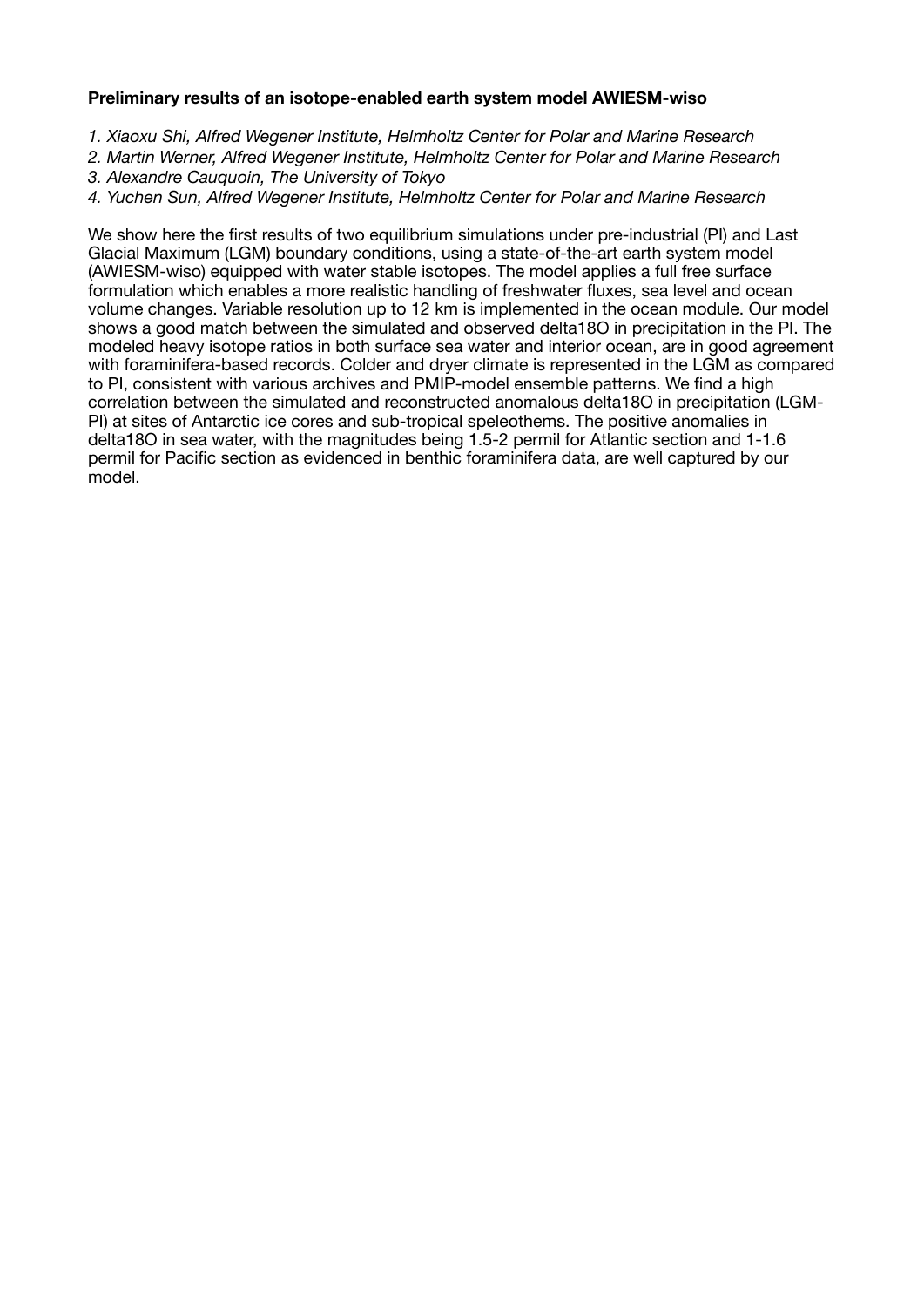## **Probing the Trade-Regime Water Cycle: Comparing Isotopes, Soundings, and Surface-Based Remote Sensing Aboard the RV Meteor during EUREC4A**

*Sebastian A Los 1, Joseph Galewsky 1, Heike Kalesse-Los 2, Johannes Röttenbacher 2 1 University of New Mexico, Department of Earth & Planetary Sciences 2 Leipzig University, Leipzig Institute for Meteorology*

The EUREC4A field campaign during early 2020 gathered comprehensive measurements of the exemplar trade-wind region east of Barbados to better understand the coupled relationships between moisture, circulation, and low clouds in the tropical marine atmospheric boundary layer. This included the EUREC4A-iso effort with extensive measurements of vapor, rain, and seawater isotopic composition from land, sea, and airborne platforms. A critical question is what balance of processes controls the moisture budget, particularly of the subcloud layer. Changes in the oceanic moisture flux can be difficult to disentangle from convective mixing, and exchanges with the free troposphere. Cold-pools have also been found as a dominant driver of both moisture variability and low-cloud behavior. Since the trade-cumulus regime boundary layer is often decoupled, the negative buoyancy required for downdrafts is primarily achieved through precipitation evaporation, further modifying near-surface humidity. Being sensitive to phase change and mixing, isotopic measurement represent a potential way to constrain these processes.

Here we present the isotopic datasets collected aboard the RV Meteor during EUREC4A, as well as two avenues of analysis. The isotopic measurements include 43 days of continuous vapor measurements, rain samples from 15 rain events, and near-daily surface seawater samples. A first analysis approach uses a set of simple model calculations, constrained by sea-surface and sounding measurements, to estimate plausible sources of near-surface moisture. Here the mixing framework proposed by Benetti, et al. (2015, 2018) is used to show that a closure assumption oceanic flux subjected to a small amount of Rayleigh-like condensation in the local cloud layer is sufficient to explain the distribution of data. A second approach leverages the vertical cloud Doppler radar and microwave radiometer humidity profiles to observe cloud extent and estimate precipitation evaporation between the cloud-base and surface. Variations in vertical and horizontal cloud extent are found to correlate with distinct patterns in near-surface water vapor δ18O, δD, and Deuterium-excess. The isotopic response and surface meteorology before, at onset, and during precipitation events is cataloged revealing differing temporal patterns for highly evaporative virga versus surface-reaching precipitation.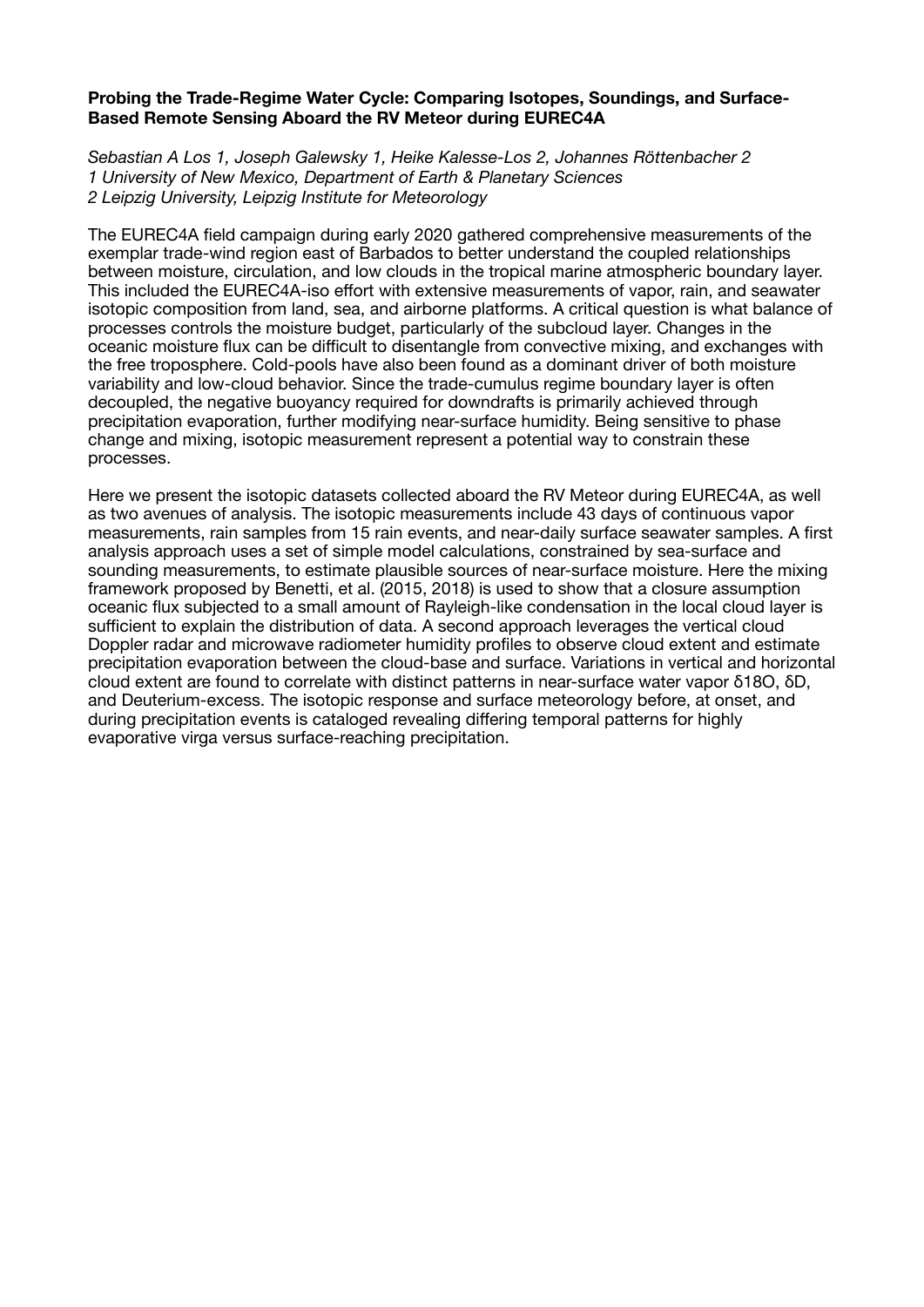# **Quantifying ET Over the Congo Basin Using a Combination of Remotely-sensed and Surface Measurements**

*Sarah Worden - University of California Los Angeles Atmospheric and Oceanic Sciences Rong Fu - University of California Los Angeles Atmospheric and Oceanic Sciences Anthony Bloom - Jet Propulsion Laboratory, California Institute of Technology John Worden - Jet Propulsion Laboratory, California Institute of Technology Paul Levine - Jet Propulsion Laboratory, California Institute of Technology* 

The Congo Basin hosts the driest rainforest in the world, with large uncertainties in rainfall. Determining the contributions of free-tropospheric moisture is therefore key for developing a better understanding of the relative influences on precipitation from external SSTA, internal land vegetation, and land-use changes. Bailey et al., (2017) found a linear relationship between net of evapotranspiration minus precipitation (ET-P) and the deuterium content of water at a specific humidity of 4 mmol/mol (dd04), on a tropical scale. Based on their finding, we apply a terrestrial water balance approach to derive ET over the Congo Basin between 2005-2016 using a suite of independent observations, i.e., AIRS deuterium measurements, the Tropical Rainfall Measurement Mission (TRMM) precipitation data, SO-HYBAM river discharge and changes in terrestrial water storage derived by the Gravity Recovery and Climate Experiment (GRACE). We show that ET derived from this approach is greater than atmospheric moisture convergence in all seasons and highest in the rainy seasons. Furthermore, the interannual variation of ET is relatively decoupled with that of rainfall. This result implies a potential resilience of ET, presumably rainforests, to interannual rainfall anomalies.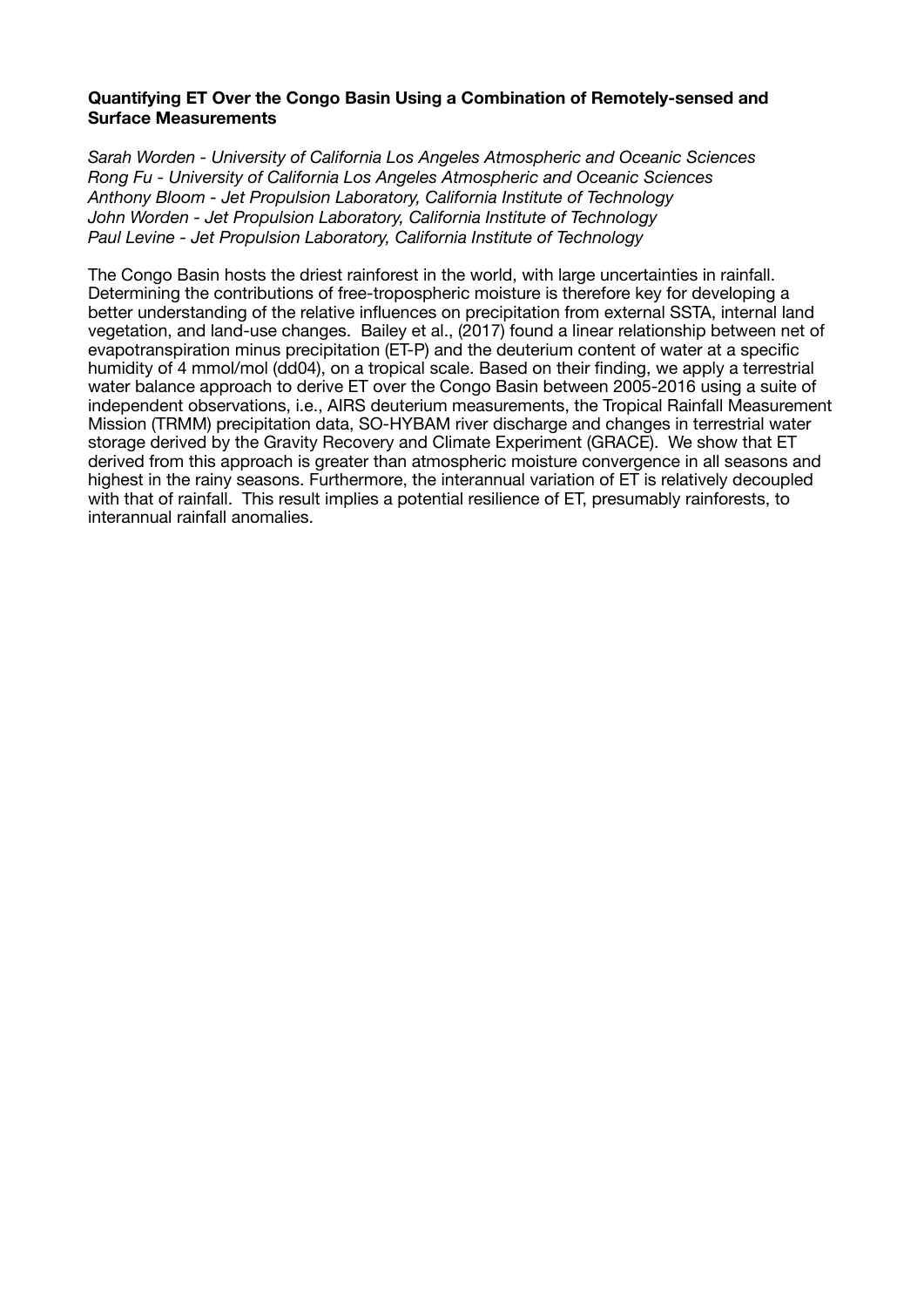## **Retrieving H2O/HDO columns over cloudy and clear-sky scenes from the Tropospheric Monitoring Instrument (TROPOMI)**

*Andreas Schneider(1,2), Tobias Borsdorff(1), Joost aan de Brugh(1), Alba Lorente(1), Franziska Aemisegger(3), David Noone(4), Dean Henze(5), Rigel Kivi(2) and Jochen Landgraf(1) 1 SRON Netherlands Institute for Space Research, Leiden, Netherlands 2 Finnish Meteorological Institute, Sodankylä, Finland 3 ETH Zürich, Zürich, Switzerland 4 University of Auckland, Auckland, New Zealand 5 Oregon State University, Corvallis, Oregon, United States of America*

This contribution presents an extended scientific HDO/H2O column data product retrieved from short-wave infrared (SWIR) measurements by the Tropospheric Monitoring Instrument (TROPOMI) including clear-sky and cloudy scenes. The retrieval employs a forward model which accounts for scattering, and the algorithm infers the trace gas column information, surface properties and effective cloud parameters from the observations. The extension to cloudy scenes greatly enhances coverage, particularly enabling data over oceans as the albedo of water in the SWIR spectral range is too low to retrieve under cloud-free conditions. The new data set is validated against co-located ground-based Fourier transform infrared (FTIR) observations by the Total Carbon Column Observing Network (TCCON). The median bias for clear-sky scenes is  $1.4 \times 10^{21}$ molec/cm² (2.9 %) in H<sub>2</sub>O columns and  $1.1 \times 10^{17}$  molec/cm² (−0.3 %) in HDO columns, which corresponds to  $-17$  ‰ (9.9 %) in a posteriori δD. The bias for cloudy scenes is  $4.9 \times 10^{21}$  molec/ cm² (11 %) in H<sub>2</sub>O, 1.1 × 10<sup>17</sup> molec/cm² (7.9 %) in HDO, and −20 ‰ (9.7 %) in a posteriori δD. At low-altitude stations in low and middle latitudes the bias is small, and has a larger value at high latitude stations. At high altitude stations, an altitude correction is required to compensate for different partial columns seen by the station and the satellite. The bias in a posteriori δD after altitude correction depends on sensitivity due to shielding by clouds, and on realistic prior profile shapes for both isotopologues. Cloudy scenes generally involve low sensitivity below the clouds, and since the information is filled up by the prior, it plays an important role in these cases. Over oceans, aircraft measurements with the Water Isotope System for Precipitation and Entrainment Research (WISPER) instrument from a field campaign in 2018 are used for validation, yielding a bias of −3.9 % in H<sub>2</sub>O and −3 ‰ in δD over clouds. To demonstrate the added value of the new data set, a short case study of a cold air outbreak over the Atlantic Ocean in January 2020 is presented, showing the daily evolution of the event with single overpass results.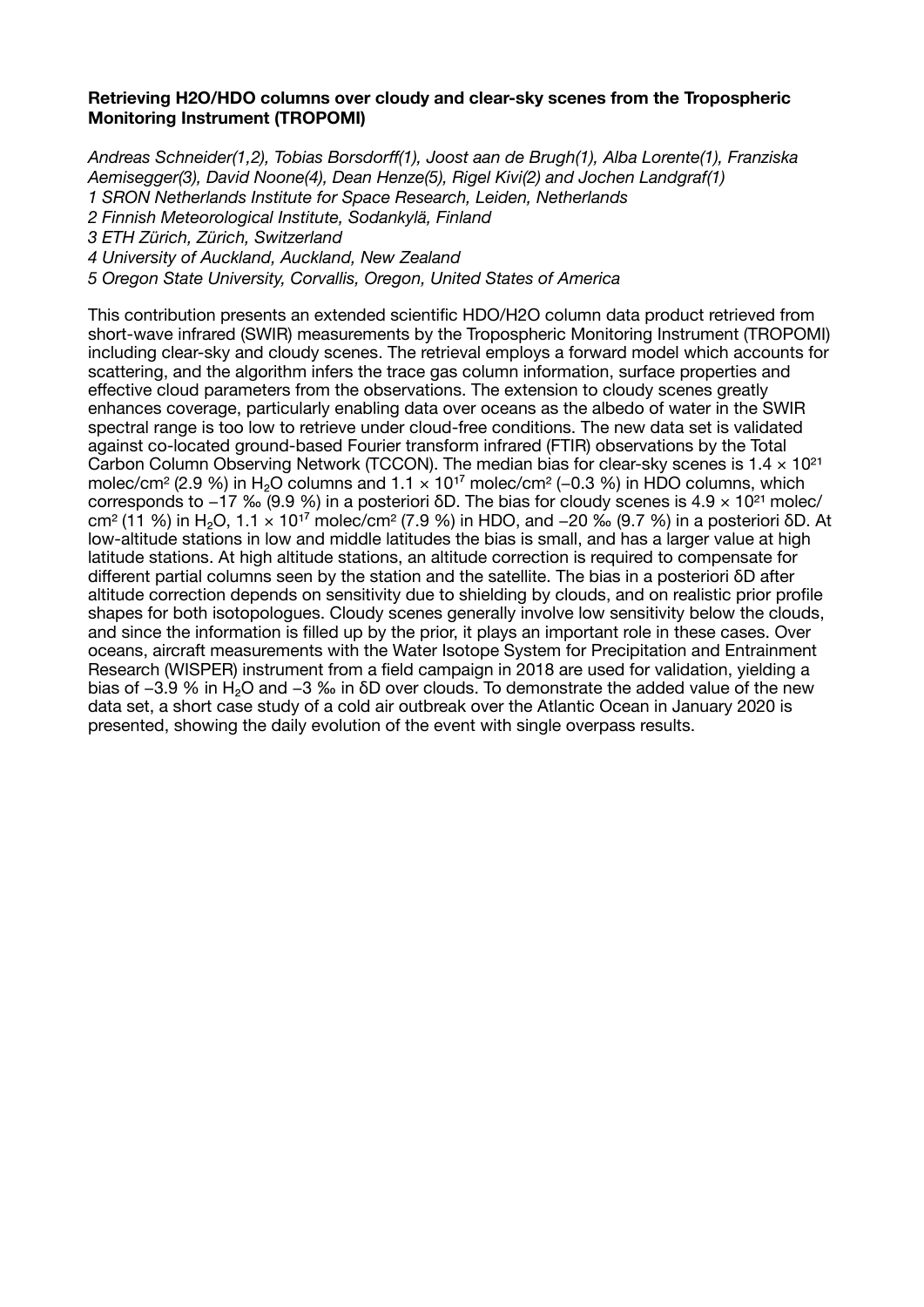# **Stable Water Isotope Incorporation in the Joint UK Land Environment Simulator (JULES) Model**

*Merve Gorguner (University of Bristol, UK), Alison McLaren (British Antarctic Survey, UK), Paul Valdes (University of Bristol, UK), Jeff Ridley (Met Office Hadley Centre, UK), Louise Sime (British Antarctic Survey, UK), Simon Wilson (National Centre for Atmospheric Science, UK), and Grenville Lister (National Centre for Atmospheric Science, UK)* 

In our ongoing recent study, we aim to incorporate stable water isotopes into the Joint UK Land Environment Simulator (JULES) model in order to investigate abrupt climate shifts that occurred in the Earth's past climate system. The JULES model is a community land surface model that represents terrestrial processes including surface energy balance, hydrological cycle, carbon cycle, and dynamic vegetation.

We intend to employ stable isotopes of water (HDO and H218O) in the model because they provide insight into the links between various pathways of the global hydrological cycle and climate system processes. As they are powerful tracers of water sources, their ratios and variations can be used to: i) diagnose the implications or causes of changes in hydrological processes, ii) infer information about the history of water while it passes through the hydrological cycle, and iii) interpret paleoisotope records. Due to having slightly different physicochemical properties and different latent heat requirements for phase changes, stable water isotopes vary in their relative abundances among hydrological pools.

In the first stage of our model code development, we will add non-isotopic water tracers to the model, which track prognostic water variables through the hydrological cycle. In the following stage, we will implement in the model code the isotopic fractionation processes that occur during soil and water evaporation, condensation, snow sublimation, and evapotranspiration to convert non-isotopic water variables into stable water isotopes. This implementation will be made and tested in both the standalone and the coupled configurations of the JULES model. The coupled configuration is the land surface component of the isotope-enabled version of the UK Earth System Model (UKESM2), which also consists of an atmosphere model (UM), an ocean model (NEMO), and a sea ice model (SI3). Details of the ongoing developments on the UM model code can be found in a companion poster by McLaren et al.

Our work falls under the large multi-institutional EU Tipping Points in the Earth System (TiPES) project and is expected to be completed by the end of 2022.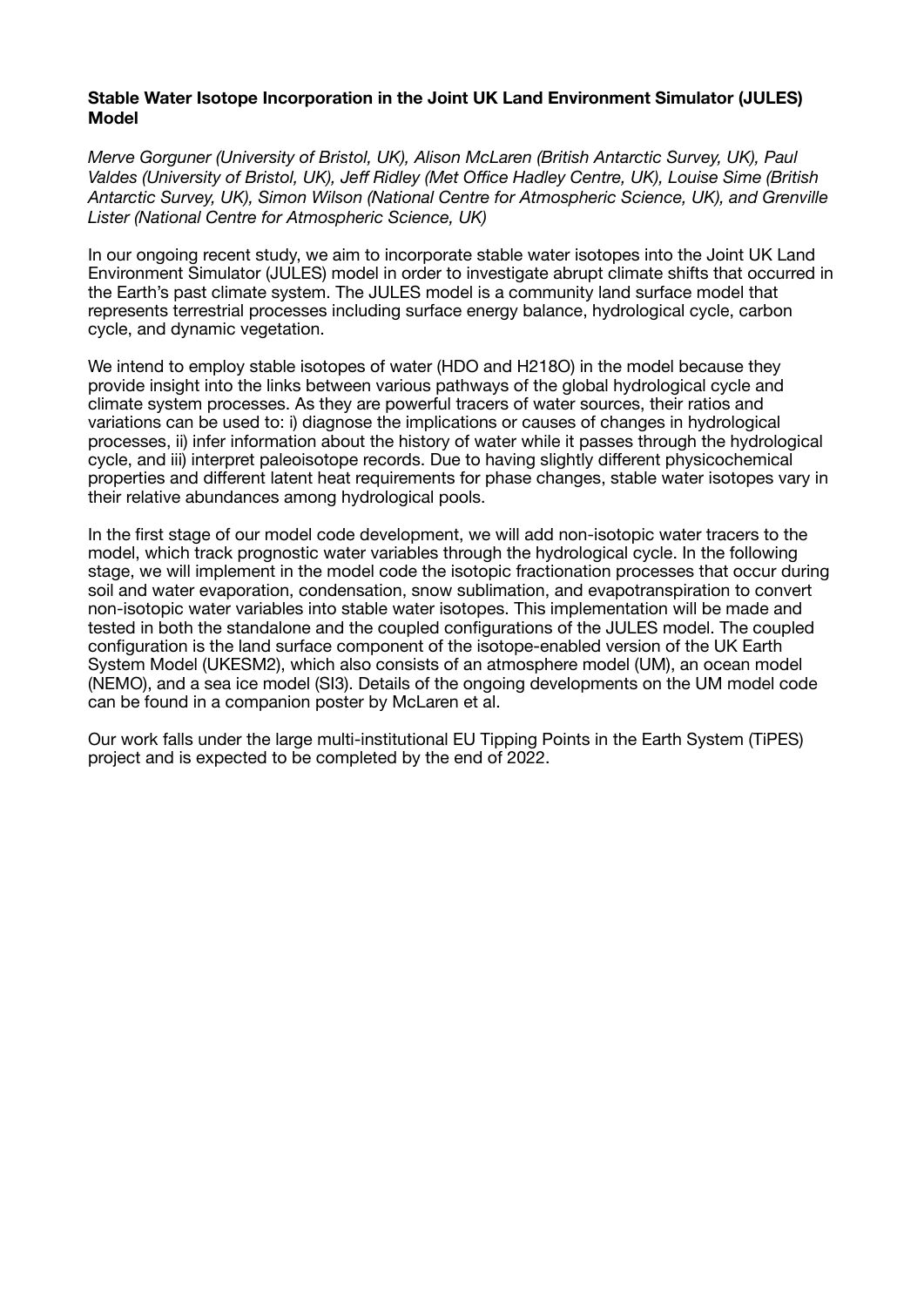# **Stable water isotope signals in tropical ice clouds in the West African monsoon simulated with a regional convection-permitting model**

*A.J. de Vries (1), F. Aemisegger (1), S. Pfahl (2), and H. Wernli (1) 1) ETH Zürich, Institute for Atmospheric and Climate Science, Zürich, Switzerland 2) Institute of Meteorology, Freie Universität Berlin, Berlin, Germany* 

Tropical ice clouds have an important influence on the Earth's radiative balance. They often form as a result of deep convection, which strongly affects the water budget of the tropical tropopause layer. Ice cloud formation involves complex interactions on various scales, which are not fully understood yet and lead to large uncertainties in climate predictions. In this study, we investigate the processes related to ice clouds in the West African monsoon using stable water isotopes as tracers of moist atmospheric processes. We performed simulations using the regional isotopeenabled model COSMOiso with different resolutions and treatments of convection for the period of June-July 2016. First, we evaluate the credibility of our simulations by comparing the isotopic composition of monthly precipitation to GNIP observations, and the temporal evolution of monsoon precipitation to insights from the DACCIWA field campaign in 2016. Next, a case study of a mesoscale convective system (MCS) explores the isotope signatures of tropical deep convection on atmospheric water. Convective updrafts within the MCS inject enriched ice into the upper troposphere at the expense of vapour that is isotopically depleted within these updrafts due to the preferential condensation and deposition of heavy isotopes. Water vapour in downdrafts within the same MCS are enriched by non-fractionating sublimation of ice. In contrast to ice within MCS core regions, ice in widespread cirrus cloud shields is isotopically in approximate equilibrium with the ambient vapour, which is consistent with in situ formation of ice under equilibrium fractionation. These findings from the case study are supported by a statistical evaluation of isotope signals in ice clouds in the African monsoon. The following five key processes related to tropical ice clouds can be distinguished based on their characteristic isotope signatures: (1) convective lofting of enriched ice into the upper troposphere, (2) cirrus clouds that form in situ from ambient vapour under equilibrium fractionation, (3) sedimentation and sublimation of ice in the mixed-phase cloud layer of convective systems and underneath cirrus shields, (4) downward transport of ice in convective downdrafts that sublimates and enriches the environmental vapour, and (5) the freezing of liquid water in the mixed-phase cloud layer at the base of convective updrafts. Importantly, the results show that convective systems strongly modulate the humidity budget and the isotopic composition of the lower tropical tropopause layer. They contribute to about 40% of the total water and 60% of HDO in this region according to estimates based on our model simulations. Overall, this study demonstrates that isotopes can serve as useful tracers to disentangle the role of different processes in the Earth's water cycle, including convective transport, ice cloud formation, and their impact on the tropical tropopause layer.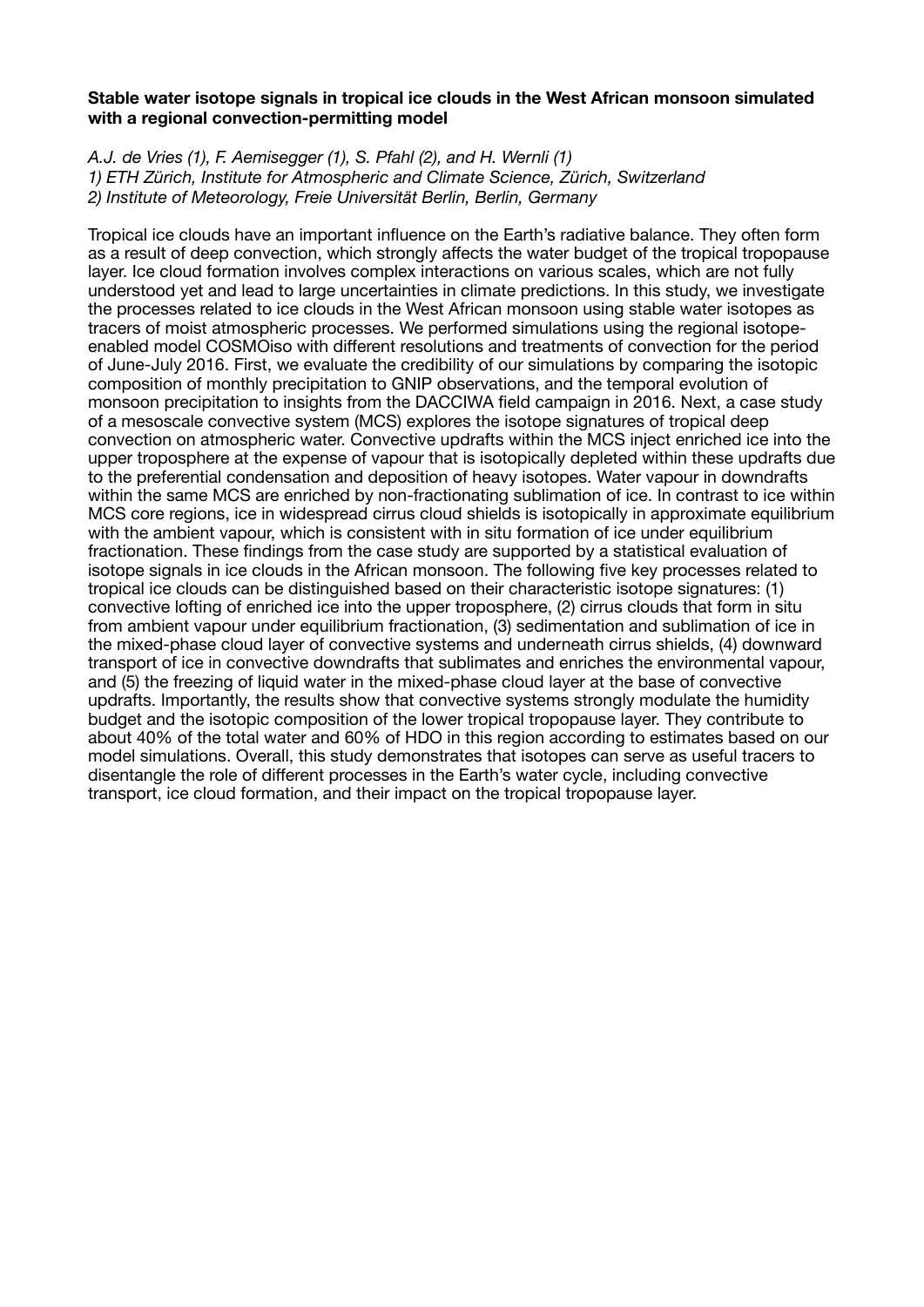# **Sublimation origin of negative deuterium excess observed in snow and ice samples from McMurdo Dry Valleys and Allan Hills Blue Ice Areas, East Antarctica**

*Jun Hu\*1, Yuzhen Yan\*1, Laurence Y. Yeung1,2, and Sylvia Dee1 1 Department of Earth, Environmental & Planetary Sciences, Rice University, Houston TX 77005 2 Department of Chemistry, Rice University, Houston TX 77005 \*These authors contributed equally to this work.* 

The oxygen and hydrogen isotopic composition (δ18O and δD values) in snow and ice have long been utilized to reconstruct past temperatures of polar regions. Embedded in this approach is an assumption that post-depositional processes such as sublimation do not impact the isotopic composition of snow―an assumption that has been recently questioned. In areas near the McMurdo Dry Valleys in Antarctica, for example, where the accumulation rate is smaller than 0.01 m yr-1, surface snow and ice samples are characterized by a negative deuterium excess (δD - 8\*δ18O). This unique phenomenon, only observed near the Dry Valleys, raises the possibility that sublimation may be capable of altering the isotopic composition of the surface snow. Here we use both an isotope-enabled general circulation model and an ice physics model to investigate the origin of these negative deuterium excess values. Our results suggest that negative deuterium excess values can only arise from precipitation if all the moisture is sourced from the Southern Ocean. However, the model results show that moisture sourced from oceans north of 55° S contributes significantly (>50%) to precipitation in Antarctica in the present day. While this contribution likely changes in different climates, it is likely a persistent feature of Antarctic precipitation. We thus propose that sublimation must have occurred to yield the negative deuterium excess values in snow observed in and near the Dry Valleys and that self-diffusion in ice grains is sufficiently fast to allow Rayleigh-like isotopic fractionation in similar environments. We calculate that under present-day conditions at the Allan Hills outside the Dry Valleys, 3 to 24% of the surface snow is lost due to sublimation. Because a higher fraction of snow is expected to be sublimed when accumulation rates are lower, the magnitude of δ18O and δD enrichment due to sublimation will be higher during past cold periods than at present. This sensitivity of the snow isotopic composition to accumulation rates and sublimation implies that the cooling in glacial periods could be underestimated if the modern spatial relationship between temperature and precipitation δD and δ18O values is applied in cases where no independent temperature calibration is available.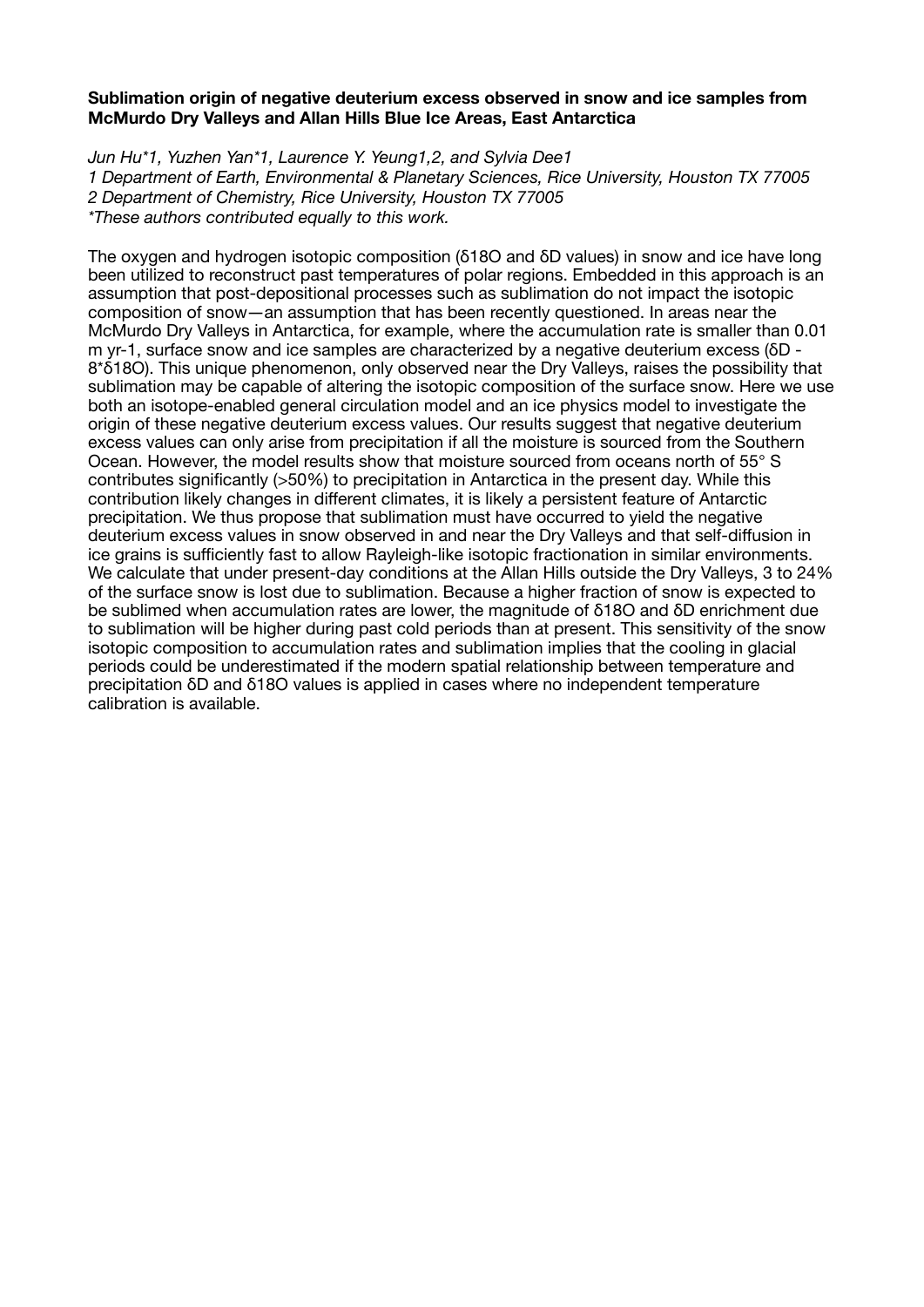# **Synoptic variability of specific humidity and isotope composition over the subtropical North Atlantic: a numerical modelling study**

*Fabienne Dahinden: Institute for Atmospheric and Climate Science, ETH Zurich Heini Wernli: Institute for Atmospheric and Climate Science, ETH Zurich Franziska Aemisegger: Institute for Atmospheric and Climate Science, ETH Zurich Lukas Papritz: Institute for Atmospheric and Climate Science, ETH Zurich Peter Knippertz: Institute of Meteorology and Climate Research, Karlsruhe Institute of Technology Christopher J. Diekmann: Institute of Meteorology and Climate Research, Karlsruhe Institute of Technology* 

*Matthias Schneider: Institute of Meteorology and Climate Research, Karlsruhe Institute of Technology* 

*Stephan Pfahl: Institute for Meteorology, Freie Universität Berlin*

Due to its dryness, the subtropical free troposphere plays a critical role in the radiative balance of the Earth's climate system. The complex interactions of the dynamical and physical processes controlling the variability in the moisture budget of this sensitive region of the atmosphere, however, are still not fully understood. In this study, we investigate the fundamental characteristics of the subtropical water cycle over the eastern North Atlantic during the West African monsoon season with the aid of the regional weather prediction model COSMO that has been equipped with stable water isotopes and passive water vapour tracers. The water budget for the subtropical mid troposphere is decomposed based on tagged water tracers that represent moisture originating from specified source regions. The analysis reveals two contrasting moisture circulation regimes, resulting from an alternation of dry, isotopically depleted air from the upperlevel extratropical North Atlantic and humid, enriched air from North Africa. This African air is always composed of moisture from mixed sources, which has been advected at low levels into the Saharan heat low (SHL), dry convectively lifted to higher altitudes and eventually transported within the Saharan air layer over the North Atlantic. The employed water vapour tagging approach gives insights into mixing processes along the large-scale transport pathway of atmospheric moisture and notably into the key role of the SHL for understanding the moisture budget in this region during the monsoon season. Considering the entire model domain, the combination of passive water vapour tracers and stable water isotopes can provide a direct link between the evaporative origin of moisture and its isotope signature. We find high correlations of isotope signals with certain passive tracers in the middle troposphere over the eastern subtropical North Atlantic and the western Sahel. However, over the extratropical North Atlantic and the Sahara these correlations are weaker implying that the isotope signals in these regions cannot indicate on the moisture origin.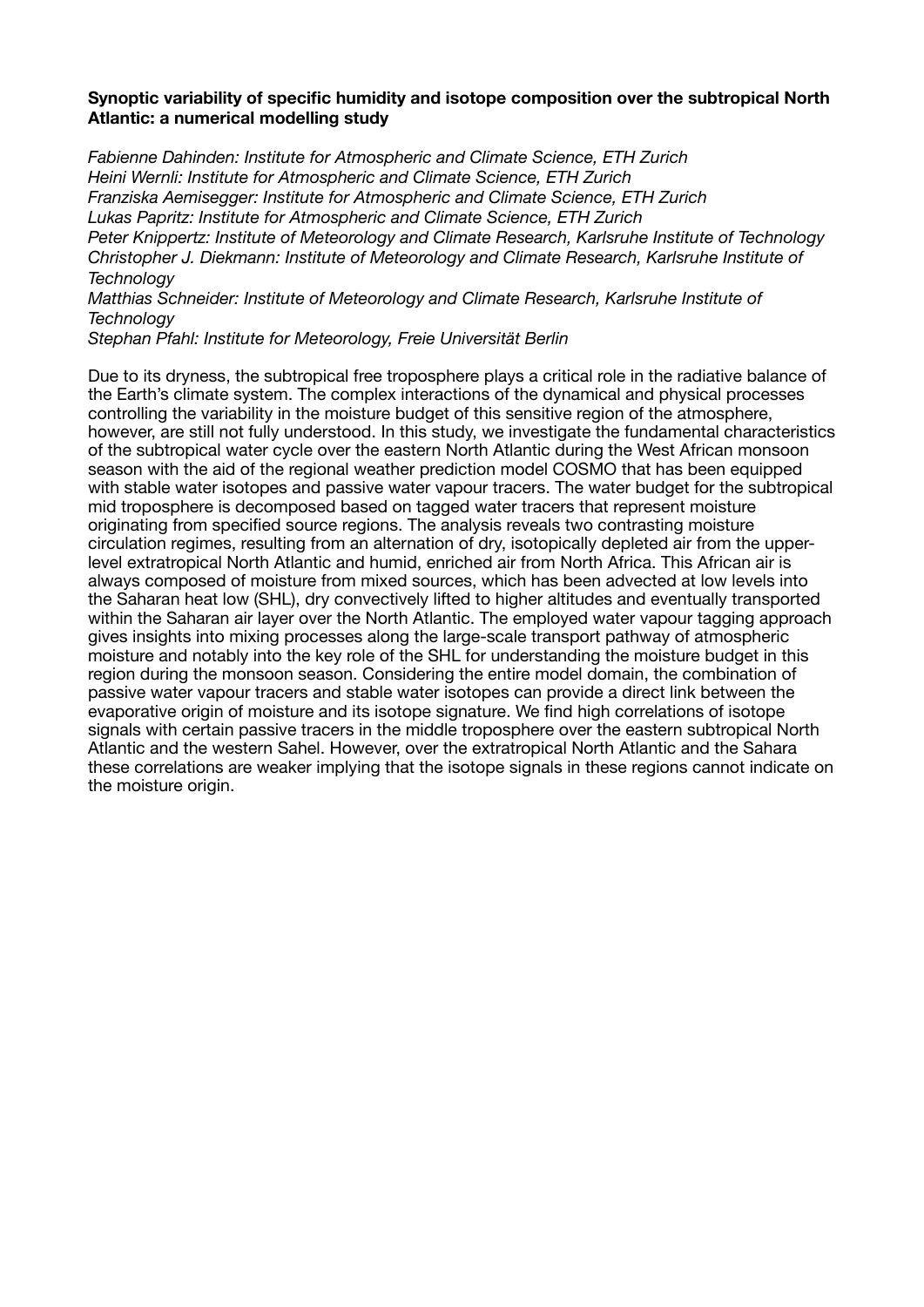# **The global multi-anual MUSICA IASI {H2O,delD} data product and satellite data perspectives in Europe**

*Matthias Schneider, Benjamin Ertl, Christopher J. Diekmann, Farahnaz Khosrawi, Andreas Weber, Frank Hase, Michael Höpfner: Institute of Meteorology and Climate Research (IMK-ASF), Karlsruhe Institute of Technology, Karlsruhe, Germany.* 

*Omaira E. García: Izana Atmospheric Research Center, Agencia Estatal de Meteorología (AEMET), Santa Cruz de Tenerife, Spain.* 

*Hartmut Bösch, Tim Trent: School of Physics and Astronomy, University of Leicester, Leicester and National Centre for Earth Observation NCEO, United Kingdom.* 

*Harald Sodemann, Iris L. Thurnherr: Geophysical Institute, University of Bergen, Bergen, Norway.* 

We present the recently published MUSICA IASI {H2O,δD}-pair data set consisting of almost 1.5 billion individual data points and offering twice daily global coverage for the October 2014 to December 2020 period. We document the uniqueness of these product with regard to horizontal and global coverage and discuss their application in the field of weather and climate research.

In addition we briefly discuss upcoming possibilities: (1) A MUSICA reprocessing of IASI data a global daily water vapour isotopologue data set covering almost 15 years (2007-present) could be generated. (2) The synergetic combination of the MUSICA IASI and the TROPOMI water vapour isotopologue data would offer perspectives for a global and daily remote sensing of tropospheric water vapour isotopologue profiles (in the near future IASI and TROPOMI successor instruments will by on the same satellites).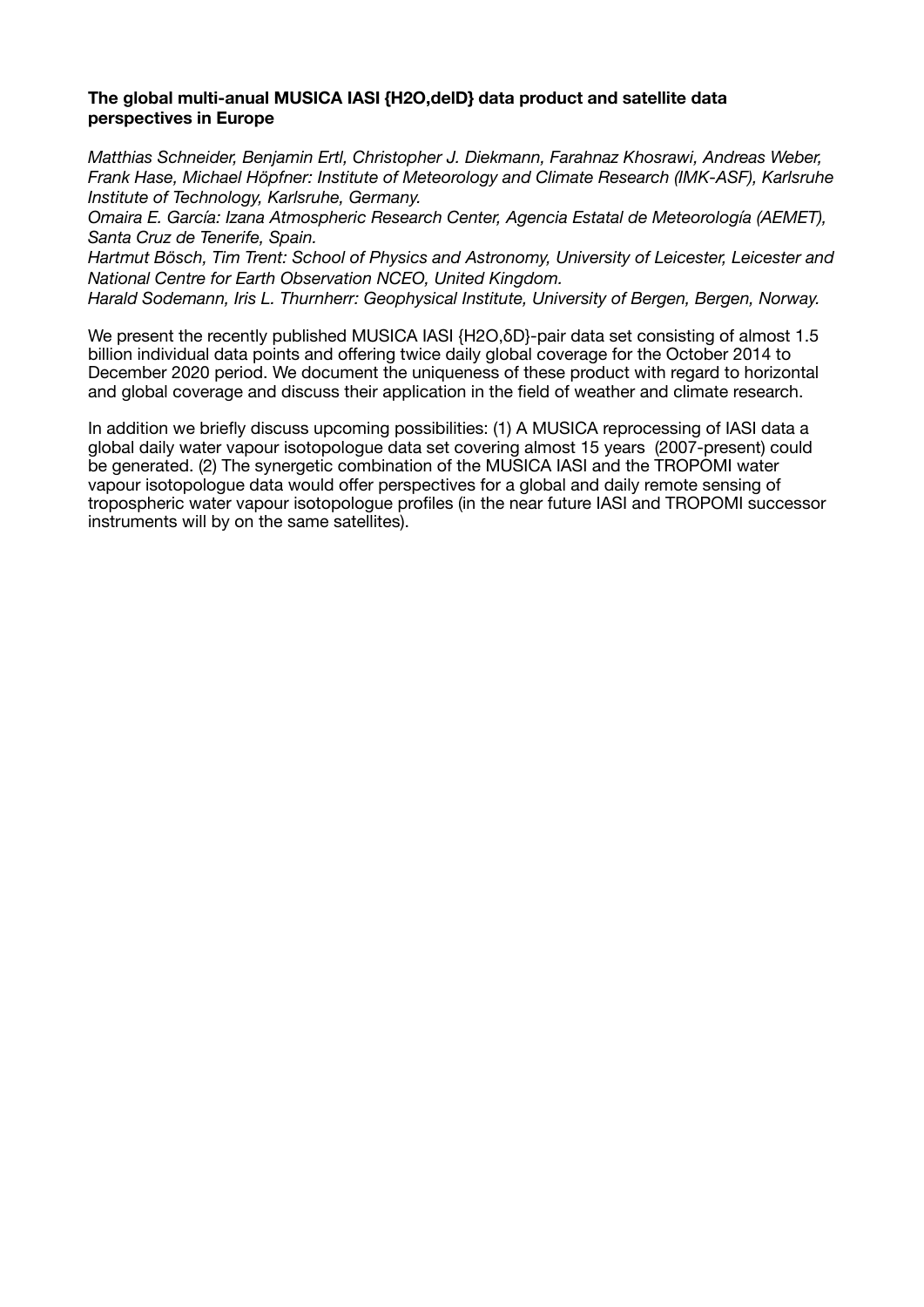# **The Introduction of Stable Water Isotopes to the UK Earth System Model (UKESM2)**

*Alison McLaren - British Antarctic Survey, UK Merve Gorguner - University of Bristol, UK Simon Wilson - National Centre for Atmospheric Science, UK Louise Sime - British Antarctic Survey, UK Jeff Ridley - Met Office, UK Paul Valdes - University of Bristol, UK Grenville Lister - National Centre for Atmospheric Science, UK*

Work has recently started to introduce stable water isotopes to the UK Earth System Model (UKESM2) as part of the EU Tipping Points in the Earth System (TiPES) project. Stable water isotopes are a valuable diagnostic tool in a coupled climate model and there are several potential uses of this development. These include the ability to evaluate past climate model simulations with isotopic measurements from ice cores and to investigate the hydrological cycle of the model.

The physical component of UKESM2 comprises an atmosphere model (UM), an ocean model (NEMO), a sea ice model (SI3) and a land surface model (JULES). This poster describes the general project with a focus on the atmospheric work. A companion poster by Gorguner et al. describes the work being done on the land surface model.

Water isotopes are affected by the same dynamical, physical and biological processes that act on all water species. Therefore, the first stage of this development is to add an array of non-isotopic water tracers to the coupled model, which undergoes the exact same processes as water. In the atmosphere model, the water tracers are affected by the following processes: surface exchange; boundary layer mixing; convection; advection by the large-scale circulation; and microphysical processes in the clouds. The next model development stage is to convert the non-isotopic water tracers to water isotopes by modelling fractionation processes during certain phase changes. In the case of the atmosphere model, fractionation will occur during condensation of water vapour to liquid or ice condensate, in evaporation of liquid condensate and during surface evaporation. Finally, the isotopic fractionation that occurs between rain droplets and water vapour during rainfall (due to evaporation and exchange) will also be included. A development plan for this work will be presented, with anticipated timescales for each step. The aim is to complete the development by the end of 2022.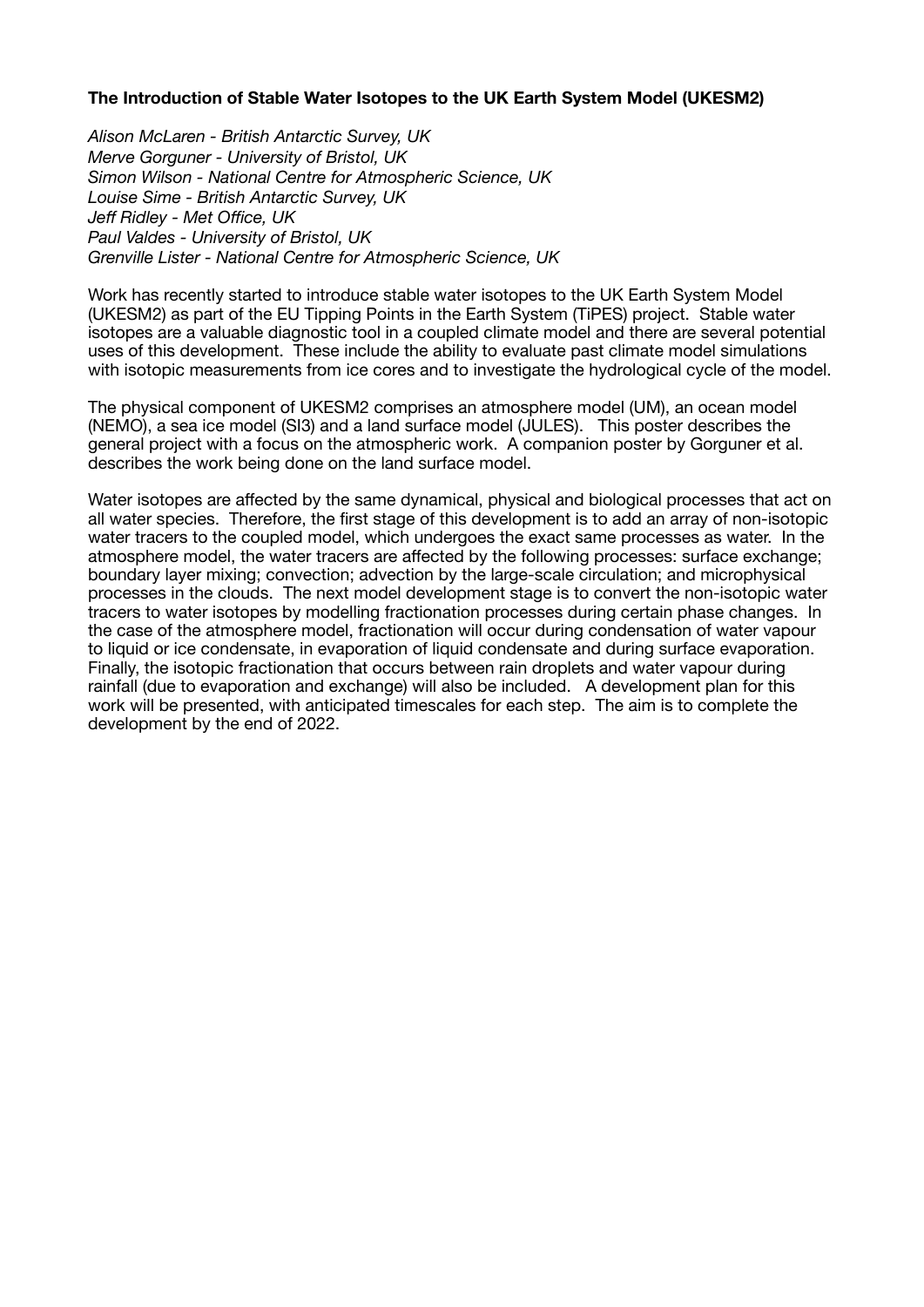# **The isotopic composition of rainfall on a subtropical mountainous island**

*Giuseppe Torri, Department of Atmospheric Sciences, University of Hawaiʻi at Mānoa Alison D. Nugent, Department of Atmospheric Sciences, University of Hawaiʻi at Mānoa Brian Popp, Department of Earth Sciences, University of Hawaiʻi at Mānoa*

Tropical islands are some of the most biodiverse and, at the same time, vulnerable places on the planet. Water resources are one of the key players in the equilibrium on which the ecosystems and the population of tropical islands rely. Stable water isotopes have proved to be powerful tools in the study of the hydrometeorology of tropical islands, although the scarcity of long-term and high-frequency data often complicates data interpretation. Here, we present a new dataset consisting of weekly rainfall data collected over a two-year period starting in July 2019 in five different locations across the island of Oʻahu. By analyzing the weather conditions during the collection period, we determine the isotopic composition associated with different synoptic systems, like cold fronts and Kona lows, that affect the Hawaiian Islands. The data also shows significant differences between the rainfall isotopic composition on the windward and on the leeward side of the island due to differences in rain evaporation rates. Using trajectory analysis, we also determine the different origins of air masses throughout the year and use this to explain differences in deuterium excess observed in rainfall. Finally, the interannual variability of rainfall isotopes and its large-scale drivers are discussed.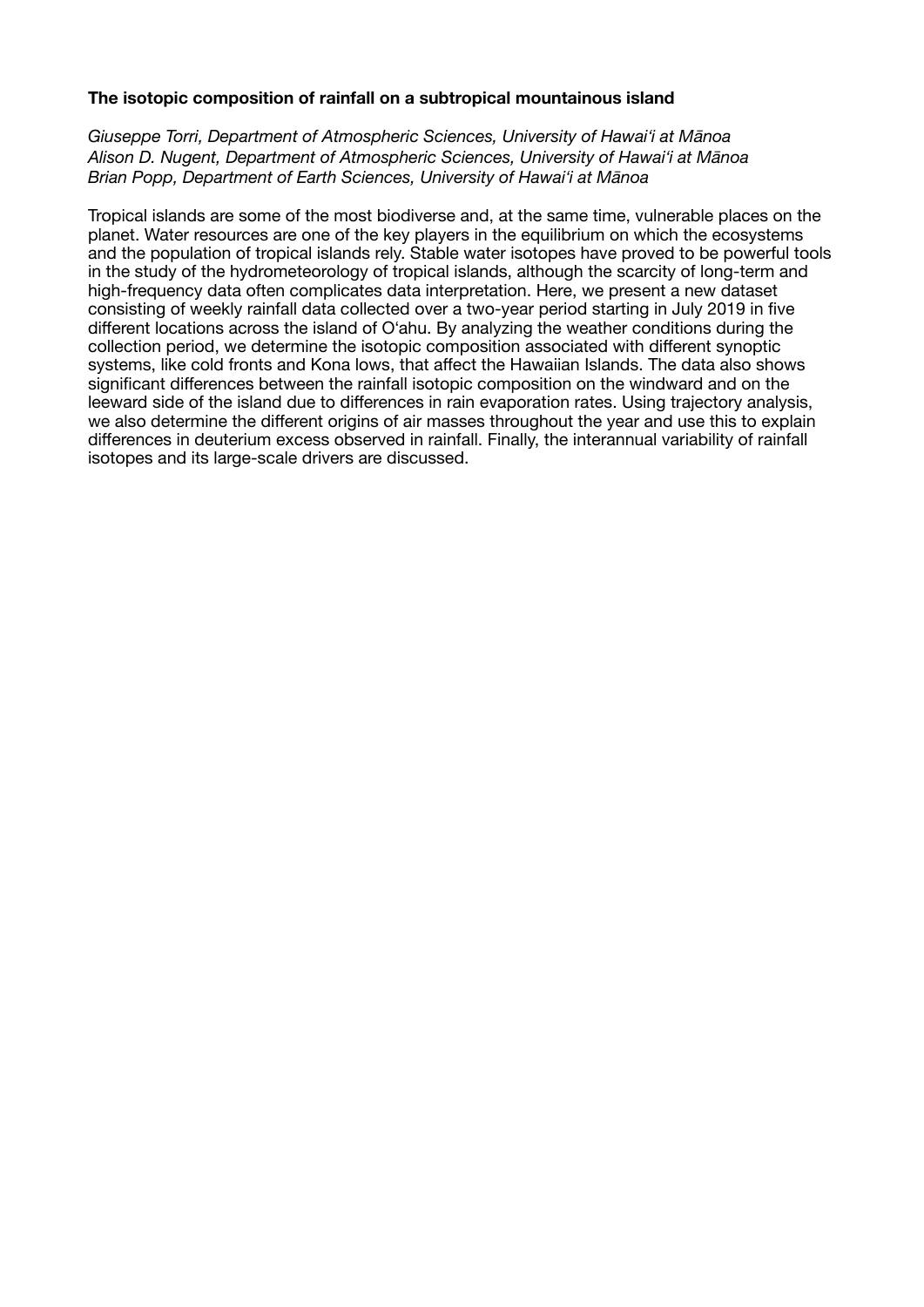# **The role of dew and radiation fog inputs in the local water cycling of a temperate grassland during dry spells in central Europe**

*Yafei Li1, Franziska Aemisegger2, Andreas Riedl1, Nina Buchmann1, and Werner Eugster1 1Institute of Agricultural Sciences, ETH Zurich, Zurich, Switzerland 2Institute for Atmospheric and Climate Science, ETH Zurich, Zurich, Switzerland* 

During dry spells, non-rainfall water (hereafter NRW) mostly formed from dew and fog potentially plays an increasingly important role in temperate grassland ecosystems with ongoing global warming. Dew and radiation fog occur in combination during clear and calm nights, and both use ambient water vapor as a source. Research on the combined mechanisms involved in NRW inputs to ecosystems is rare, and distillation of water vapor from the soil as a NRW input pathway for dew formation has hardly been studied. Furthermore, eddy covariance (EC) measurements are associated with large uncertainties on clear, calm nights when dew and radiation fog occur. The aim of this paper is thus to use stable isotopes as tracers to investigate the different NRW input pathways into a temperate Swiss grassland at Chamau during dry spells in summer 2018. Stable isotopes provide additional information on the pathways from water vapor to liquid water (dew and fog) that cannot be measured otherwise. We measured the isotopic composition (δ18O, δ2H, and d = δ2H − 8⋅δ18O) of ambient water vapor, NRW droplets on leaf surfaces, and soil moisture and combined them with EC and meteorological observations during one dew-only and two combined dew and radiation fog events. The ambient water vapor d was found to be strongly linked with local surface relative humidity ( $r = -0.94$ ), highlighting the dominant role of local moisture as a source for ambient water vapor in the synoptic context of the studied dry spells. Detailed observations of the temporal evolution of the ambient water vapor and foliage NRW isotopic signals suggest two different NRW input pathways: (1) the downward pathway through the condensation of ambient water vapor and (2) the upward pathway through the distillation of water vapor from soil onto foliage. We employed a simple two-end-member mixing model using δ18O and δ2H to quantify the NRW inputs from these two different sources. With this approach, we found that distillation contributed 9–42% to the total foliage NRW, which compares well with estimates derived from a near-surface vertical temperature gradient method proposed by Monteith in 1957. The dew and radiation fog potentially produced 0.17–0.54mmd-1 NRW gain on foliage, thereby constituting a non-negligible water flux to the canopy, as compared to the evapotranspiration of 2.7mmd-1. Our results thus underline the importance of NRW inputs to temperate grasslands during dry spells and reveal the complexity of the local water cycle in such conditions, including different pathways of dew and radiation fog water inputs.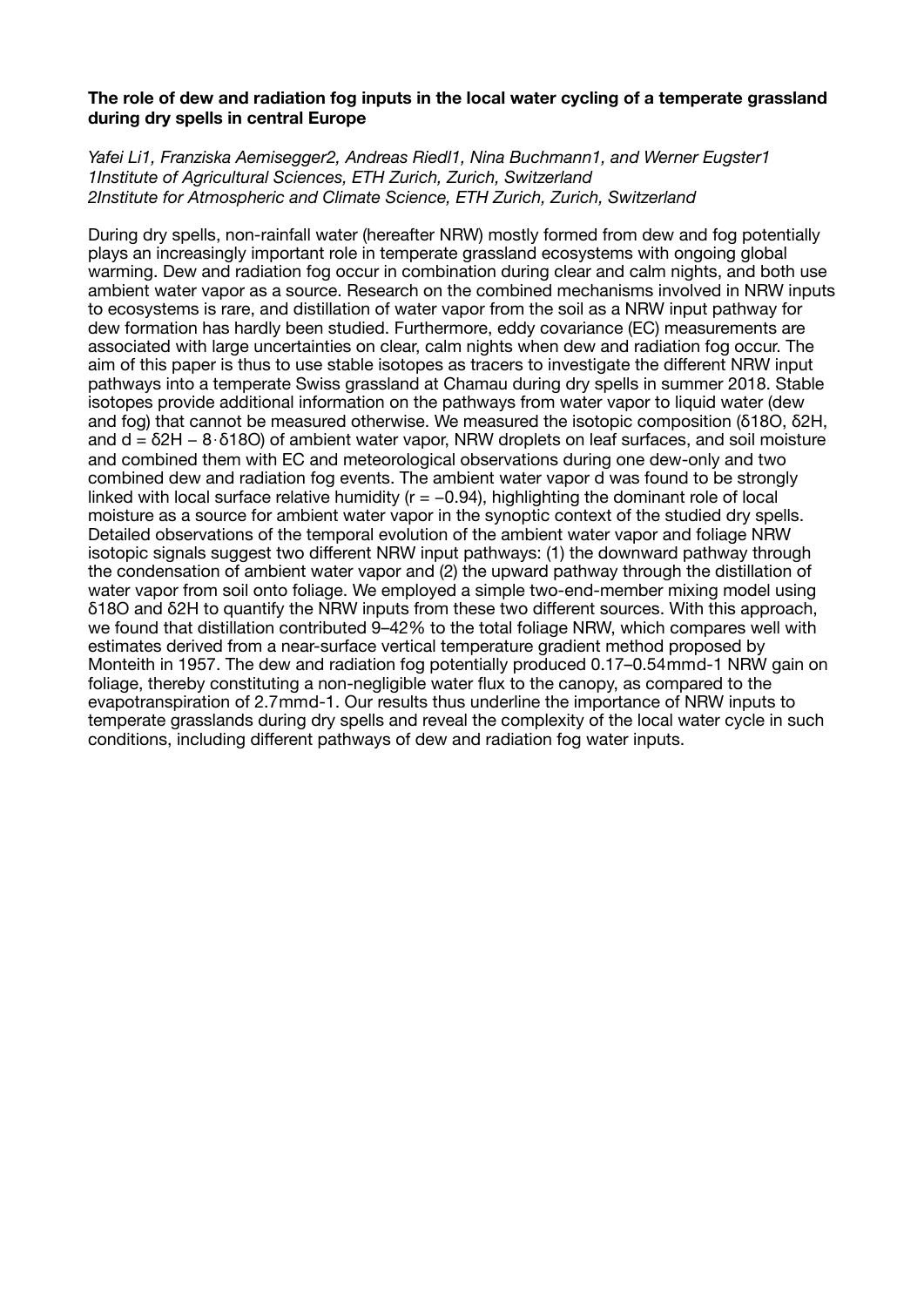# **The stable isotopic complexity of thunderstorm precipitation – First results of the IAEA HiRise21 experiment**

*Stefan Terzer-Wassmuth, Isotope Hydrology Section, IAEA, Vienna, Austria; Lucilena Monteiro, Isotope Hydrology Section, IAEA; Leonard I. Wassenaar, Isotope Hydrology Section, IAEA (now at Wassercluster Lunz, Austria); Oliver Kracht, Isotope Hydrology Section, IAEA; Luis Araguas-Araguas. Araguas-Araguas, Isotope Hydrology Section, IAEA; Jodie Miller, Isotope Hydrology Section, IAEA; Christine Stumpp, Institute for Soil Physics and Rural Water Management, University of Natural Resources and Life Sciences, Vienna, Austria* 

Stable hydrogen (2H) and oxygen (18O, recently also 17O) isotopes of precipitation at any given site construe an indispensable input function for hydrological and climatological studies. Traditionally, their interpretation has relied on the explanatory power of air temperature or precipitation amount based on analyses of monthly integrated composite samples. More recent approaches attempted to categorize the stable isotopic composition (including 17O) based on the integration of individual precipitation or storm events and the origin of the air masses where it is distinguishable using the deuterium excess values (d=δ2H-8\*δ18O). However, the microphysical cloud processes generating precipitation are now recognized to be important, as well as partitioning rain events into a dual schema of convective and cyclonic precipitation. Another complication for the interpretation of d-excess, is the extent of sub-cloud evaporation, especially of small raindrops on their downward travel. However, any attempt to disentangle these factors mandates a high temporal resolution of the isotopic and related information.

The IAEA HiRise21 (High-Resolution Isotope Sampling Experiment 2021) was designed to apportion the influences of vapour source region on the precipitation process as well as subcloud evaporation over the May-October 2021 summer/fall period. At the study site in Vienna, Austria, we captured the stable isotopic evolution during thunderstorms by sampling at intervals of 5 minutes or 0.2 mm of precipitation using an automated rain collection device (to date 640 samples from 43 precipitation events). We recorded meteorological information and drop size distribution (size vs. terminal velocity matrix) and other parameters related to precipitation intensity, such as the reflectivity aloft based on a vertical precipitation radar.

To distinguish the different source areas of storms, we applied backward trajectory analysis, aiming to partition Atlantic, Mediterranean, and continental origins. As a result, most of the rain amount in this period could be attributed to a handful of storm events. Our laboratory analytical approach was based on ultra-high precision replicated analysis of collected rain samples by Cavity-Ringdown Spectroscopy (CRDS). Triple oxygen isotopes (18O/17O/16O) were analysed, though the precision/accuracy of Δ17O challenged the precision limits of CRDS technology.

First results demonstrate the complex progression of thunderstorms and rain events and indicate caution against explanations based on single predictors (e.g., temperature, precipitation amount). We observed that rain events with  $<$  8 mm of precipitation tended to have a d-excess of  $<$  10  $\%$ with a linear relationship with rain amount, whereby events > 8 mm tended to have a more typical deuterium excess between 10-15 ‰. Although these major rain events point at the same source region of south(east)ern Europe, such a generalized assessment overlooks the intra-rain-event dynamics, e.g., spanning a d-excess range of 16 ‰ in total. Further work aims to disentangle the multifaceted nature of these storm events as a complex interaction between moisture sources, height of formation and sub-cloud alteration.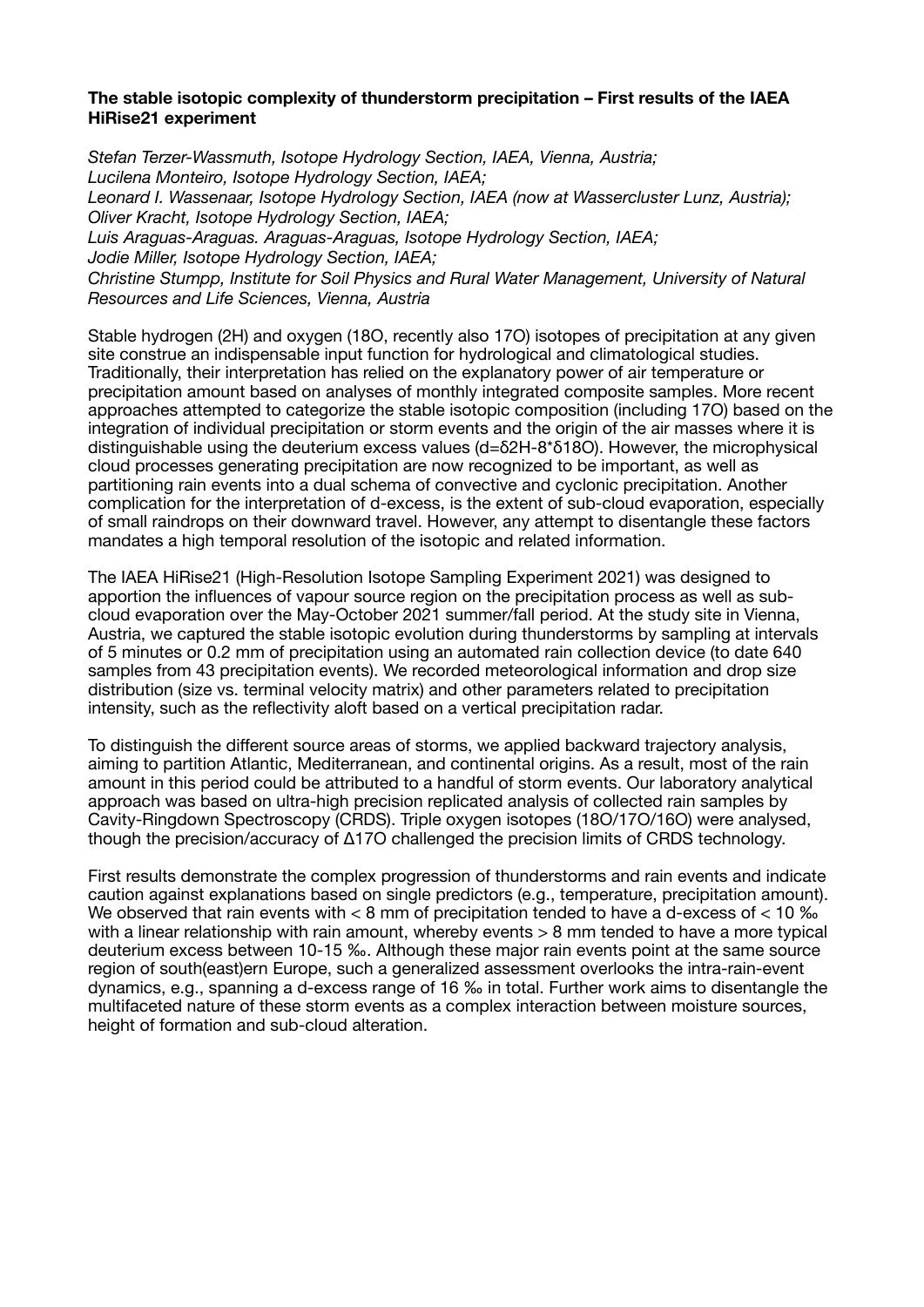## **The value of spatial representativeness for comparing satellite-retrieved and in-situ δD measurements to isotope-enabled model simulations**

*Iris Thurnherr (1,2), Hartmut Boesch (3), Christopher Diekmann (4), Farahnaz Khosrawi (4), Amelie Ninja Roehling (4), Matthias Schneider (4), Tim Trent (3), Harald Sodemann (1,2) 1 Geophysical Institute, University of Bergen, Bergen, Norway 2 Bjerknes Centre for Climate Research, Bergen, Norway 3 School of Physics and Astronomy, University of Leicester, Leicester, United Kingdom 4 Karlsruhe Institute of Technology, Karlsruhe, Germany*

The abundancy of deuterium (denoted as δD) in atmospheric water vapour can be studied using a variety of observational platforms that have a wide range of spatial and temporal resolutions. While satellite-retrieved products of δD in water vapour allow to study δD variability on spatial scales of several 1000km every 12-24h, the few available in-situ water vapour measurements of δD are at a much higher temporal resolution (seconds), and cover a more limited spatial extent (10s of km). To compare these different datasets to each other, and to model simulations, the dominant time and length scales of water vapour δD features in different parts of the atmosphere need to be considered. In this study, we asses the additional value of the newly developed retrieval of water isotopologues for the Sentinel 5P satellite, based on the University of Leicester Full Physics retrieval algorithm. The satellite dataset is available at a spatial resolution up to 7 km with a daily global coverage. Together with in-situ vertical profiles of δD from ultralight aircraft acquired during the L-WAIVE campaign in June 2019, the typical length scales of δD features on a synoptic time scale are determined, and compared to those obtained from model simulations with the isotope-enabled weather prediction model COSMOiso. The assessment of the spatial and temporal representativeness of these different datasets helps to guide towards an unbiased comparison of different datasets, and leads to more general recommendations for future comparison studies of in-situ measurement, satellite products, and model-simulated δD. Furthermore, the combination of in-situ measurements and COSMOiso simulations with satellite retrieved δD can help to better constrain vertical δD gradients and to understand the evolution of large scale δD patterns.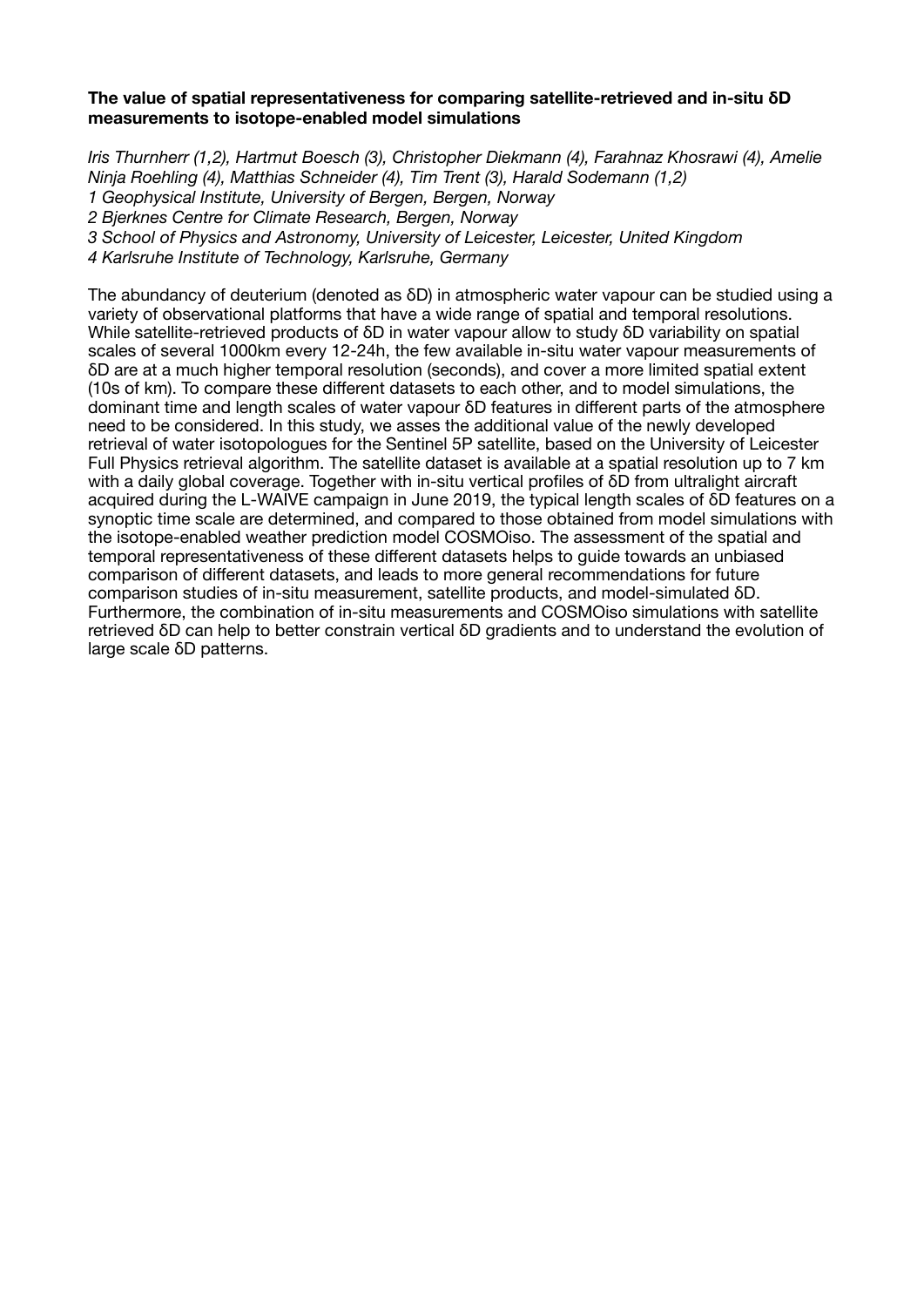# **Transient simulation of the past 2000 years with the isotope-enabled coupled model MPI-ESM-wiso**

*Alexandre Cauquoin (1,2), Martin Werner (3), Saturo Shoji (1), Atsushi Okazaki (4), Kei Yoshimura (1), Gerrit Lohmann (3) and Johann Jungclaus (5)* 

*1. Institute of Industrial Science, The University of Tokyo, Kashiwa, Japan.* 

*2. Atmosphere and Ocean Research Institute, The University of Tokyo, Kashiwa, Japan.* 

*3. Alfred Wegener Institute, Helmholtz Centre for Polar and Marine Sciences, Bremerhaven, Germany.* 

*4. Department of Global Environment and Disaster Prevention Sciences, Hirosaki University, Hirosaki, Japan.* 

*5. Max-Planck-Institute for Meteorology, Hamburg, Germany.*

The Common Era (CE, i.e. the past 2000 years) is among the periods selected by the Paleoclimate Modelling Intercomparison Project (PMIP) for transient experiments contributing to PMIP4. For PMIP4, novel estimates and updates of external forcing have been compiled (Jungclaus et al., GMD, 2017). In addition to the Tier-1 category simulation past1000 for the period 850 CE to 1849 CE, the Tier-3 past2k experiment covers the entire CE, extending the possibilities to evaluate the models' response to natural external forcing like volcanic activity. In this context, we present here a past2k experiment performed with the isotope-enabled version of the fully coupled model MPI-ESM, MPI-ESM-wiso, and potential paleoclimate applications.

As a first application, our simulation provides great opportunities to aid the interpretation of oxygen isotopic ratios (d18O) variations in response to volcanic eruptions. Indeed, since the volcanic eruptions do not affect only the temperature but also the water vapor distribution and its transport, the interpretation of d18O signals measured in natural archives can be complex. The analysis of our modeled isotope results during volcanic induced cooling period, like over the Northern Hemisphere in the mid 6th–7th century, and direct isotope model-data comparisons are then useful to better understand the impacts of volcanism on water isotopes and by extension on climate.

Our simulation products can also be used to reconstruct the climate variations of the last 2000 years, which is crucial to bring baseline information about Earth's natural climate variability in comparison of the current global warming. The PAGES 2k community made considerable efforts to produce such reconstructions based on different statistical technics using observations and/or model outputs. Thanks to our isotope-enabled model, we can use offline data assimilation directly on our isotope modeled results to reconstruct variations in climate variables over the past 2000 years. First results and issues related to this technic will be discussed.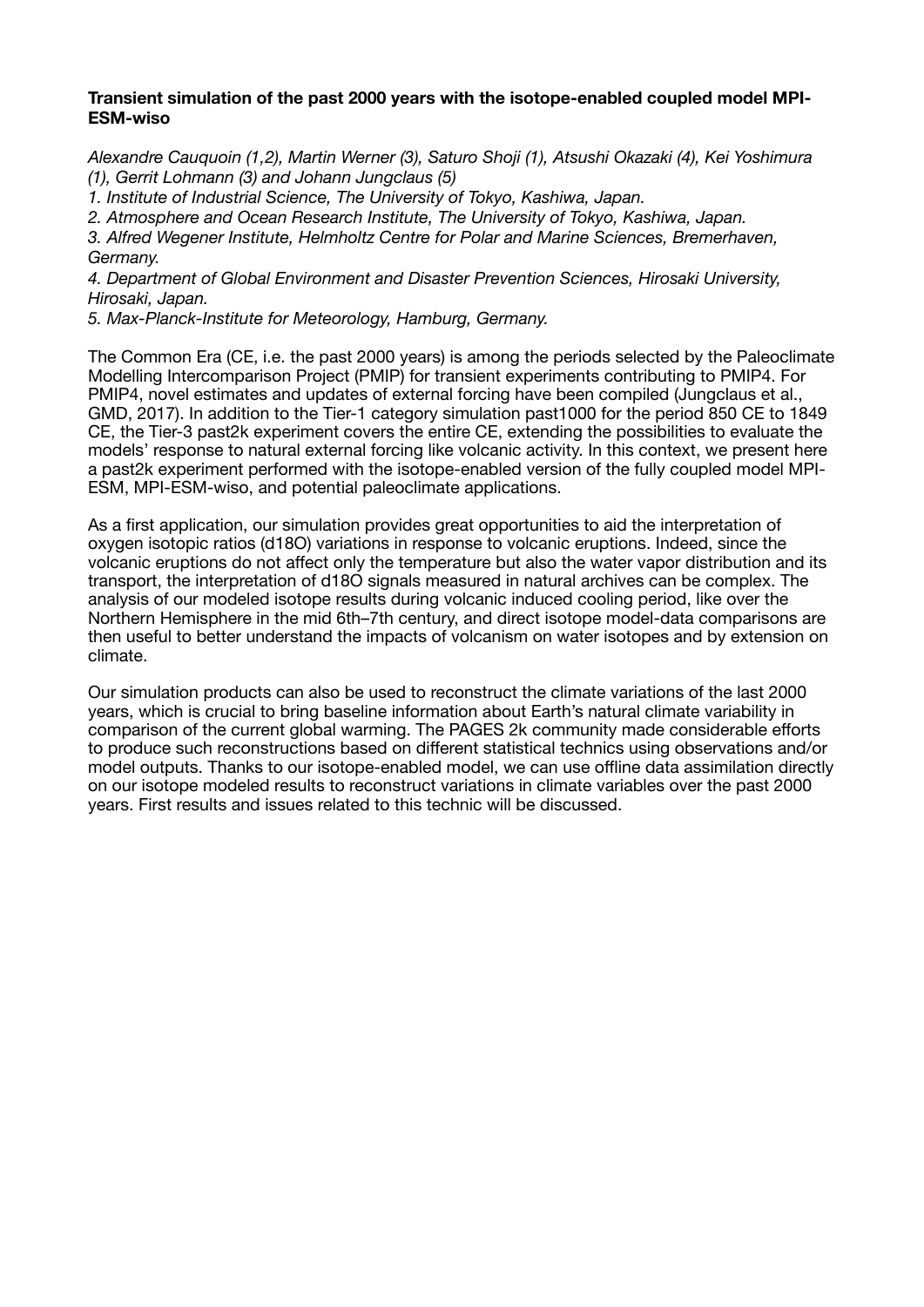# **Variability in δ2H and δ18O of Soil Water and Its Linkage to Precipitation in An East Asian Monsoon Subtropical Forest Plantation**

*Sidan Lyu, Key Laboratory of Ecosystem Network Observation and Modeling, Institute of Geographic Sciences and Natural Resources Research, Chinese Academy of Sciences, Beijing 100101, China; Correspondence: lvsidan@igsnrr.ac.cn*

Linkage between δ2H and δ18O of soil water and precipitation provides a way of understanding precipitation infiltration, residence time and soil water source. Soil water at 0-5, 15-20, and 40-45 cm depths and event-based precipitation were collected in a subtropical forest plantation. Correlations between δ18O of soil water and precipitation on the same day were used to determine critical threshold of precipitation infiltration. Residence time of precipitation in soil was determined with correlations between δ18O of soil water and cumulative precipitation before sampling. Soil water source was determined by the intersection points of Soil Water Evaporation Lines (SEL) and local meteoric water lines. The results showed precipitation  $>$  5-6 mm could pass through canopy and litter, and infiltrate into soil. Residence times varied between a few days and several months, and increased with soil depth. The model-based approach for SEL estimation were more robust than the regression-based approach due to the inverse variability in δ2H and δ18O of soil water source and soil evaporative fractionation. Soil water at 0-5 cm depth originated mainly from precipitation in the current season, while those at 15-20 and 40-45 cm depths originated mainly from precipitation in the previous season.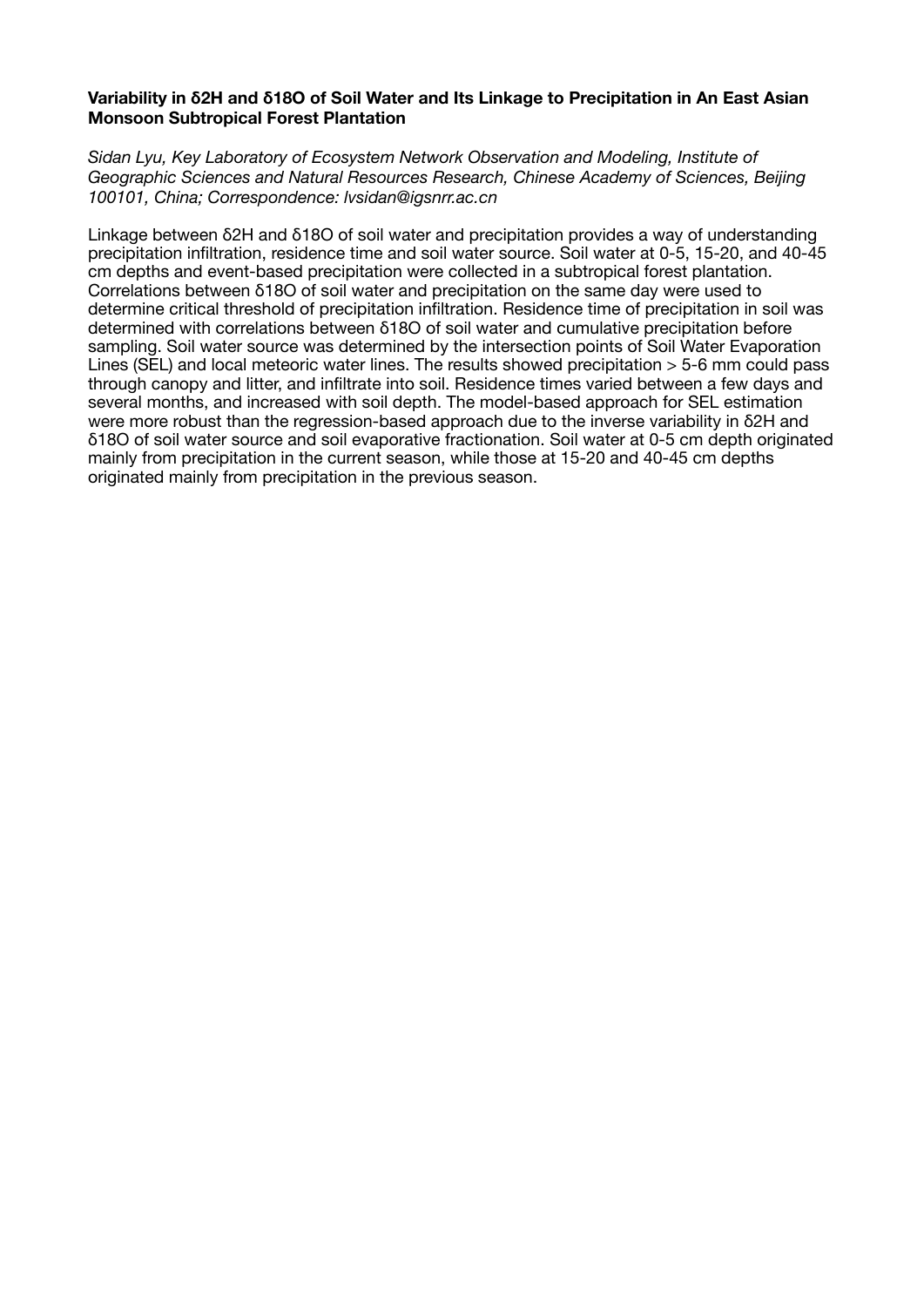## **Water stable isotope signature of precipitation from Switzerland related to moisture sources**

*Stéphane Affolter1, Franziska Aemisegger2, Dominik Fleitmann1, Markus Leuenberger3 1Quaternary Geology, Department of Environmental Sciences, University of Basel, 4056 Basel, Switzerland* 

*2Institute for Atmospheric and Climate Science, ETH Zurich, 8092 Zurich, Switzerland 3Climate and Environmental Physics Division, Physics Institute and Oeschger Center for Climate Change Research, University of Bern, 3012 Bern, Switzerland*

In Switzerland, air masses transporting moisture essentially originate from the Atlantic Ocean, the Mediterranean Sea and the Continental sector (East). Therefore, it is important to understand the regional link between the modern moisture source and the precipitation water isotopes in order to provide comprehensive records of past climate based on speleothem (cave carbonate) fluid inclusion waters, which are micrometric voids filled with water originating from past precipitation. We collected during three years water from daily precipitation events at Le Mormont MeteoSwiss station in northwestern Switzerland (Affolter et al., 2014; Affolter et al., 2020). Altogether, we performed 413 precipitation water isotope analyses on precipitation samples and determined δD, δ18O, deuterium excess (d) and 17Oexcess. In addition, we performed tritium (3H) analyses on 228 samples. We coupled these analyses with air parcel back-trajectories made for the Jura region performed at ETH Zurich. Results indicate that enhanced moisture contribution from the north Atlantic realm to winter precipitation brings more unpolluted marine moisture with close to Atlantic background 3H values. For water stable isotopes, results show that water isotopes have a different signature depending on the source. Furthermore, the secondary order parameters d and 17Oexcess also show a moisture source dependence with, in general, more positive values in both parameters for moisture coming from the Atlantic, lower values for the Mediterranean Sea and again lower for the Continental sector. A trend has also been observed on a global scale and suggests a potential dependence of the d/17Oexcess on the water phase, i.e. vapour, liquid or solid for reasons that still need to be investigated.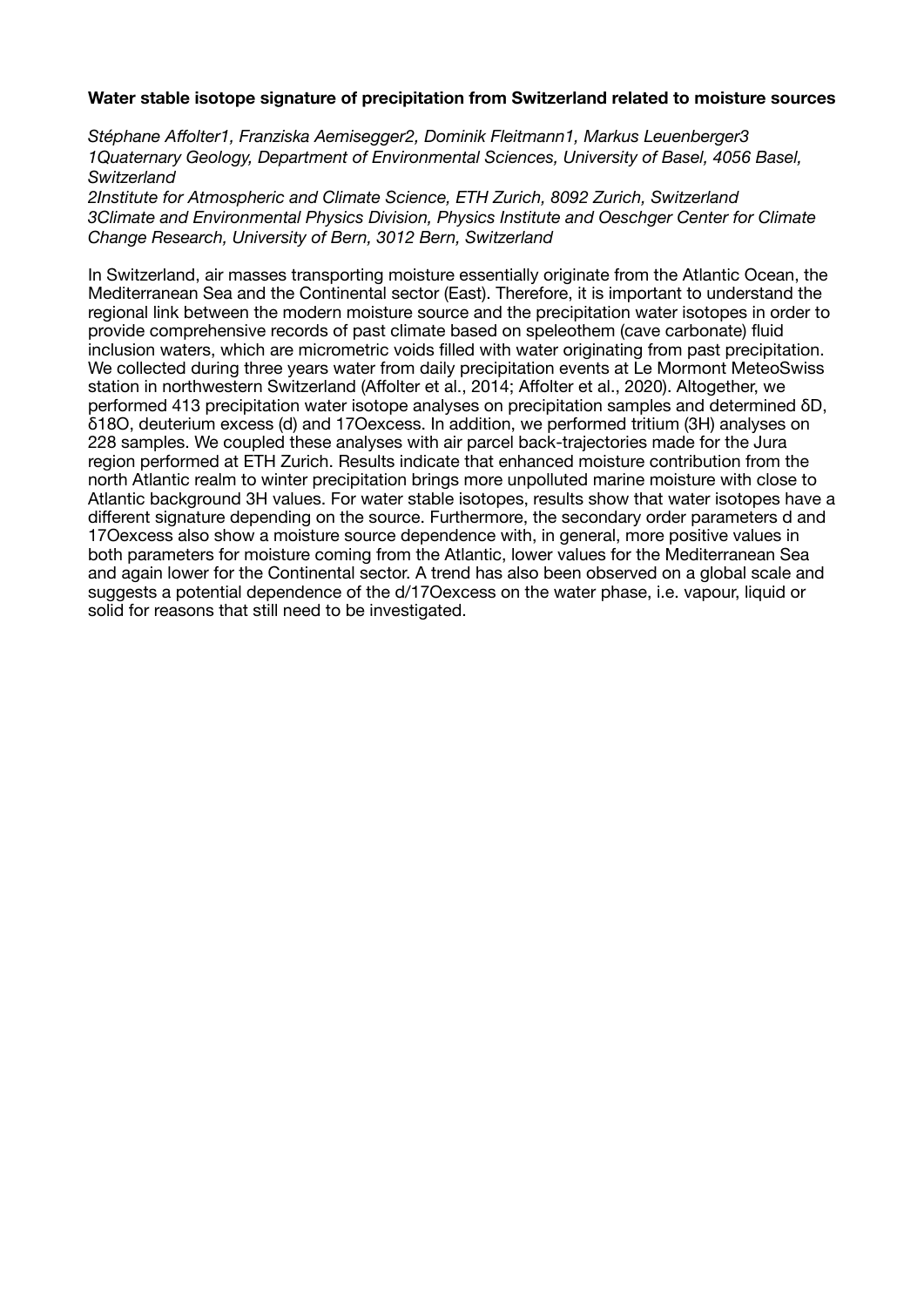## **Water stable isotopes in daily precipitation in Reykjavík during 2016-2021: Link to climate parameters and the isotope-enabled ECHAM5-wiso climate model**

*Rósa Ólafsdóttir1, Árný E. Sveinbjörnsdóttir1, Hans Christian Steen Larsen2 and Martin Werner3 1 Institute of Earth Sciences, University of Iceland 2 Bjerknes Centre for Climate Research, University of Bergen, Norway* 

*3 Alfred Wegener Institute, Helmholtz Centre for Polar and Marine Research, Germany*

While long-term monthly precipitation is available from Reykjavik, daily precipitation has not been sampled until now. A dataset covering almost continuous samples from rainy days for the last 5 years is now available. A large range is found in the daily isotopic values, where δ18O was found to range from -21.56 to +0.53‰, δD from -166.4 to +8.9‰ and the deuterium excess from -9.2 to +31.4‰. Deuterium excess shows significant anti-correlation with both temperature and specific humidity. A weaker positive correlation was observed between δ18O (and δD) and the weather parameters mentioned above. Relationship between the isotopic precipitation data and the North Atlantic Oscillation (NAO) suggests anti-correlation between δ18O (and δD) and the NAO index, especially during winter months, though statistically non-significant.

Moderate correlation was found between the observed isotope data and the isotope-enabled ECHAM5-wiso climate model for the period from 2016-2018.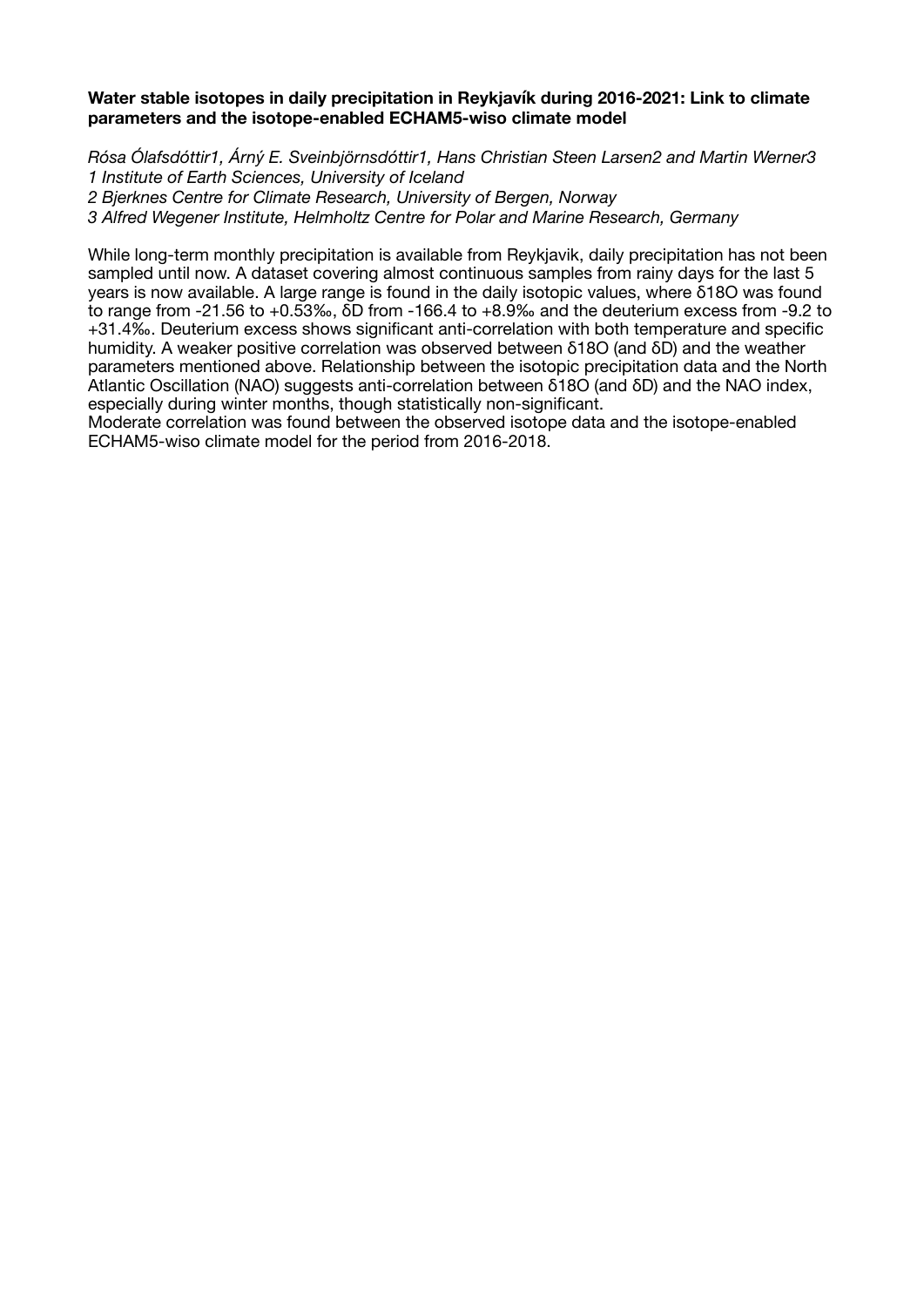# **Water vapor isotopic signature along the EAIIST traverse (East Antarctica Plateau)**

*Mathieu Casado1,2, Christophe Leroy-Dos Santos1, Elise Fourré1, Vincent Favier3, Cécile Agosta1, Laurent Arnaud3, Frédéric Prié1, Pete D Akers3, Leoni Janssen1, Christoph Kittel4, Joël Savarino3, and Amaëlle Landais1* 

*1Laboratoire des Sciences du Climat et de l'Environnement, IPSL-CEA-CNRS-UVSQ- Paris Saclay, Gif sur Yvette, France* 

*2Alfred-Wegener-Institut Helmholtz-Zentrum für Polar- und Meeresforschung, Potsdam, Germany 3Institut des Geosciences de l'Environnement, Université Grenoble Alpes-CNRS, Grenoble, France* 

*4Laboratory of Climatology, Department of Geography, F.R.S.-FNRS, University of Liège, Liège, Belgium*

Stable water isotopes are a tracer of hydrological processes and a paleoclimate proxy from ice core records. The interpretation of the latter relies on fractionation processes throughout the hydrological cycle, from the evaporation over the ocean, during each precipitation event, and during post-deposition processes, in particular due to the exchanges between the snow and the moisture in the atmosphere. Thanks to new developments in infrared spectroscopy, it is now possible to monitor not only the snow isotopic composition but also the vapour continuously, and thus document exchanges between the snow and the vapour. On the East Antarctic Plateau, records of water vapour isotopic composition in Kohnen and Dome C during summer have revealed significant diurnal variability which can be used to address the exchange between surface snow and atmospheric water vapour as well as the stability of the atmospheric boundary layer.

In this study, we present the first vapour monitoring on a transect across East Antarctica for a period of 3 months from November 2019 to February 2020 during the traverse EAIIST, covering more than 3600 km. In parallel, we also monitored the vapour isotopic composition at two stations: Dumont D'Urville (DDU), at the starting and Dome C, half way through. Two automatic weathering stations were also installed at Paleo and Megadunes stations in a previously unexplored region of the East Antarctic plateau. Efforts on the calibration on each monitoring station, as well as cross-calibration of the different instruments offer a unique opportunity to compare both the spatial and temporal (diurnal variability or at the scale of several days) gradients of humidity, temperature and water vapour isotopic composition in East Antarctica during the summer season.

With the use of the Modele Atmospherique Régional (MAR), we compare the variability measured in water vapour, temperature and humidity with the different systems (fixed or mobile location). Although further comparisons with the surface snow isotopic composition are required to quantify the impact of the snow-atmosphere exchanges on the local surface mass balance, these three simultaneous measurements of the vapour isotopic composition show the potential of using water stables isotopes to evaluate hydrological processes in East Antarctica.